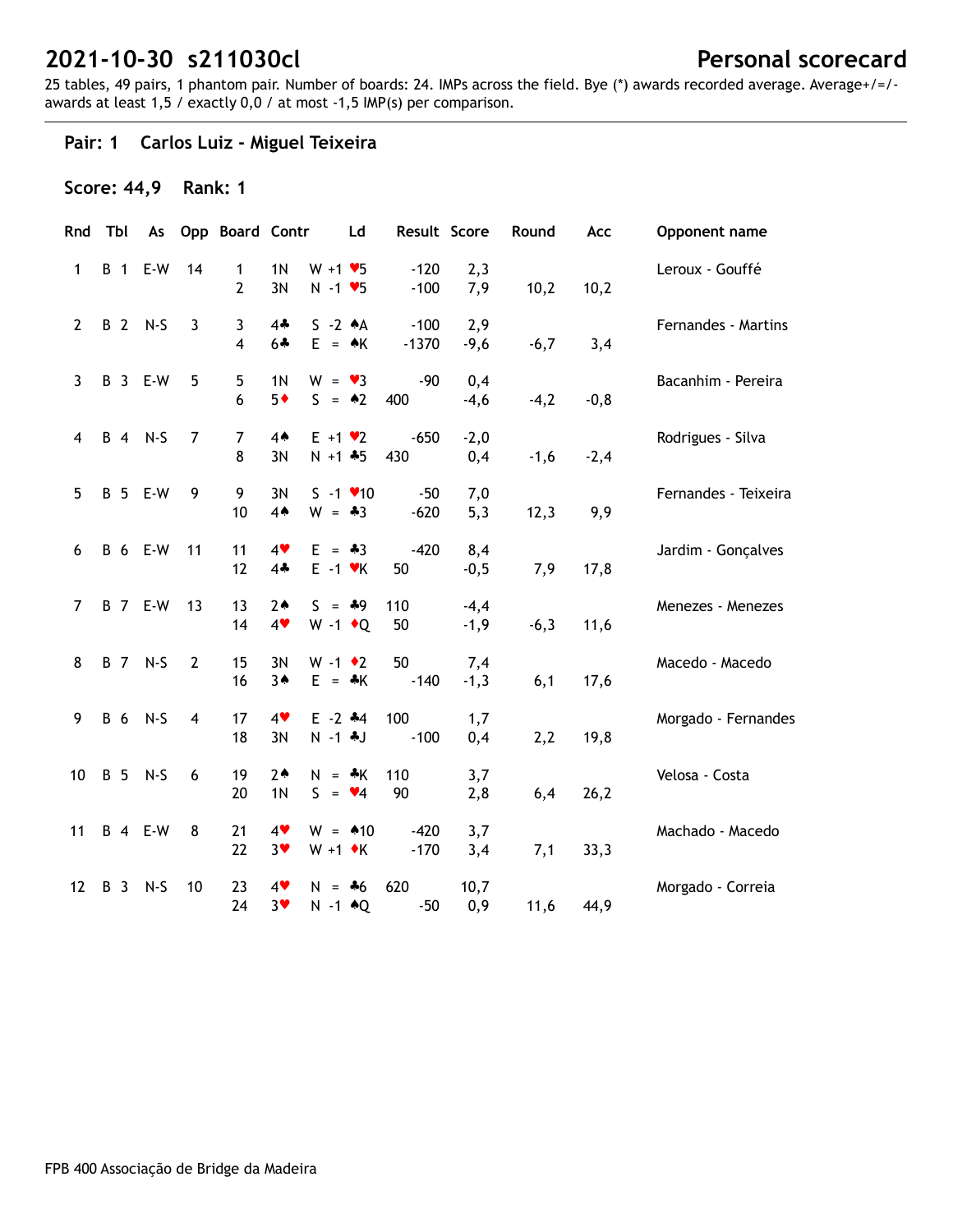25 tables, 49 pairs, 1 phantom pair. Number of boards: 24. IMPs across the field. Bye (\*) awards recorded average. Average+/=/ awards at least 1,5 / exactly 0,0 / at most -1,5 IMP(s) per comparison.

#### **Pair: 2 Bruno Macedo - Pedro Macedo**

### **Score: 12,4 Rank: 19**

| Rnd               | Tbl | As                    |                | Opp Board Contr     |                        |                                         | Ld | Result Score     |                   | Round   | Acc    | Opponent name        |
|-------------------|-----|-----------------------|----------------|---------------------|------------------------|-----------------------------------------|----|------------------|-------------------|---------|--------|----------------------|
| $\mathbf{1}$      |     | <b>B</b> 2 E-W        | 13             | 1<br>$\overline{2}$ | $1 \cdot x$<br>3A      | N -1 + A<br>$S = \bullet J$             |    | $-100$<br>140    | 1,8<br>3,7        | 5,4     | 5,4    | Menezes - Menezes    |
| $\mathbf{2}$      |     | <b>B</b> 1 <b>E-W</b> | 14             | 3<br>$\overline{4}$ | $4*$<br>3N             | $W = *J$<br>$E + 3$ $*10$               |    | $-620$<br>$-690$ | 7,3<br>$-2,2$     | 5,1     | 10,6   | Leroux - Gouffé      |
| 3                 |     | B 2 N-S               | $\overline{4}$ | 5<br>6              | 1 <sub>N</sub>         | $E = \bullet 2$<br>$5*x$ W = $\sqrt{4}$ |    | $-90$<br>$-850$  | $-0,4$<br>$-13,3$ | $-13,7$ | $-3,2$ | Morgado - Fernandes  |
| 4                 |     | B 3 E-W               | 6              | 7<br>8              | $4*$<br>3N             | $E + 1 \cdot 3$<br>$N + 1$ $*2$         |    | $-650$<br>430    | 2,0<br>$-0,4$     | 1,6     | $-1,6$ | Velosa - Costa       |
| 5                 |     | B 4 N-S               | 8              | 9<br>10             | 3N<br>4A               | $S + 1 \cdot 4$<br>$W - 1 * 3$          |    | 430<br>100       | 4,0<br>7,5        | 11,4    | 9,9    | Machado - Macedo     |
| 6                 |     | B 5 E-W               | 10             | 11<br>12            | 4<br>2 <sub>v</sub>    | $E = \cdot 2$<br>$N + 1$ *K             |    | $-420$<br>140    | 8,4<br>$-3,2$     | 5,2     | 15,0   | Morgado - Correia    |
| $\overline{7}$    |     | <b>B</b> 6 E-W        | 12             | 13<br>14            | $3*$<br>2 <sub>v</sub> | $E = AJ$<br>$E + 1 + J$                 |    | $-140$<br>$-140$ | 2,0<br>3,0        | 5,0     | 20,0   | Ribeiro - Nunes      |
| 8                 |     | <b>B</b> 7 E-W        | $\mathbf{1}$   | 15<br>16            | 3N<br>$3*$             | $W - 1$ $\bullet$ 2<br>$E = \cdot K$    |    | 50<br>$-140$     | $-7,4$<br>1,3     | $-6,1$  | 14,0   | Luiz - Teixeira      |
| 9                 |     | B 7 N-S               | $\overline{3}$ | 17<br>18            | 3N<br>4 <sub>•</sub>   | $E - 2 \cdot 3$<br>$S -1$ + Q           |    | 100<br>$-100$    | 1,7<br>0,4        | 2,2     | 16,1   | Fernandes - Martins  |
| 10                |     | B 6 N-S               | 5              | 19<br>20            | 2 <sub>v</sub><br>$3*$ | $W - 1 * 2$<br>$N - 1$ $*3$             |    | 100<br>$-100$    | 3,6<br>$-2,2$     | 1,4     | 17,5   | Bacanhim - Pereira   |
| 11                |     | B 5 N-S               | 7              | 21<br>22            | 4<br>$2*$              | $E = 49$<br>$N = 10$ 110                |    | $-420$           | $-3,7$<br>3,7     | 0,1     | 17,6   | Rodrigues - Silva    |
| $12 \overline{ }$ |     | <b>B</b> 4 <b>E-W</b> | 9              | 23<br>24            | 5♠<br>$3*$             | $E - 3$ $A$<br>$N - 2$ $*K$             |    | 300<br>$-100$    | $-5,8$<br>0,6     | $-5,2$  | 12,4   | Fernandes - Teixeira |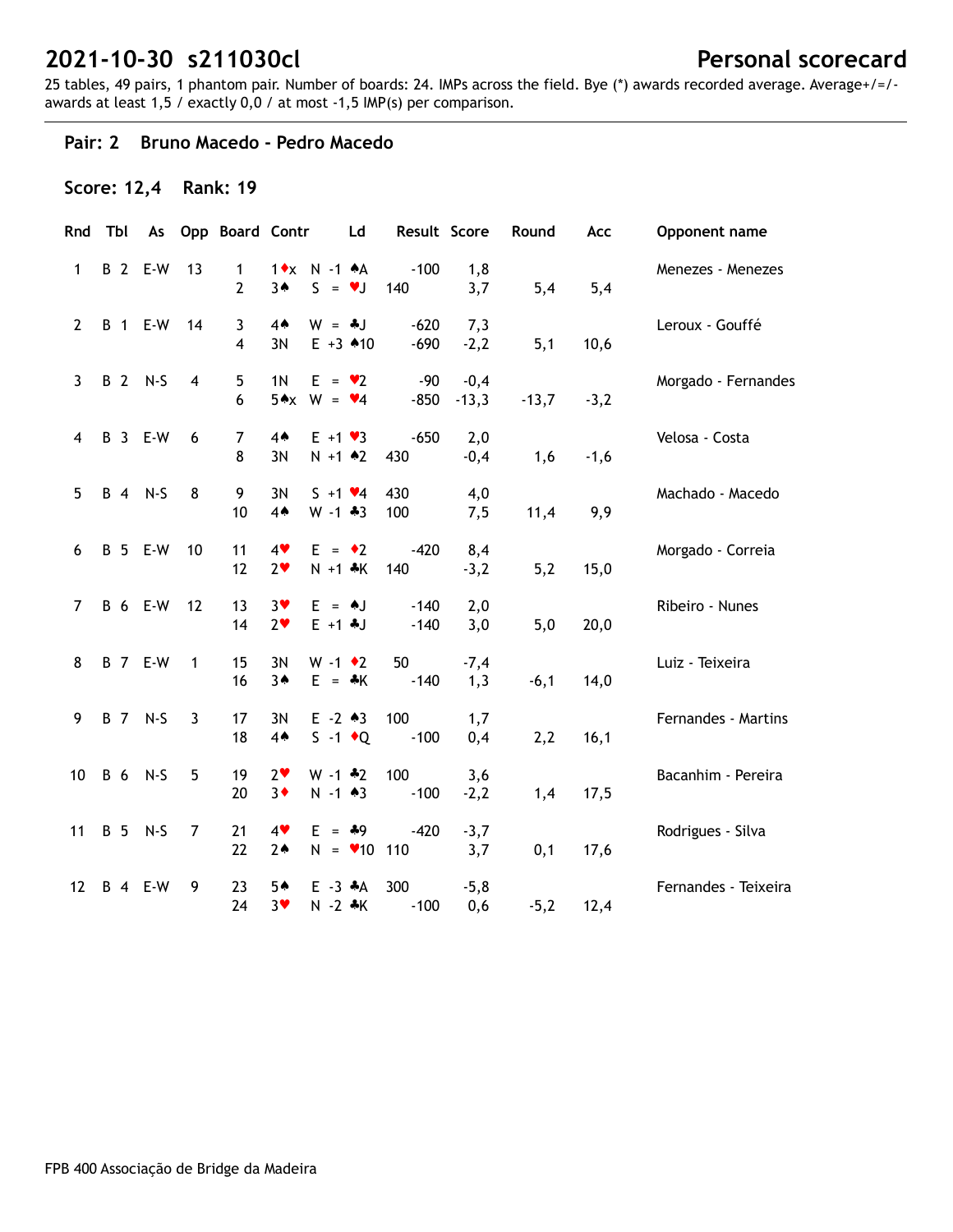25 tables, 49 pairs, 1 phantom pair. Number of boards: 24. IMPs across the field. Bye (\*) awards recorded average. Average+/=/ awards at least 1,5 / exactly 0,0 / at most -1,5 IMP(s) per comparison.

#### **Pair: 3 Fábio Fernandes - Nuno D Martins**

### **Score: -7,7 Rank: 32**

| Rnd            | Tbl        | As                    |                | Opp Board Contr     |                        | Ld                                     |                   | Result Score      | Round   | Acc    | Opponent name        |
|----------------|------------|-----------------------|----------------|---------------------|------------------------|----------------------------------------|-------------------|-------------------|---------|--------|----------------------|
| $\mathbf{1}$   | B 3        | $N-S$                 | 12             | 1<br>$\overline{2}$ | $1\bullet$<br>3N       | $N = A$<br>$N - 1$ $\bullet$ 2         | 70<br>$-100$      | 3,0<br>$-7,9$     | $-4,9$  | $-4,9$ | Ribeiro - Nunes      |
| $\overline{2}$ |            | <b>B</b> 2 E-W        | $\mathbf{1}$   | 3<br>4              | $4 -$<br>$6 +$         | $S - 2 A$<br>$E = AK$                  | $-100$<br>$-1370$ | $-2,9$<br>9,6     | 6,7     | 1,9    | Luiz - Teixeira      |
| $\mathbf{3}$   |            | <b>B</b> 1 <b>E-W</b> | 14             | 5<br>6              | 1 <sub>N</sub><br>3N   | $E + 1 \cdot 2$<br>$N - 1$ $*K$        | $-120$<br>$-50$   | 1,4<br>4,4        | 5,8     | 7,7    | Leroux - Gouffé      |
| 4              |            | B 2 N-S               | 5              | 7<br>8              | 4 <sub>•</sub><br>3N   | $E + 1 \cdot 3$<br>$N + 1$ $*2$        | $-650$<br>430     | $-2,0$<br>0,4     | $-1,6$  | 6,1    | Bacanhim - Pereira   |
| 5              |            | <b>B</b> 3 <b>E-W</b> | 7              | 9<br>10             | 3N<br>4A               | $S + 1 \cdot 4$<br>$W + 1$ $*2$        | 430<br>$-650$     | $-4,0$<br>6,3     | 2,3     | 8,4    | Rodrigues - Silva    |
| 6              |            | B 4 N-S               | 9              | 11<br>12            | $6*$<br>3 <sub>v</sub> | $W - 2 * K$<br>$N = *K$                | 100<br>140        | 3,7<br>3,2        | 6,9     | 15,3   | Fernandes - Teixeira |
| 7              |            | <b>B</b> 5 <b>E-W</b> | 11             | 13<br>14            | $3*$<br>4              | $S - 1 \cdot 7$<br>$W - 1$ + Q         | $-100$<br>50      | 0,9<br>$-1,9$     | $-1,0$  | 14,4   | Jardim - Gonçalves   |
| 8              |            | <b>B</b> 6 E-W        | 13             | 15<br>16            | 6N<br>$2+$             | $E -4$ + Q<br>$W + 4 \cdot 2$          | 200<br>$-170$     | $-9,8$<br>1,9     | $-7,9$  | 6, 5   | Menezes - Menezes    |
| 9              |            | <b>B</b> 7 E-W        | $\overline{2}$ | 17<br>18            | 3N<br>4 <sub>•</sub>   | $E - 2 \cdot 3$<br>$S -1$ + Q          | 100<br>$-100$     | $-1,7$<br>$-0,4$  | $-2,2$  | 4,3    | Macedo - Macedo      |
| 10             |            | B 7 N-S               | 4              | 19<br>20            | 2N<br>2 <sub>v</sub>   | $S - 3 \cdot 2$<br>$S - 1 \cdot 6$     | $-150$<br>$-100$  | $-2,6$<br>$-2,2$  | $-4,8$  | $-0,4$ | Morgado - Fernandes  |
| 11             | B 6        | $N-S$                 | 6              | 21<br>22            | 3N<br>1 <sub>N</sub>   | $W - 1$ $\bullet$ 2<br>$W + 2 \cdot 3$ | 50<br>$-150$      | 6,4<br>$-2,7$     | 3,8     | 3,3    | Velosa - Costa       |
| 12             | <b>B</b> 5 | $N-S$                 | 8              | 23<br>24            | $4*$<br>$3*$           | $E = \bullet 2$<br>$N - 2 * Q$         | $-620$<br>$-100$  | $-10,5$<br>$-0,6$ | $-11,1$ | $-7,7$ | Machado - Macedo     |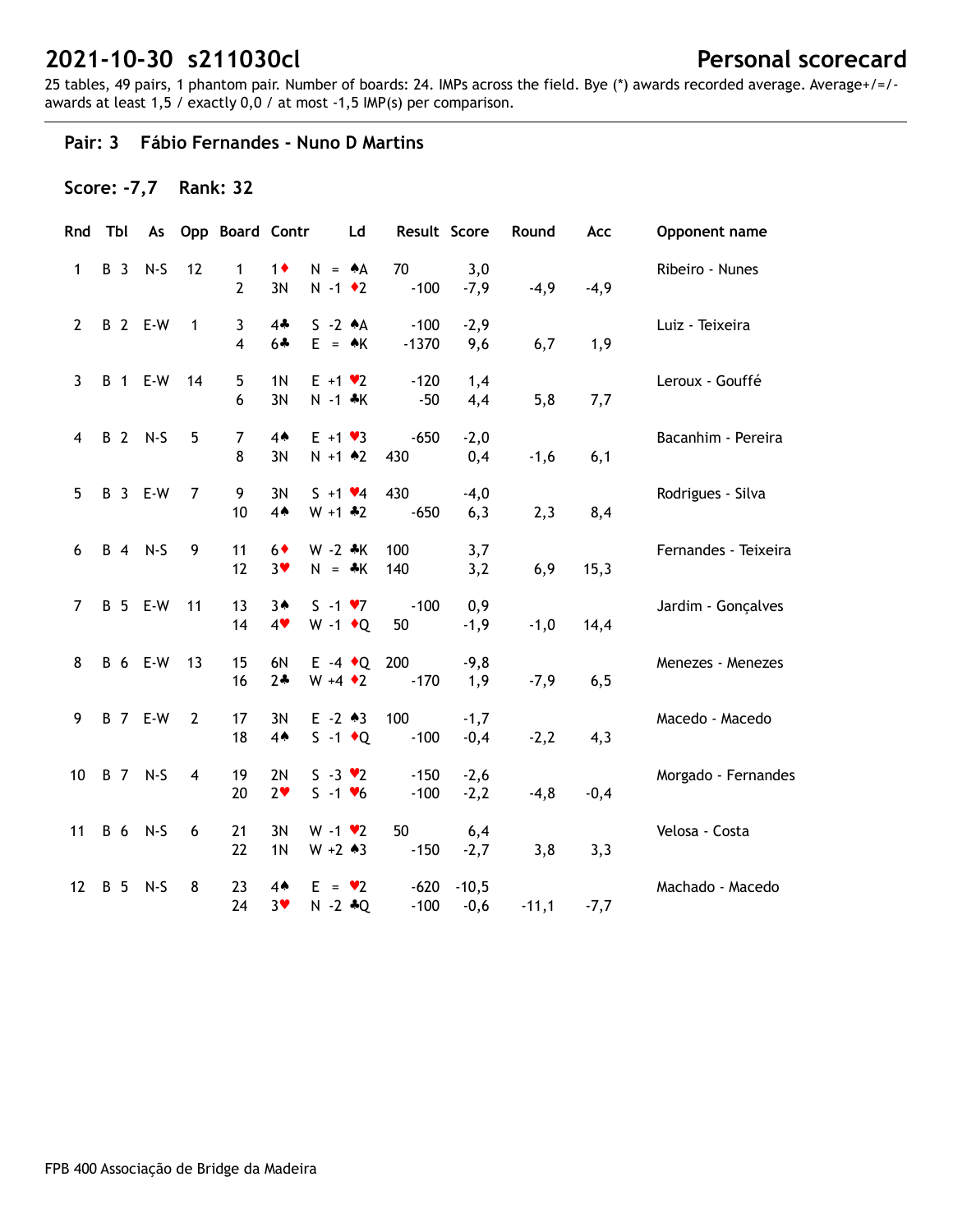25 tables, 49 pairs, 1 phantom pair. Number of boards: 24. IMPs across the field. Bye (\*) awards recorded average. Average+/=/ awards at least 1,5 / exactly 0,0 / at most -1,5 IMP(s) per comparison.

## **Pair: 4 Pedro Morgado - Eduardo Fernandes**

## **Score: 28,7 Rank: 9**

| Rnd                   | Tbl        | As                    |                | Opp Board Contr Ld  |                        |                                         | Result Score     |                   | Round   | Acc  | Opponent name       |
|-----------------------|------------|-----------------------|----------------|---------------------|------------------------|-----------------------------------------|------------------|-------------------|---------|------|---------------------|
| $\mathbf{1}$          |            | <b>B</b> 4 <b>E-W</b> | 11             | 1<br>$\overline{2}$ | 3N<br>$3*$             | $W = 4$<br>$S = \bullet J$              | $-400$<br>140    | 8,3<br>3,7        | 12,0    | 12,0 | Jardim - Gonçalves  |
| $\mathbf{2}^{\prime}$ |            | B 3 N-S               | 13             | 3<br>4              | 3N<br>3N               | $E - 2$ $*A$<br>$E + 3$ $*10$           | 200<br>$-690$    | 8,7<br>2,2        | 10,8    | 22,8 | Menezes - Menezes   |
| 3                     |            | <b>B</b> 2 <b>E-W</b> | $\overline{2}$ | 5<br>6              | 1 <sub>N</sub>         | $E = \bullet 2$<br>$5*x$ W = $\sqrt{4}$ | $-90$<br>$-850$  | 0,4<br>13,3       | 13,7    | 36,5 | Macedo - Macedo     |
| 4                     |            | B 1 E-W 14            |                | 7<br>8              | 64<br>3N               | $E - 1$ 46<br>$N + 1$ $*2$              | 100<br>430       | $-11,6$<br>$-0,4$ | $-12,0$ | 24,6 | Leroux - Gouffé     |
| 5                     |            | B 2 N-S               | 6              | 9<br>10             | 3N<br>4 <sub>•</sub>   | $S + 1 \cdot 6$<br>$W + 1 \cdot 3$      | 430<br>$-650$    | 4,0<br>$-6,3$     | $-2,3$  | 22,2 | Velosa - Costa      |
| 6                     |            | B 3 E-W               | 8              | 11<br>12            | $5*$<br>3 <sub>v</sub> | $W - 2 * K$<br>$N = *K$                 | 100<br>140       | $-3,7$<br>$-3,2$  | $-6,9$  | 15,3 | Machado - Macedo    |
| $\overline{7}$        |            | B 4 N-S               | 10             | 13<br>14            | $2*$<br>$3*$           | $S = -7$<br>$W = 10$                    | 110<br>$-140$    | 4,4<br>$-3,0$     | 1,4     | 16,7 | Morgado - Correia   |
| 8                     |            | <b>B</b> 5 <b>E-W</b> | 12             | 15<br>16            | 6N<br>4                | $W - 4$ $\star$ A<br>$W = \cdot Q$      | 200<br>$-620$    | $-9,8$<br>10,7    | 1,0     | 17,6 | Ribeiro - Nunes     |
| 9                     |            | <b>B</b> 6 E-W        | $\mathbf{1}$   | 17<br>18            | 4<br>3N                | $E - 2$ $*4$<br>$N - 1$ . J             | 100<br>$-100$    | $-1,7$<br>$-0,4$  | $-2,2$  | 15,5 | Luiz - Teixeira     |
| 10                    |            | <b>B</b> 7 E-W        | 3              | 19<br>20            | 2N<br>2 <sub>v</sub>   | $S - 3 \cdot 2$<br>$S - 1 V6$           | $-150$<br>$-100$ | 2,6<br>2,2        | 4,8     | 20,2 | Fernandes - Martins |
| 11                    |            | B 7 N-S               | 5              | 21<br>22            | 3N<br>$2*$             | $W - 1 \cdot 3$<br>$N - 1$ $\vee 4$     | 50<br>$-50$      | 6,4<br>$-0,0$     | 6,4     | 26,6 | Bacanhim - Pereira  |
| $12 \overline{ }$     | <b>B</b> 6 | $N-S$                 | 7              | 23<br>24            | 5♠<br>$3*$             | $E -2 A$<br>$E = \bullet 4$             | 200<br>$-140$    | 3,7<br>$-1,7$     | 2,0     | 28,7 | Rodrigues - Silva   |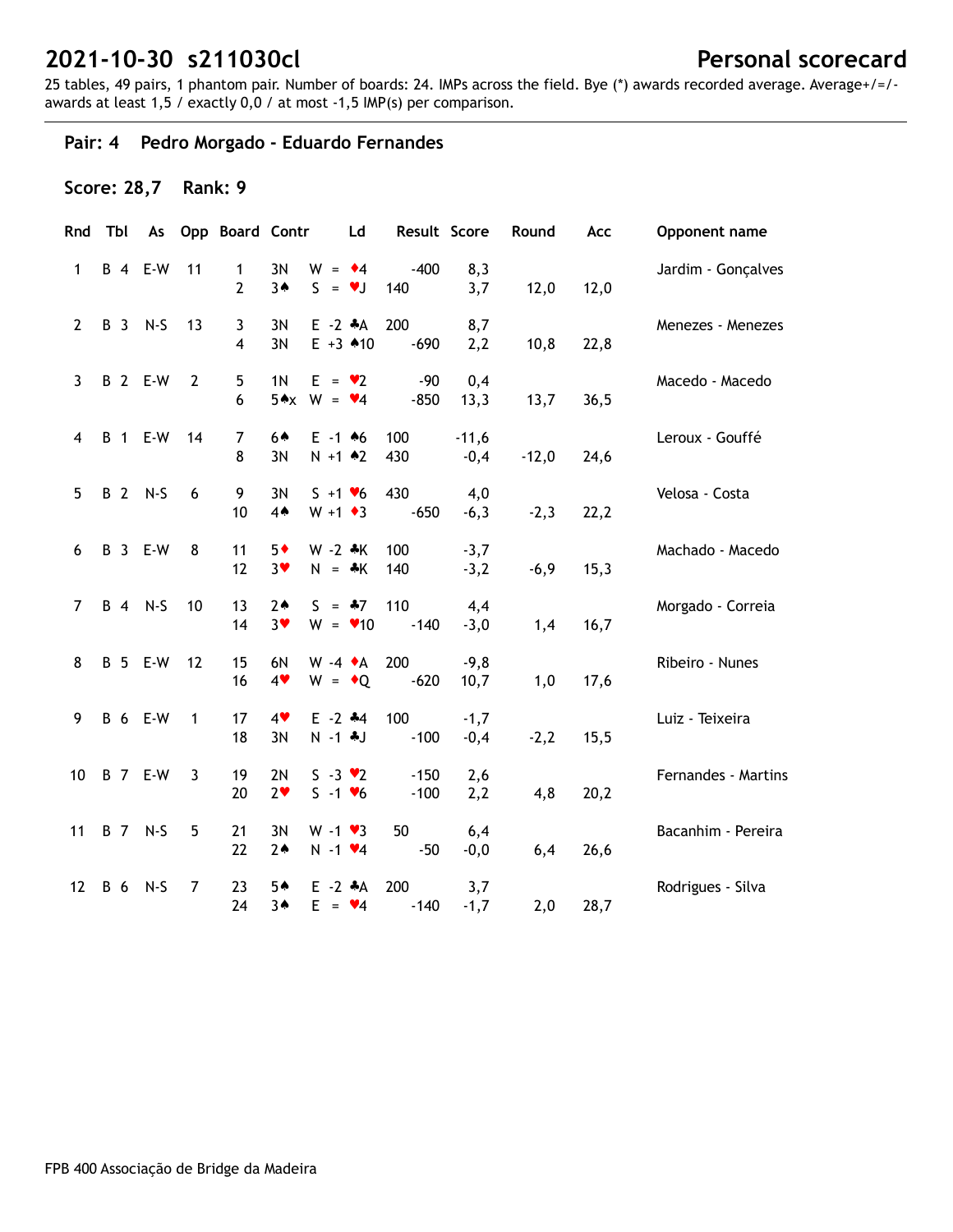25 tables, 49 pairs, 1 phantom pair. Number of boards: 24. IMPs across the field. Bye (\*) awards recorded average. Average+/=/ awards at least 1,5 / exactly 0,0 / at most -1,5 IMP(s) per comparison.

#### **Pair: 5 Bruno Bacanhim - Nuno Pereira**

### **Score: 15,2 Rank: 14**

| Rnd            | Tbl        | As                    |                | Opp Board Contr     |                        | Ld                                    | Result Score      |                  | Round   | Acc  | Opponent name        |
|----------------|------------|-----------------------|----------------|---------------------|------------------------|---------------------------------------|-------------------|------------------|---------|------|----------------------|
| 1              | <b>B</b> 5 | $N-S$                 | 10             | 1<br>$\overline{2}$ | 2N<br>4A               | $W + 1$ $\mathbf{v}$ A<br>$S = \nu J$ | $-150$<br>620     | $-3,0$<br>6,0    | 3,0     | 3,0  | Morgado - Correia    |
| $\mathbf{2}$   |            | <b>B</b> 4 <b>E-W</b> | 12             | 3<br>4              | $5*x$<br>$6 +$         | $S - 3 \cdot K$<br>$E = \mathbf{v}A$  | $-500$<br>$-1370$ | 5,3<br>9,6       | 14,9    | 17,9 | Ribeiro - Nunes      |
| 3              |            | B 3 N-S               | $\mathbf{1}$   | 5<br>6              | 1 <sub>N</sub><br>$5*$ | $W = \bullet 3$<br>$S = \triangle 2$  | $-90$<br>400      | $-0,4$<br>4,6    | 4,2     | 22,1 | Luiz - Teixeira      |
| 4              |            | <b>B</b> 2 <b>E-W</b> | 3              | 7<br>8              | $4*$<br>3N             | $E + 1 \cdot 3$<br>$N + 1$ $*2$       | $-650$<br>430     | 2,0<br>$-0,4$    | 1,6     | 23,7 | Fernandes - Martins  |
| 5              |            | <b>B</b> 1 <b>E-W</b> | 14             | 9<br>10             | 3N<br>4A               | $S - 1$ $\vee 4$<br>$W = -2$          | $-50$<br>$-620$   | 7,0<br>5,3       | 12,3    | 36,0 | Leroux - Gouffé      |
| 6              |            | B 2 N-S               | 7              | 11<br>12            | $3*$<br>$3 +$          | $E = -1$<br>$E -1$ $\forall A$        | $-140$<br>50      | $-2,3$<br>0,5    | $-1,9$  | 34,1 | Rodrigues - Silva    |
| $\overline{7}$ |            | B 3 N-S               | 9              | 13<br>14            | $3*$<br>$4*$           | $E = \cdot 2$<br>$W - 1$ $\times$ 10  | $-140$<br>50      | $-2,0$<br>1,9    | $-0,1$  | 34,0 | Fernandes - Teixeira |
| 8              |            | B 4 N-S               | 11             | 15<br>16            | 3N<br>$4*$             | $E + 4 \cdot 3$<br>$S - 1 * K$        | $-520$<br>$-50$   | $-2,5$<br>1,1    | $-1,4$  | 32,6 | Jardim - Gonçalves   |
| 9              |            | <b>B</b> 5 E-W        | 13             | 17<br>18            | 3N<br>$1 \spadesuit$   | $E - 1$ $*2$<br>$S + 1$ + Q           | 50<br>110         | 0,2<br>$-5,0$    | $-4, 8$ | 27,8 | Menezes - Menezes    |
| 10             |            | <b>B</b> 6 E-W        | $\overline{2}$ | 19<br>20            | $2\bullet$<br>$3*$     | $W - 1$ $*2$<br>$N - 1$ $*3$          | 100<br>$-100$     | $-3,6$<br>2,2    | $-1,4$  | 26,4 | Macedo - Macedo      |
| 11             |            | <b>B</b> 7 E-W        | $\overline{4}$ | 21<br>22            | 3N<br>$2*$             | $W - 1 \cdot 3$<br>$N - 1$ $\vee 4$   | 50<br>$-50$       | $-6,4$<br>0,0    | $-6,4$  | 20,0 | Morgado - Fernandes  |
| 12             |            | B 7 N-S               | 6              | 23<br>24            | $5\mathbf{v}$<br>$3*$  | $S -1$ $\bullet$ 2<br>$N - 2 * 5$     | $-200$<br>$-100$  | $-4,3$<br>$-0,6$ | $-4,9$  | 15,2 | Velosa - Costa       |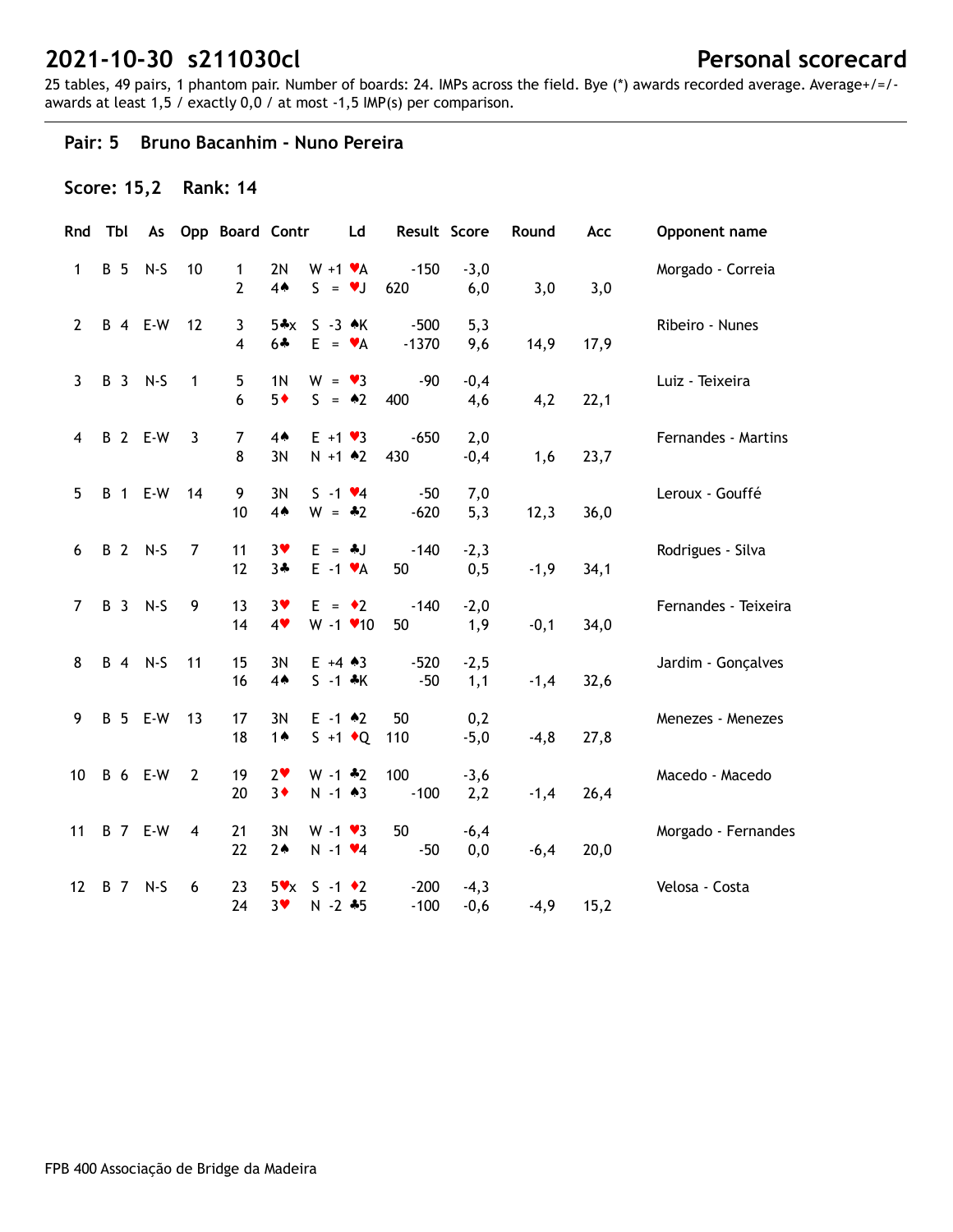25 tables, 49 pairs, 1 phantom pair. Number of boards: 24. IMPs across the field. Bye (\*) awards recorded average. Average+/=/ awards at least 1,5 / exactly 0,0 / at most -1,5 IMP(s) per comparison.

#### **Pair: 6 Leonardo Velosa - Silvio J Costa**

#### **Score: -35,6 Rank: 44**

| Rnd               |     | Tbl        | As                    |                | Opp Board Contr     |                        | Ld                                     | Result Score     |                  | Round   | Acc     | Opponent name        |
|-------------------|-----|------------|-----------------------|----------------|---------------------|------------------------|----------------------------------------|------------------|------------------|---------|---------|----------------------|
| $\mathbf{1}$      | B 6 |            | $N-S$                 | 9              | 1<br>$\overline{2}$ | 3N<br>$3*$             | $E + 1$ $*2$<br>$S + 1 \cdot 3$        | $-430$<br>170    | $-9,0$<br>$-3,0$ | $-12,0$ | $-12,0$ | Fernandes - Teixeira |
| $\mathbf{2}$      |     | <b>B</b> 5 | $N-S$                 | 11             | 3<br>4              | $4*$<br>3N             | $W - 2 A$<br>$E + 3 \cdot 3$           | 200<br>$-690$    | 8,7<br>2,2       | 10,8    | $-1,2$  | Jardim - Gonçalves   |
| 3                 |     |            | <b>B</b> 4 <b>E-W</b> | 13             | 5<br>6              | 3N<br>$5 \cdot x$      | $E - 1$ $*4$<br>$S = \mathbf{v}A$      | 50<br>550        | $-3,6$<br>$-7,8$ | $-11,4$ | $-12,6$ | Menezes - Menezes    |
| 4                 |     |            | B 3 N-S               | $\overline{2}$ | 7<br>8              | 4A<br>3N               | $E + 1 \cdot 3$<br>$N + 1$ $*2$        | $-650$<br>430    | $-2,0$<br>0,4    | $-1,6$  | $-14,2$ | Macedo - Macedo      |
| 5                 |     |            | <b>B</b> 2 <b>E-W</b> | $\overline{4}$ | 9<br>10             | 3N<br>4A               | $S + 1 \cdot 6$<br>$W + 1 \cdot 3$     | 430<br>$-650$    | $-4,0$<br>6,3    | 2,3     | $-11,9$ | Morgado - Fernandes  |
| 6                 |     |            | <b>B</b> 1 <b>E-W</b> | 14             | 11<br>12            | $5*$<br>2N             | $W - 2$ $*K$<br>$W = 2$                | 100<br>$-120$    | $-3,7$<br>4,0    | 0,3     | $-11,6$ | Leroux - Gouffé      |
| $\overline{7}$    |     |            | B 2 N-S               | 8              | 13<br>14            | $2*$<br>4              | $S = \bullet 6$<br>$W - 1$ $\bullet$ 2 | 110<br>50        | 4,4<br>1,9       | 6,3     | $-5,3$  | Machado - Macedo     |
| 8                 |     |            | B 3 E-W               | 10             | 15<br>16            | $6 +$<br>$3*$          | $E -1$ $\star$ A<br>$N = *Q$           | 50<br>140        | $-7,4$<br>$-5,7$ | $-13,1$ | $-18,4$ | Morgado - Correia    |
| 9                 |     |            | B 4 N-S               | 12             | 17<br>18            | 3N<br>4A               | $E = \bullet 6$<br>$S - 2 \cdot 3$     | $-400$<br>$-200$ | $-9,7$<br>$-2,1$ | $-11,8$ | $-30,2$ | Ribeiro - Nunes      |
| 10                |     |            | <b>B</b> 5 E-W        | $\mathbf{1}$   | 19<br>20            | $2*$<br>1 <sub>N</sub> | $N = *K$<br>$S = \bullet 4$            | 110<br>90        | $-3,7$<br>$-2,8$ | $-6,4$  | $-36,7$ | Luiz - Teixeira      |
| 11                |     |            | <b>B</b> 6 E-W        | 3              | 21<br>22            | 3N<br>1 <sub>N</sub>   | $W - 1$ $\bullet$ 2<br>$W + 2 \cdot 3$ | 50<br>$-150$     | $-6,4$<br>2,7    | $-3,8$  | $-40,5$ | Fernandes - Martins  |
| $12 \overline{ }$ |     |            | <b>B</b> 7 E-W        | 5              | 23<br>24            | 5x<br>$3*$             | $S - 1$ $\bullet$ 2<br>$N - 2 * 5$     | $-200$<br>$-100$ | 4,3<br>0,6       | 4,9     | $-35,6$ | Bacanhim - Pereira   |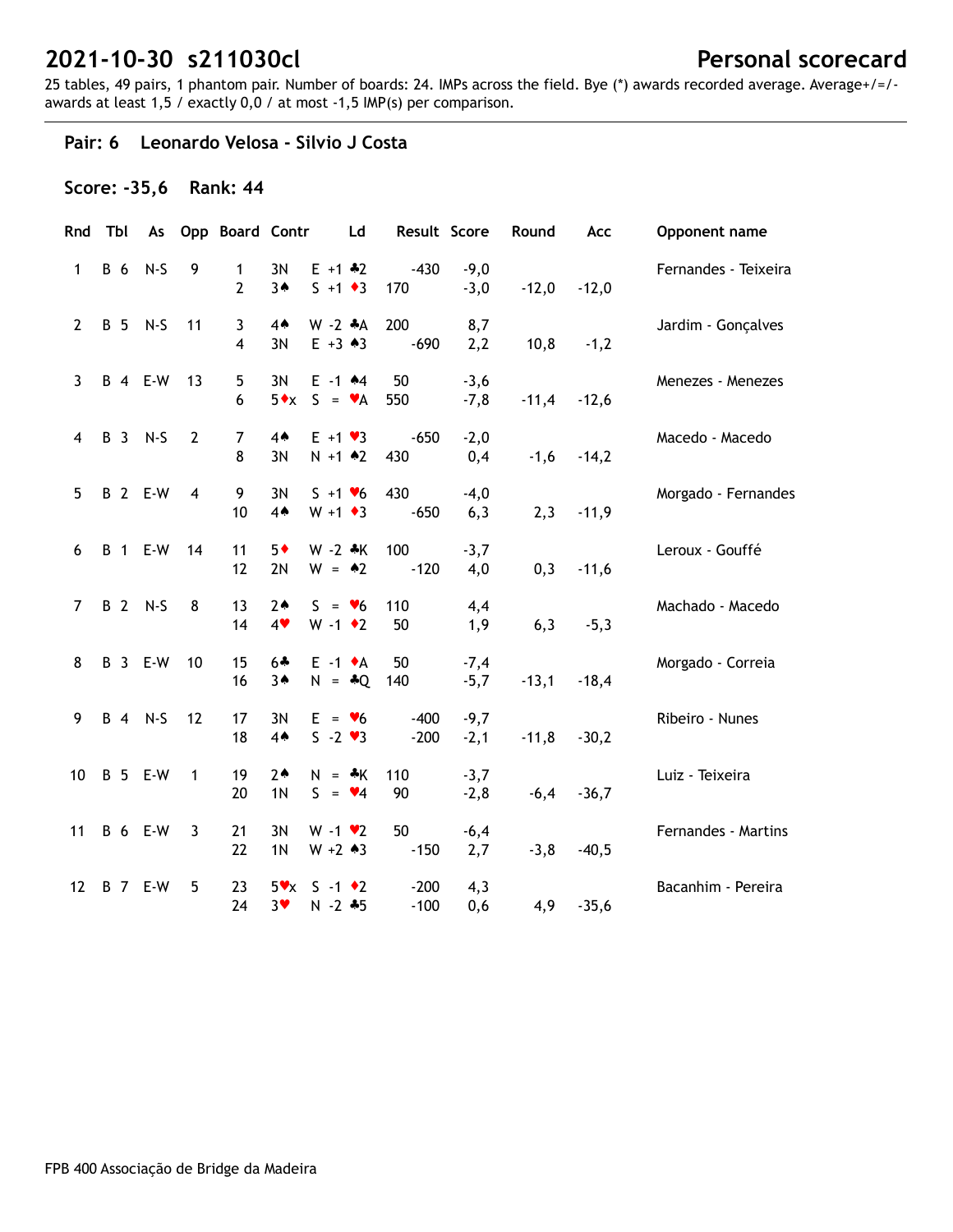25 tables, 49 pairs, 1 phantom pair. Number of boards: 24. IMPs across the field. Bye (\*) awards recorded average. Average+/=/ awards at least 1,5 / exactly 0,0 / at most -1,5 IMP(s) per comparison.

## **Pair: 7 Alexandre Rodrigues - Luís M Silva**

### **Score: 22,3 Rank: 11**

| Rnd               | Tbl        | As                    |                | Opp Board Contr     |                              |                                  | Ld | Result Score      |                   | Round   | Acc  | Opponent name        |
|-------------------|------------|-----------------------|----------------|---------------------|------------------------------|----------------------------------|----|-------------------|-------------------|---------|------|----------------------|
| 1                 | <b>B</b> 7 | $N-S$                 | 8              | 1<br>$\overline{2}$ | $2*$<br>4A                   | $E - 1$ $*2$<br>$S = 106620$     |    | 50                | 2,3<br>6,0        | 8,3     | 8,3  | Machado - Macedo     |
| $\overline{2}$    | <b>B</b> 6 | $N-S$                 | 10             | 3<br>$\overline{4}$ | $4\clubsuit$<br>3N           | $S - 1$ $*A$<br>$E + 3$ $*10$    |    | $-50$<br>$-690$   | 4,0<br>2,2        | 6,1     | 14,4 | Morgado - Correia    |
| 3                 |            | B 5 N-S               | 12             | 5<br>6              | 1 <sub>N</sub><br>$4\bullet$ | $E = \cdot 8$<br>$S + 1$ 410 150 |    | -90               | $-0,4$<br>$-0,6$  | $-1,0$  | 13,4 | Ribeiro - Nunes      |
| 4                 |            | <b>B</b> 4 <b>E-W</b> | $\overline{1}$ | $\overline{7}$<br>8 | $4*$<br>3N                   | $E + 1 \cdot 2$<br>$N + 1 + 5$   |    | $-650$<br>430     | 2,0<br>$-0,4$     | 1,6     | 15,0 | Luiz - Teixeira      |
| 5                 |            | B 3 N-S               | $\overline{3}$ | 9<br>10             | 3N<br>4A                     | $S + 1 \cdot 4$<br>$W + 1$ $*2$  |    | 430<br>$-650$     | 4,0<br>$-6,3$     | $-2,3$  | 12,7 | Fernandes - Martins  |
| 6                 |            | <b>B</b> 2 E-W        | 5              | 11<br>12            | $3*$<br>$3 +$                | $E = -1$<br>$E -1$ $\forall A$   |    | $-140$<br>50      | 2,3<br>$-0,5$     | 1,9     | 14,5 | Bacanhim - Pereira   |
| 7                 |            | <b>B</b> 1 <b>E-W</b> | - 14           | 13<br>14            |                              |                                  |    | $A+$<br>$A+$      | 1,5<br>1, 5       | 3,0     | 17,5 | Leroux - Gouffé      |
| 8                 |            | B 2 N-S               | 9              | 15<br>16            | 6N<br>$4 \triangle x$        | $E + 1 + J$<br>$N - 1$ $*9$      |    | $-1020$<br>$-100$ | $-10,5$<br>$-0,3$ | $-10,8$ | 6,7  | Fernandes - Teixeira |
| 9                 |            | B 3 N-S               | 11             | 17<br>18            | 4<br>$5*x$                   | $E - 2$ $*4$<br>$E - 3 \cdot A$  |    | 100<br>500        | 1,7<br>11,4       | 13,2    | 19,9 | Jardim - Gonçalves   |
| 10                |            | B 4 N-S               | 13             | 19<br>20            | $2*$<br>1 <sub>N</sub>       | $N - 1$ *K<br>$S + 2 * 2$        |    | $-50$<br>150      | 0,2<br>4,3        | 4,5     | 24,4 | Menezes - Menezes    |
| 11                |            | <b>B</b> 5 E-W        | $\overline{2}$ | 21<br>22            | 4<br>$2*$                    | $E = 49$<br>$N = 10$ 110         |    | $-420$            | 3,7<br>$-3,7$     | $-0,1$  | 24,3 | Macedo - Macedo      |
| $12 \overline{ }$ |            | <b>B</b> 6 E-W        | 4              | 23<br>24            | 5▲<br>$3*$                   | $E - 2$ $*A$<br>$E = \bullet 4$  |    | 200<br>$-140$     | $-3,7$<br>1,7     | $-2,0$  | 22,3 | Morgado - Fernandes  |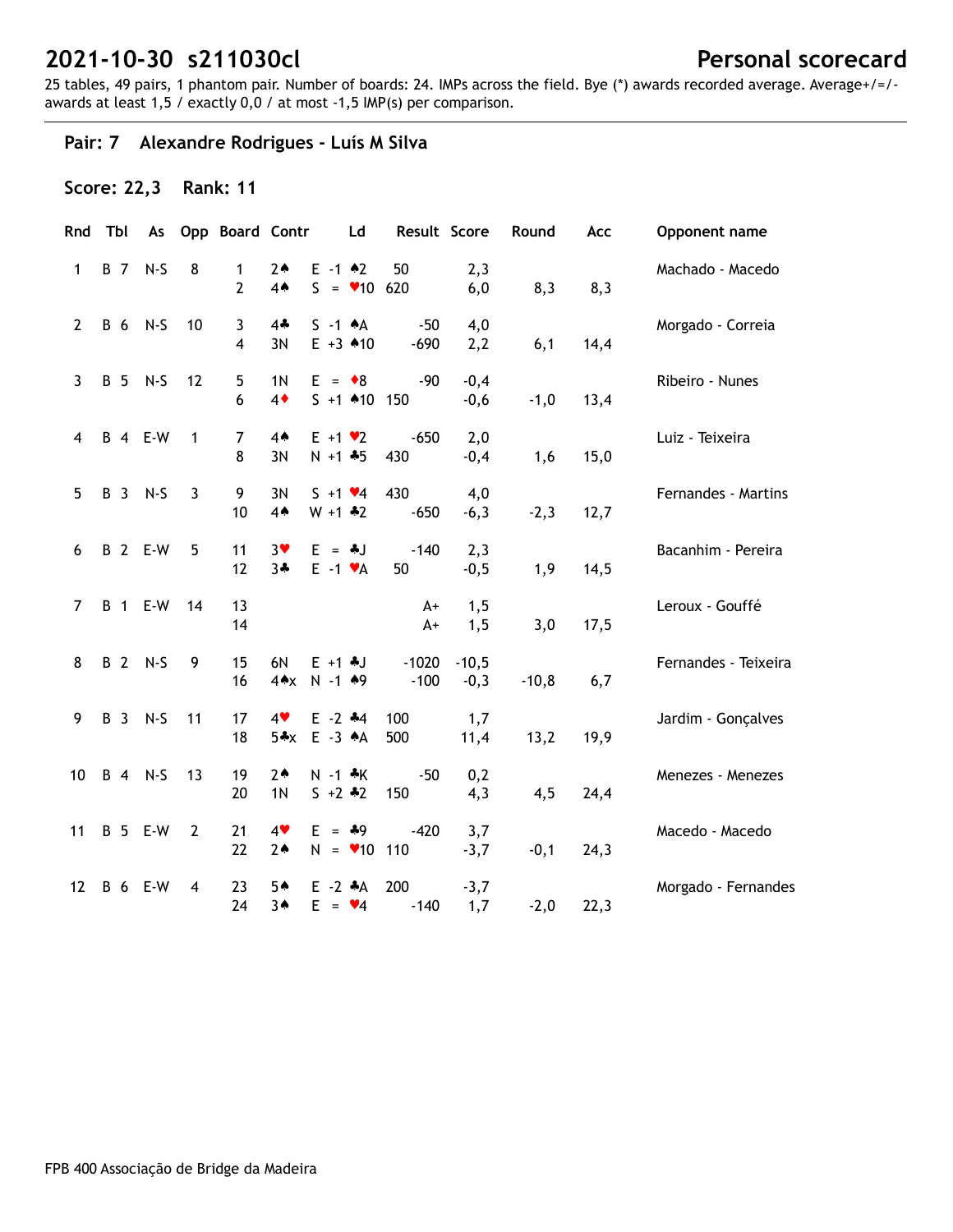25 tables, 49 pairs, 1 phantom pair. Number of boards: 24. IMPs across the field. Bye (\*) awards recorded average. Average+/=/ awards at least 1,5 / exactly 0,0 / at most -1,5 IMP(s) per comparison.

#### **Pair: 8 João Machado - José Macedo**

### **Score: 0,0 Rank: 26**

| Rnd            |            | Tbl        | As                    |                | Opp Board Contr     |                        |                                           | Ld | Result Score     |                  | Round   | Acc     | Opponent name        |
|----------------|------------|------------|-----------------------|----------------|---------------------|------------------------|-------------------------------------------|----|------------------|------------------|---------|---------|----------------------|
| $\mathbf{1}$   |            |            | <b>B</b> 7 E-W        | $\overline{7}$ | 1<br>$\overline{2}$ | $2*$<br>4 <sub>•</sub> | $E - 1$ $*2$<br>$S = 106620$              |    | 50               | $-2,3$<br>$-6,0$ | $-8,3$  | $-8,3$  | Rodrigues - Silva    |
| $\overline{2}$ |            |            | B 7 N-S               | 9              | 3<br>4              | $3*$<br>3N             | $W + 1 + 8$<br>$E + 3$ $*7$               |    | $-170$<br>$-690$ | 1,3<br>2,2       | 3, 5    | $-4,7$  | Fernandes - Teixeira |
| $\mathbf{3}$   | B 6        |            | $N-S$                 | 11             | 5<br>6              | 1 <sub>N</sub><br>$5*$ | $E + 1$ $\times 6$<br>$N = *K$            |    | $-120$<br>400    | $-1,4$<br>4,6    | 3,2     | $-1,5$  | Jardim - Gonçalves   |
| 4              | <b>B</b> 5 |            | $N-S$                 | 13             | 7<br>8              | 4 <sub>•</sub><br>3N   | $E = A$<br>$N + 1$ 46                     |    | $-620$<br>430    | $-1,0$<br>0,4    | $-0,6$  | $-2,1$  | Menezes - Menezes    |
| 5              |            |            | <b>B</b> 4 <b>E-W</b> | $\overline{2}$ | 9<br>10             | 3N<br>4 <sub>•</sub>   | $S + 1 \cdot 4$<br>$W - 1 + 3$            |    | 430<br>100       | $-4,0$<br>$-7,5$ | $-11,4$ | $-13,5$ | Macedo - Macedo      |
| 6              |            | <b>B</b> 3 | $N-S$                 | $\overline{4}$ | 11<br>12            | $5*$<br>$3*$           | $W - 2 * K$<br>$N = A K$                  |    | 100<br>140       | 3,7<br>3,2       | 6,9     | $-6,6$  | Morgado - Fernandes  |
| $\overline{7}$ |            |            | <b>B</b> 2 E-W        | 6              | 13<br>14            | $2*$<br>4              | $S = \bullet 6$<br>$W - 1$ $\bullet$ 2    |    | 110<br>50        | $-4,4$<br>$-1,9$ | $-6,3$  | $-12,9$ | Velosa - Costa       |
| 8              |            |            | <b>B</b> 1 <b>E-W</b> | 14             | 15<br>16            | $6 +$<br>4A            | $E -1$ $\bullet$ A<br>$S - 1$ $\bullet$ 7 |    | 50<br>$-50$      | $-7,4$<br>$-1,1$ | $-8,5$  | $-21,4$ | Leroux - Gouffé      |
| 9              |            |            | B 2 N-S               | 10             | 17<br>18            | 3N<br>$2*$             | $E - 2$ $*2$<br>$S + 1$ + Q               |    | 100<br>140       | 1,7<br>5,8       | 7,6     | $-13,8$ | Morgado - Correia    |
| 10             |            |            | <b>B</b> 3 <b>E-W</b> | 12             | 19<br>20            | 3N<br>3N               | $S - 5 * 6$<br>$N - 2$ $\vee$ 3           |    | $-250$<br>$-200$ | 5,0<br>4,8       | 9,8     | $-4,0$  | Ribeiro - Nunes      |
| 11             |            |            | B 4 N-S               | 1              | 21<br>22            | 4<br>$3*$              | $W = 10$<br>$W + 1$ $\star$ K             |    | $-420$<br>$-170$ | $-3,7$<br>$-3,4$ | $-7,1$  | $-11,1$ | Luiz - Teixeira      |
| 12             | <b>B</b> 5 |            | E-W                   | 3              | 23<br>24            | $4*$<br>$3*$           | $E = \bullet 2$<br>$N - 2 * Q$            |    | $-620$<br>$-100$ | 10,5<br>0,6      | 11,1    | $-0,0$  | Fernandes - Martins  |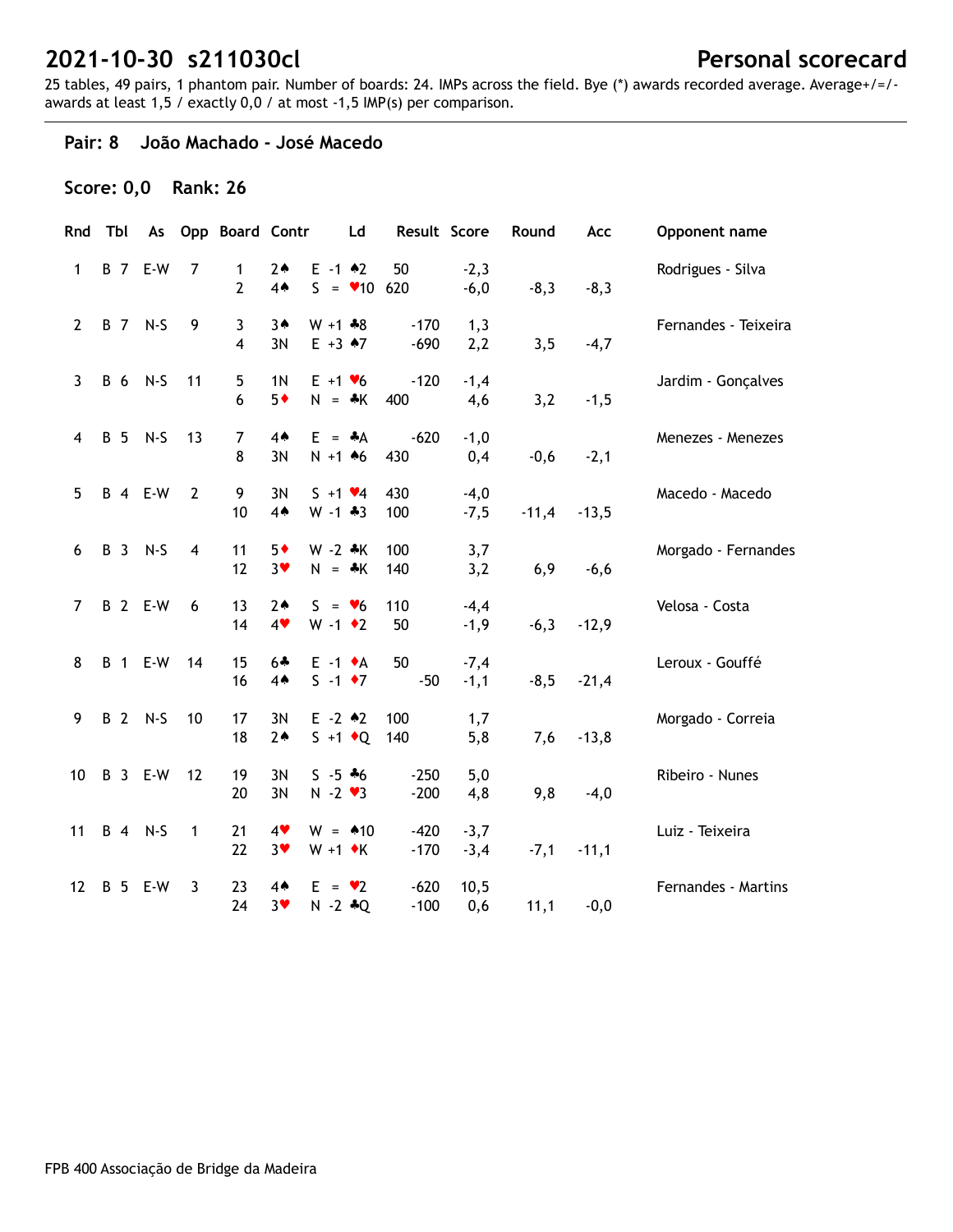25 tables, 49 pairs, 1 phantom pair. Number of boards: 24. IMPs across the field. Bye (\*) awards recorded average. Average+/=/ awards at least 1,5 / exactly 0,0 / at most -1,5 IMP(s) per comparison.

## **Pair: 9 Ricardo Fernandes - Frederico Teixeira**

## **Score: 14,5 Rank: 15**

| Rnd            | Tbl        | As                    |                | Opp Board Contr              |                        |                                      | Ld | Result Score      |                  | Round   | Acc     | Opponent name       |
|----------------|------------|-----------------------|----------------|------------------------------|------------------------|--------------------------------------|----|-------------------|------------------|---------|---------|---------------------|
| 1              | B 6        | E-W                   | 6              | 1<br>2                       | 3N<br>$3*$             | $E + 1$ $*2$<br>$S + 1 \cdot 3$      |    | $-430$<br>170     | 9,0<br>3,0       | 12,0    | 12,0    | Velosa - Costa      |
| $\overline{2}$ |            | <b>B</b> 7 E-W        | 8              | 3<br>$\overline{\mathbf{4}}$ | $3*$<br>3N             | $W + 1 * 8$<br>$E + 3 \cdot 7$       |    | $-170$<br>$-690$  | $-1,3$<br>$-2,2$ | $-3,5$  | 8,5     | Machado - Macedo    |
| $\overline{3}$ |            | B 7 N-S               | 10             | 5<br>6                       | $4\mathbf{v}$<br>$5*$  | $N - 2 A$<br>$S = A$                 |    | $-500$<br>400     | $-9,5$<br>4,6    | $-4,9$  | 3,6     | Morgado - Correia   |
| 4              | <b>B</b> 6 | $N-S$                 | 12             | $\overline{7}$<br>8          | $4*$<br>3N             | $E = \bullet 8$<br>$N + 1$ 46        |    | $-620$<br>430     | $-1,0$<br>0,4    | $-0,6$  | 3,0     | Ribeiro - Nunes     |
| 5              | <b>B</b> 5 | $N-S$                 | $\mathbf{1}$   | 9<br>10                      | 3N<br>4 <sub>•</sub>   | $S - 1$ / 10<br>$W = -3$             |    | $-50$<br>$-620$   | $-7,0$<br>$-5,3$ | $-12,3$ | $-9,3$  | Luiz - Teixeira     |
| 6              |            | <b>B</b> 4 <b>E-W</b> | 3              | 11<br>12                     | $6*$<br>3 <sub>v</sub> | $W - 2 *K$<br>$N = *K$               |    | 100<br>140        | $-3,7$<br>$-3,2$ | $-6,9$  | $-16,2$ | Fernandes - Martins |
| $\overline{7}$ |            | B 3 E-W               | 5              | 13<br>14                     | $3*$<br>4              | $E = \cdot 2$<br>$W - 1$ $\times$ 10 |    | $-140$<br>50      | 2,0<br>$-1,9$    | 0,1     | $-16,1$ | Bacanhim - Pereira  |
| 8              |            | <b>B</b> 2 E-W        | 7              | 15<br>16                     | 6N<br>$4 \triangle x$  | $E + 1 + J$<br>$N - 1$ $*9$          |    | $-1020$<br>$-100$ | 10,5<br>0,3      | 10,8    | $-5,3$  | Rodrigues - Silva   |
| 9              |            | B 1 E-W 14            |                | 17<br>18                     | 4<br>$4 \triangle x$   | $E - 2 + 6$<br>$S - 2 * Q$           |    | 100<br>$-500$     | $-1,7$<br>8,3    | 6, 5    | 1,2     | Leroux - Gouffé     |
| 10             |            | B 2 N-S               | 11             | 19<br>20                     | 2N<br>1 <sub>N</sub>   | $S - 3 \cdot 4$<br>$S + 2 + 2$       |    | $-150$<br>150     | $-2,6$<br>4,3    | 1,7     | 3,0     | Jardim - Gonçalves  |
| 11             |            | B 3 E-W               | 13             | 21<br>22                     | 4<br>1 <sub>N</sub>    | $E = 410$<br>$W + 2$ 44              |    | $-420$<br>$-150$  | 3,7<br>2,7       | 6,3     | 9,3     | Menezes - Menezes   |
| 12             |            | B 4 N-S               | $\overline{2}$ | 23<br>24                     | $5*$<br>$3*$           | $E - 3$ $*A$<br>N -2 *K              |    | 300<br>$-100$     | 5,8<br>$-0,6$    | 5,2     | 14,5    | Macedo - Macedo     |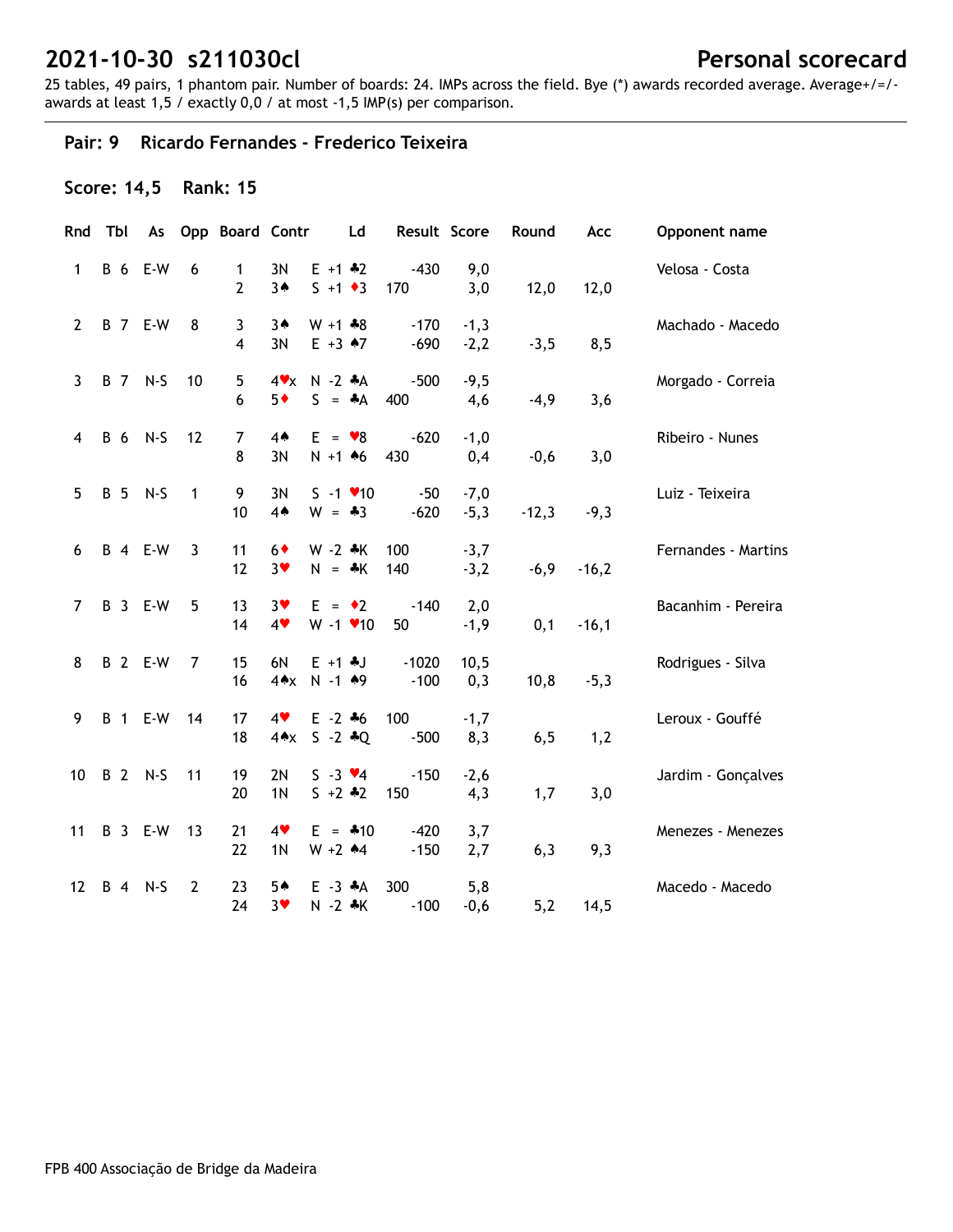25 tables, 49 pairs, 1 phantom pair. Number of boards: 24. IMPs across the field. Bye (\*) awards recorded average. Average+/=/ awards at least 1,5 / exactly 0,0 / at most -1,5 IMP(s) per comparison.

#### **Pair: 10 Filomena Morgado - Luís A Correia**

#### **Score: -20,1 Rank: 39**

| Rnd            | Tbl        |                       |                | As Opp Board Contr  |                        |                                      | Ld | Result Score     |                   | Round   | Acc     | Opponent name        |
|----------------|------------|-----------------------|----------------|---------------------|------------------------|--------------------------------------|----|------------------|-------------------|---------|---------|----------------------|
| $\mathbf{1}$   | <b>B</b> 5 | E-W                   | 5              | $\mathbf{1}$<br>2   | 2N<br>4 <sub>•</sub>   | $W + 1 \cdot A$<br>$S = \nu J$       |    | $-150$<br>620    | 3,0<br>$-6,0$     | $-3,0$  | $-3,0$  | Bacanhim - Pereira   |
| $\mathbf{2}$   |            | <b>B</b> 6 E-W        | $\overline{7}$ | 3<br>4              | $4*$<br>3N             | $S -1$ $*A$<br>$E + 3$ $*10$         |    | $-50$<br>$-690$  | $-4,0$<br>$-2,2$  | $-6,1$  | $-9,1$  | Rodrigues - Silva    |
| 3              |            | <b>B</b> 7 E-W        | 9              | 5<br>6              | $4\mathbf{v}$<br>$5*$  | $N - 2$ $*A$<br>$S = A$              |    | $-500$<br>400    | 9,5<br>$-4,6$     | 4,9     | $-4,2$  | Fernandes - Teixeira |
| 4              |            | B 7 N-S               | 11             | $\overline{7}$<br>8 | 4A<br>3N               | $E = \bullet 2$<br>$N + 1$ $*2$      |    | $-620$<br>430    | $-1,0$<br>0,4     | $-0,6$  | $-4, 8$ | Jardim - Gonçalves   |
| 5              |            | B 6 N-S               | 13             | 9<br>10             | 1 <sub>N</sub><br>5xx  | $S + 2 \cdot 6$<br>$N - 1$ $A$       |    | 150<br>$-200$    | $-2,7$<br>2,6     | $-0,1$  | $-4,9$  | Menezes - Menezes    |
| 6              |            | B 5 N-S               | $\overline{2}$ | 11<br>12            | 4<br>2 <sub>v</sub>    | $E = \cdot 2$<br>$N + 1$ *K          |    | $-420$<br>140    | $-8,4$<br>3,2     | $-5,2$  | $-10,0$ | Macedo - Macedo      |
| $\overline{7}$ |            | <b>B</b> 4 <b>E-W</b> | $\overline{4}$ | 13<br>14            | $2*$<br>3 <sub>v</sub> | $S = -7$<br>$W = 10$                 |    | 110<br>$-140$    | $-4,4$<br>3,0     | $-1,4$  | $-11,4$ | Morgado - Fernandes  |
| 8              |            | B 3 N-S               | 6              | 15<br>16            | $6 +$<br>$3*$          | $E -1$ $\star$ A<br>$N = *Q$         |    | 50<br>140        | 7,4<br>5,7        | 13,1    | 1,7     | Velosa - Costa       |
| 9              |            | <b>B</b> 2 E-W        | 8              | 17<br>18            | 3N<br>$2*$             | $E - 2$ $*2$<br>$S + 1 \cdot Q$      |    | 100<br>140       | $-1,7$<br>$-5,8$  | $-7,6$  | $-5,9$  | Machado - Macedo     |
| 10             |            | <b>B</b> 1 <b>E-W</b> | 14             | 19<br>20            | $2*$<br>1N             | $N - 1$ $\vee$ 9<br>$S - 2 * 3$      |    | $-50$<br>$-200$  | $-0,2$<br>4,8     | 4,6     | $-1,3$  | Leroux - Gouffé      |
| 11             |            | B 2 N-S               | 12             | 21<br>22            | 4<br>1 <sub>N</sub>    | $E = \triangle 5$<br>$W + 3 \cdot 8$ |    | $-420$<br>$-180$ | $-3,7$<br>$-3,7$  | $-7,3$  | $-8,6$  | Ribeiro - Nunes      |
| 12             |            | B 3 E-W               | 1              | 23<br>24            | 4<br>$3*$              | $N = *6$<br>$N - 1$ $\triangle Q$    |    | 620<br>$-50$     | $-10,7$<br>$-0,9$ | $-11,6$ | $-20,1$ | Luiz - Teixeira      |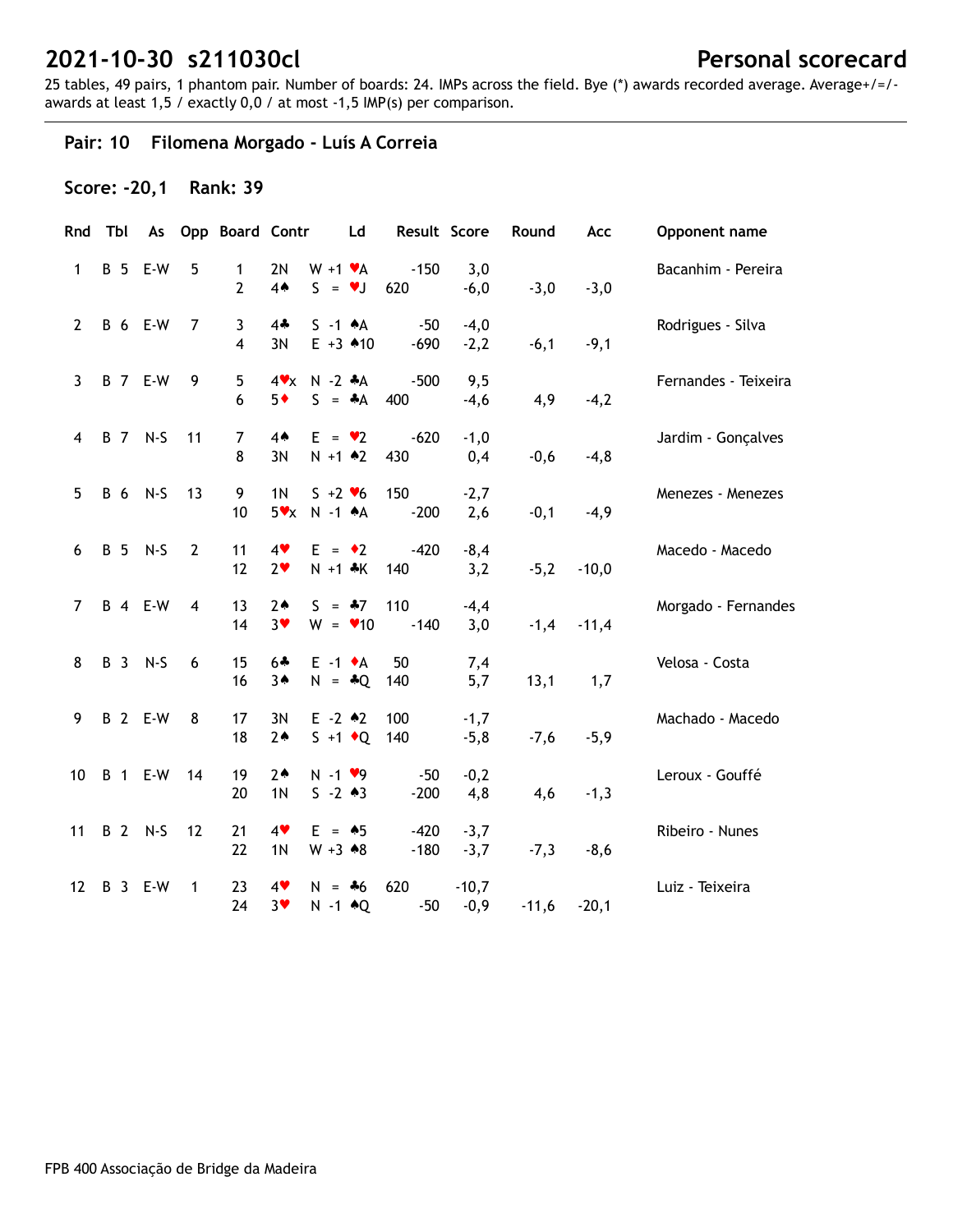25 tables, 49 pairs, 1 phantom pair. Number of boards: 24. IMPs across the field. Bye (\*) awards recorded average. Average+/=/ awards at least 1,5 / exactly 0,0 / at most -1,5 IMP(s) per comparison.

## **Pair: 11 Luis M Jardim - Sebastião Gonçalves**

### **Score: -33,7 Rank: 43**

| Rnd            | Tbl | As                    |                | <b>Opp Board Contr</b> |                        | Ld                                       | Result Score    |                   | Round   | Acc     | Opponent name        |
|----------------|-----|-----------------------|----------------|------------------------|------------------------|------------------------------------------|-----------------|-------------------|---------|---------|----------------------|
| $\mathbf{1}$   |     | B 4 N-S               | $\overline{4}$ | 1<br>$\overline{2}$    | 3N<br>$3*$             | $W = 4$<br>$S = \bullet J$               | $-400$<br>140   | $-8,3$<br>$-3,7$  | $-12,0$ | $-12,0$ | Morgado - Fernandes  |
| $\mathbf{2}$   |     | B 5 E-W               | 6              | 3<br>$\overline{4}$    | $4*$<br>3N             | $W - 2 A$<br>$E + 3 \cdot 3$             | 200<br>$-690$   | $-8,7$<br>$-2,2$  | $-10,8$ | $-22,8$ | Velosa - Costa       |
| 3              |     | <b>B</b> 6 E-W        | 8              | 5<br>6                 | 1 <sub>N</sub><br>$5*$ | $E + 1$ $\blacktriangledown$<br>$N = *K$ | $-120$<br>400   | 1,4<br>$-4,6$     | $-3,2$  | $-26,0$ | Machado - Macedo     |
| 4              |     | <b>B</b> 7 E-W        | 10             | $\overline{7}$<br>8    | $4*$<br>3N             | $E = \bullet 2$<br>$N + 1$ $*2$          | $-620$<br>430   | 1,0<br>$-0,4$     | 0,6     | $-25,4$ | Morgado - Correia    |
| 5              |     | B 7 N-S               | 12             | 9<br>10                | 3N<br>4 <sub>•</sub>   | $N - 1$ $V$<br>$W - 1 * 3$               | $-50$<br>100    | $-7,0$<br>7,5     | 0,5     | $-24,9$ | Ribeiro - Nunes      |
| 6              |     | B 6 N-S               | 1              | 11<br>12               | 4<br>$4 -$             | $E = -3$<br>$E -1$ $\forall$ K           | $-420$<br>50    | $-8,4$<br>0, 5    | $-7,9$  | $-32,8$ | Luiz - Teixeira      |
| $\overline{7}$ |     | B 5 N-S               | $\mathbf{3}$   | 13<br>14               | 3A<br>4                | $S - 1 \cdot 7$<br>W -1 $\bullet$ Q      | $-100$<br>50    | $-0,9$<br>1,9     | 1,0     | $-31,9$ | Fernandes - Martins  |
| 8              |     | <b>B</b> 4 <b>E-W</b> | 5              | 15<br>16               | 3N<br>4A               | $E + 4 \cdot 3$<br>$S - 1 * K$           | $-520$<br>$-50$ | 2,5<br>$-1,1$     | 1,4     | $-30,5$ | Bacanhim - Pereira   |
| 9              |     | B 3 E-W               | 7              | 17<br>18               | 4<br>$5*x$             | $E - 2$ $*4$<br>$E - 3 A$                | 100<br>500      | $-1,7$<br>$-11,4$ | $-13,2$ | $-43,7$ | Rodrigues - Silva    |
| 10             |     | <b>B</b> 2 E-W        | 9              | 19<br>20               | 2N<br>1 <sub>N</sub>   | $S - 3 \cdot 4$<br>$5 + 2 * 2$           | $-150$<br>150   | 2,6<br>$-4,3$     | $-1,7$  | $-45,4$ | Fernandes - Teixeira |
| 11             |     | <b>B</b> 1 <b>E-W</b> | 14             | 21<br>22               | $6*$<br>1 <sub>N</sub> | $E -2$ +7<br>$W + 2 \cdot Q$             | 100<br>$-150$   | $-7,7$<br>2,7     | $-5,0$  | $-50,4$ | Leroux - Gouffé      |
| 12             |     | B 2 N-S               | 13             | 23<br>24               | 4<br>$3*$              | $S + 1$ $*Q$<br>$N = AK$                 | 650<br>140      | 11,1<br>5,6       | 16,7    | $-33,7$ | Menezes - Menezes    |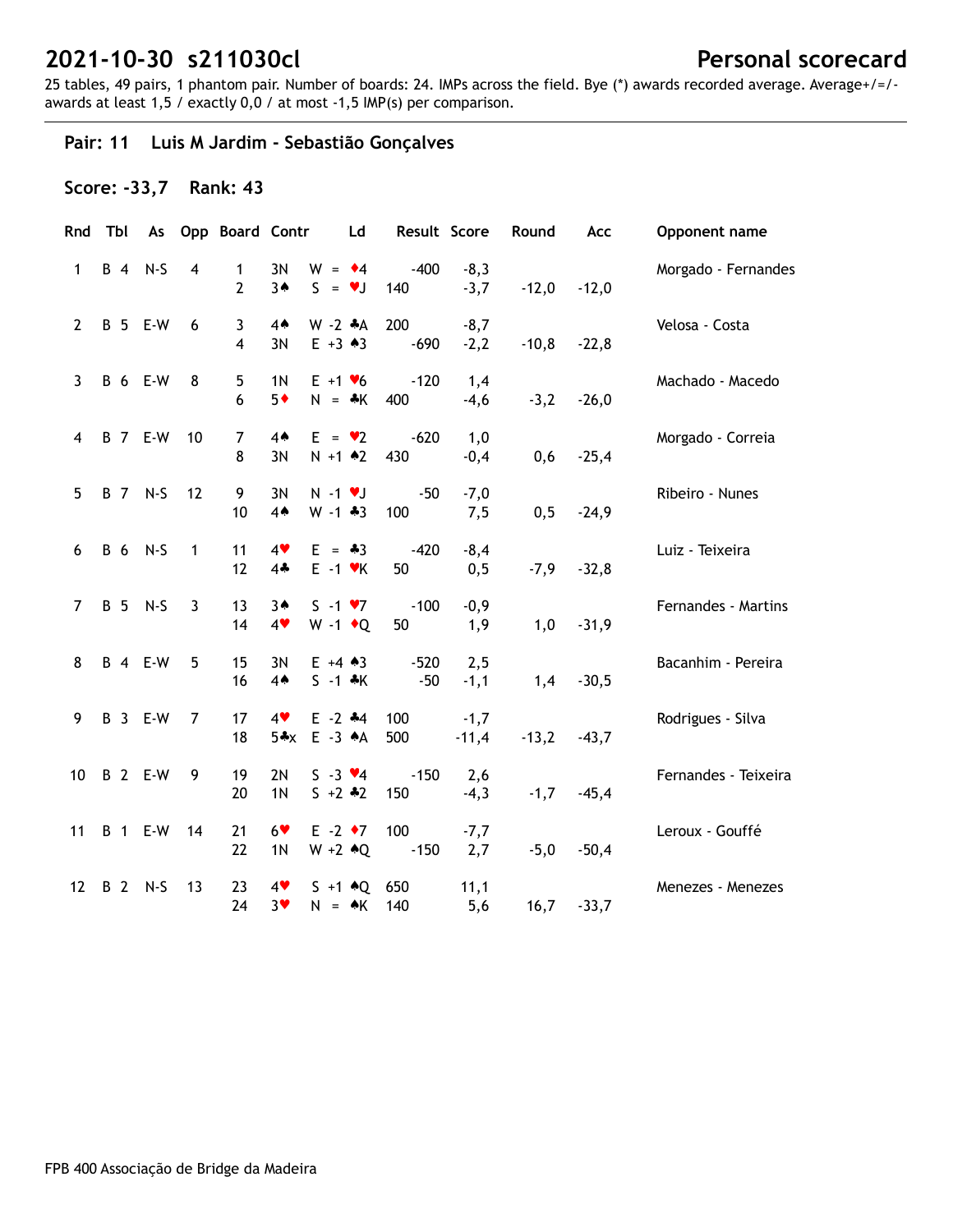25 tables, 49 pairs, 1 phantom pair. Number of boards: 24. IMPs across the field. Bye (\*) awards recorded average. Average+/=/ awards at least 1,5 / exactly 0,0 / at most -1,5 IMP(s) per comparison.

## **Pair: 12 Henrique Ribeiro - Pedro Nunes**

### **Score: -3,8 Rank: 31**

| Rnd            | Tbl        | As                    |                | Opp Board Contr     |                              |                                                     | Ld | Result Score      |                  | Round   | Acc     | Opponent name        |
|----------------|------------|-----------------------|----------------|---------------------|------------------------------|-----------------------------------------------------|----|-------------------|------------------|---------|---------|----------------------|
| 1              | <b>B</b> 3 | E-W                   | $\overline{3}$ | 1<br>$\overline{2}$ | $1\bullet$<br>3N             | $N = A$<br>$N - 1$ $\bullet$ 2                      |    | 70<br>$-100$      | $-3,0$<br>7,9    | 4,9     | 4,9     | Fernandes - Martins  |
| $\overline{2}$ |            | B 4 N-S               | 5              | 3<br>$\overline{4}$ | $5+x$<br>$6 +$               | $S - 3 \cdot K$<br>$E = \mathbf{v}A$                |    | $-500$<br>$-1370$ | $-5,3$<br>$-9,6$ | $-14,9$ | $-10,0$ | Bacanhim - Pereira   |
| $\mathbf{3}$   |            | <b>B</b> 5 E-W        | 7              | 5<br>6              | 1 <sub>N</sub><br>$4\bullet$ | $E = \bullet 8$<br>$5 + 1$ 410                      |    | $-90$<br>150      | 0,4<br>0,6       | 1,0     | $-9,0$  | Rodrigues - Silva    |
| 4              |            | <b>B</b> 6 E-W        | 9              | 7<br>8              | $4*$<br>3N                   | $E = \bullet 8$<br>$N + 1$ 46                       |    | $-620$<br>430     | 1,0<br>$-0,4$    | 0,6     | $-8,4$  | Fernandes - Teixeira |
| 5              |            | <b>B</b> 7 E-W        | 11             | 9<br>10             | 3N<br>4A                     | $N - 1$ $V$<br>$W - 1 * 3$                          |    | $-50$<br>100      | 7,0<br>$-7,5$    | $-0,5$  | $-9,0$  | Jardim - Gonçalves   |
| 6              |            | B 7 N-S               | 13             | 11<br>12            | 4<br>3N                      | $E - 1$ $*J$<br>$W - 1$ $*7$                        |    | 50<br>50          | 2,3<br>0, 5      | 2,7     | $-6,2$  | Menezes - Menezes    |
| $\overline{7}$ |            | B 6 N-S               | $\overline{2}$ | 13<br>14            | $3*$<br>2 <sub>v</sub>       | $E = \triangle J$<br>$E + 1 + J$                    |    | $-140$<br>$-140$  | $-2,0$<br>$-3,0$ | $-5,0$  | $-11,2$ | Macedo - Macedo      |
| 8              | <b>B</b> 5 | $N-S$                 | $\overline{4}$ | 15<br>16            | 6N<br>4                      | $W - 4$ $\star$ A<br>$W = \cdot Q$                  |    | 200<br>$-620$     | 9,8<br>$-10,7$   | $-1,0$  | $-12,2$ | Morgado - Fernandes  |
| 9              |            | <b>B</b> 4 <b>E-W</b> | 6              | 17<br>18            | 3N<br>4 <sub>•</sub>         | $E = \bullet 6$<br>$S - 2 \cdot 3$                  |    | $-400$<br>$-200$  | 9,7<br>2,1       | 11,8    | $-0,3$  | Velosa - Costa       |
| 10             |            | B 3 N-S               | 8              | 19<br>20            | 3N<br>3N                     | $S - 5 * 6$<br>$N - 2$ $\vee$ 3                     |    | $-250$<br>$-200$  | $-5,0$<br>$-4,8$ | $-9, 8$ | $-10,2$ | Machado - Macedo     |
| 11             |            | <b>B</b> 2 E-W        | 10             | 21<br>22            | 4<br>1 <sub>N</sub>          | $E = \triangle 5$<br>$W + 3 \cdot 8$                |    | $-420$<br>$-180$  | 3,7<br>3,7       | 7,3     | $-2,9$  | Morgado - Correia    |
| 12             | <b>B</b> 1 | E-W                   | 14             | 23<br>24            | $3*$<br>$3*$                 | $E - 1$ $\blacktriangleright$ 10 100<br>$S - 2 * K$ |    | $-100$            | $-1,5$<br>0,6    | $-0,9$  | $-3,8$  | Leroux - Gouffé      |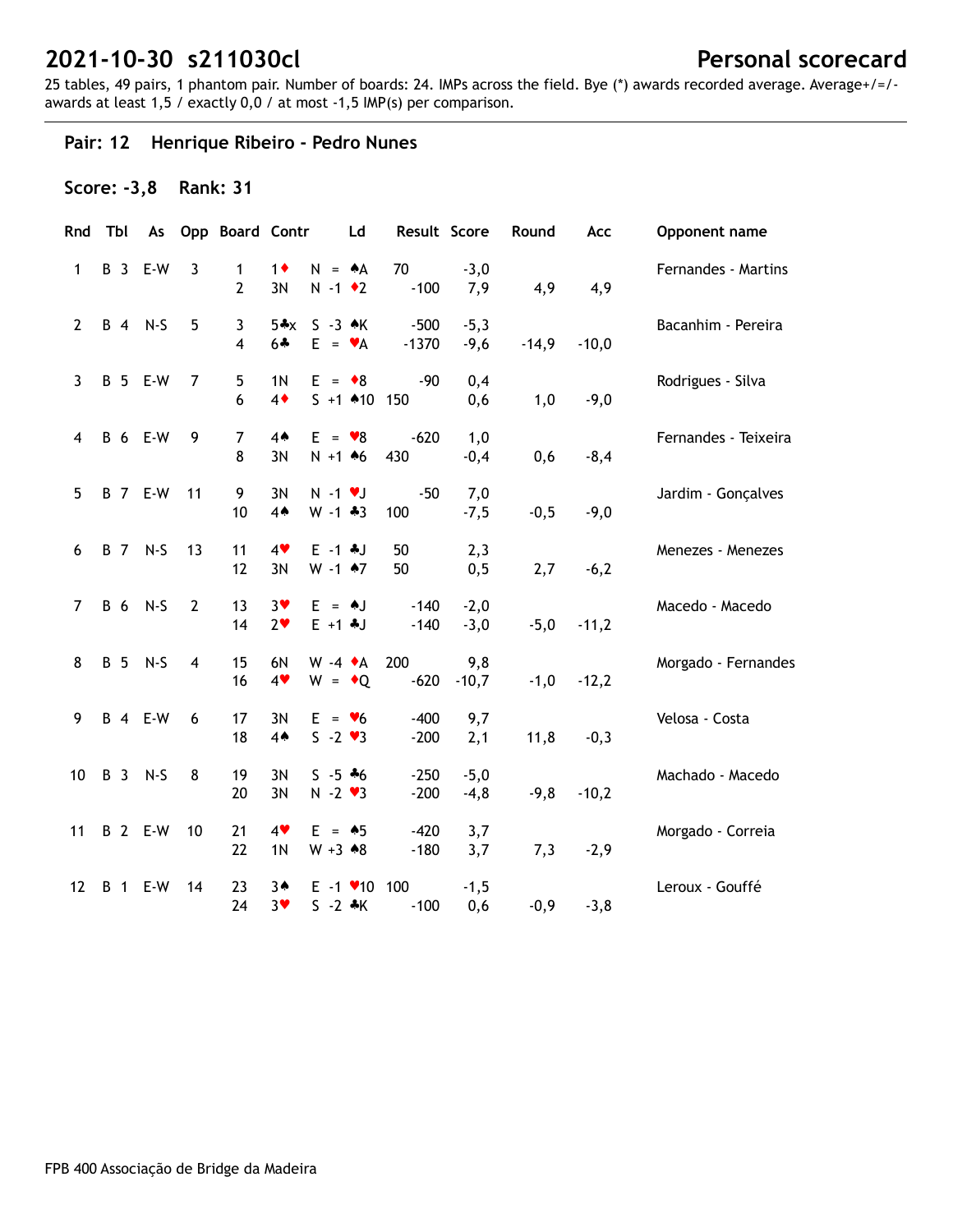25 tables, 49 pairs, 1 phantom pair. Number of boards: 24. IMPs across the field. Bye (\*) awards recorded average. Average+/=/ awards at least 1,5 / exactly 0,0 / at most -1,5 IMP(s) per comparison.

#### **Pair: 13 Fátima Menezes - Nuno Menezes**

### **Score: -15,6 Rank: 37**

| Rnd            | Tbl        | As                    |                | <b>Opp Board Contr</b> |                                 |                                           | Ld | Result Score     |                   | Round   | Acc     | Opponent name        |
|----------------|------------|-----------------------|----------------|------------------------|---------------------------------|-------------------------------------------|----|------------------|-------------------|---------|---------|----------------------|
| $\mathbf{1}$   | <b>B</b> 2 | $N-S$                 | $\overline{2}$ | 1<br>$\overline{2}$    | 3A                              | $1 \cdot x$ N -1 $\star$ A<br>$S = \nu J$ |    | $-100$<br>140    | $-1,8$<br>$-3,7$  | $-5,4$  | $-5,4$  | Macedo - Macedo      |
| $\overline{2}$ |            | <b>B</b> 3 <b>E-W</b> | $\overline{4}$ | 3<br>$\overline{4}$    | 3N<br>3N                        | $E -2$ $*A$<br>$E + 3$ $*10$              |    | 200<br>$-690$    | $-8,7$<br>$-2,2$  | $-10,8$ | $-16,3$ | Morgado - Fernandes  |
| $\mathbf{3}$   |            | B 4 N-S               | 6              | 5<br>6                 | 3N<br>$5 \cdot x$               | $E - 1$ $*4$<br>$S = \mathbf{v}A$         |    | 50<br>550        | 3,6<br>7,8        | 11,4    | $-4,9$  | Velosa - Costa       |
| 4              |            | <b>B</b> 5 E-W        | 8              | $\overline{7}$<br>8    | 4A<br>3N                        | $E = A$<br>$N + 1$ 46                     |    | $-620$<br>430    | 1,0<br>$-0,4$     | 0,6     | $-4,3$  | Machado - Macedo     |
| 5              |            | <b>B</b> 6 E-W        | 10             | 9<br>10                | 1 <sub>N</sub><br>$5\mathbf{v}$ | $S + 2 \cdot 6$<br>$N - 1$ $A$            |    | 150<br>$-200$    | 2,7<br>$-2,6$     | 0,1     | $-4,2$  | Morgado - Correia    |
| 6              |            | <b>B</b> 7 E-W        | 12             | 11<br>12               | 4<br>3N                         | $E - 1 * J$<br>$W - 1$ $*7$               |    | 50<br>50         | $-2,3$<br>$-0,5$  | $-2,7$  | $-7,0$  | Ribeiro - Nunes      |
| $\overline{7}$ |            | B 7 N-S               | $\mathbf{1}$   | 13<br>14               | $2*$<br>4                       | $S = *9$<br>$W - 1$ + Q                   |    | 110<br>50        | 4,4<br>1,9        | 6,3     | $-0,7$  | Luiz - Teixeira      |
| 8              |            | B 6 N-S               | $\mathbf{3}$   | 15<br>16               | 6N<br>$2*$                      | $E -4$ $\cdot Q$<br>$W + 4 \cdot 2$       |    | 200<br>$-170$    | 9,8<br>$-1,9$     | 7,9     | 7,2     | Fernandes - Martins  |
| 9              |            | B 5 N-S               | 5              | 17<br>18               | 3N<br>$1 \spadesuit$            | $E - 1$ $*2$<br>$S + 1 \cdot Q$           |    | 50<br>110        | $-0,2$<br>5,0     | 4,8     | 12,0    | Bacanhim - Pereira   |
| 10             |            | <b>B</b> 4 <b>E-W</b> | 7              | 19<br>20               | $2*$<br>1 <sub>N</sub>          | $N - 1$ $*K$<br>$S + 2 \div 2$            |    | $-50$<br>150     | $-0,2$<br>$-4,3$  | $-4,5$  | 7,5     | Rodrigues - Silva    |
| 11             |            | B 3 N-S               | 9              | 21<br>22               | 4<br>1 <sub>N</sub>             | $E = 410$<br>$W + 2$ 44                   |    | $-420$<br>$-150$ | $-3,7$<br>$-2,7$  | $-6,3$  | 1,2     | Fernandes - Teixeira |
| 12             |            | <b>B</b> 2 E-W        | 11             | 23<br>24               | 4<br>3 <sub>v</sub>             | $S + 1 \cdot Q$<br>$N = AK$               |    | 650<br>140       | $-11,1$<br>$-5,6$ | $-16,7$ | $-15,6$ | Jardim - Gonçalves   |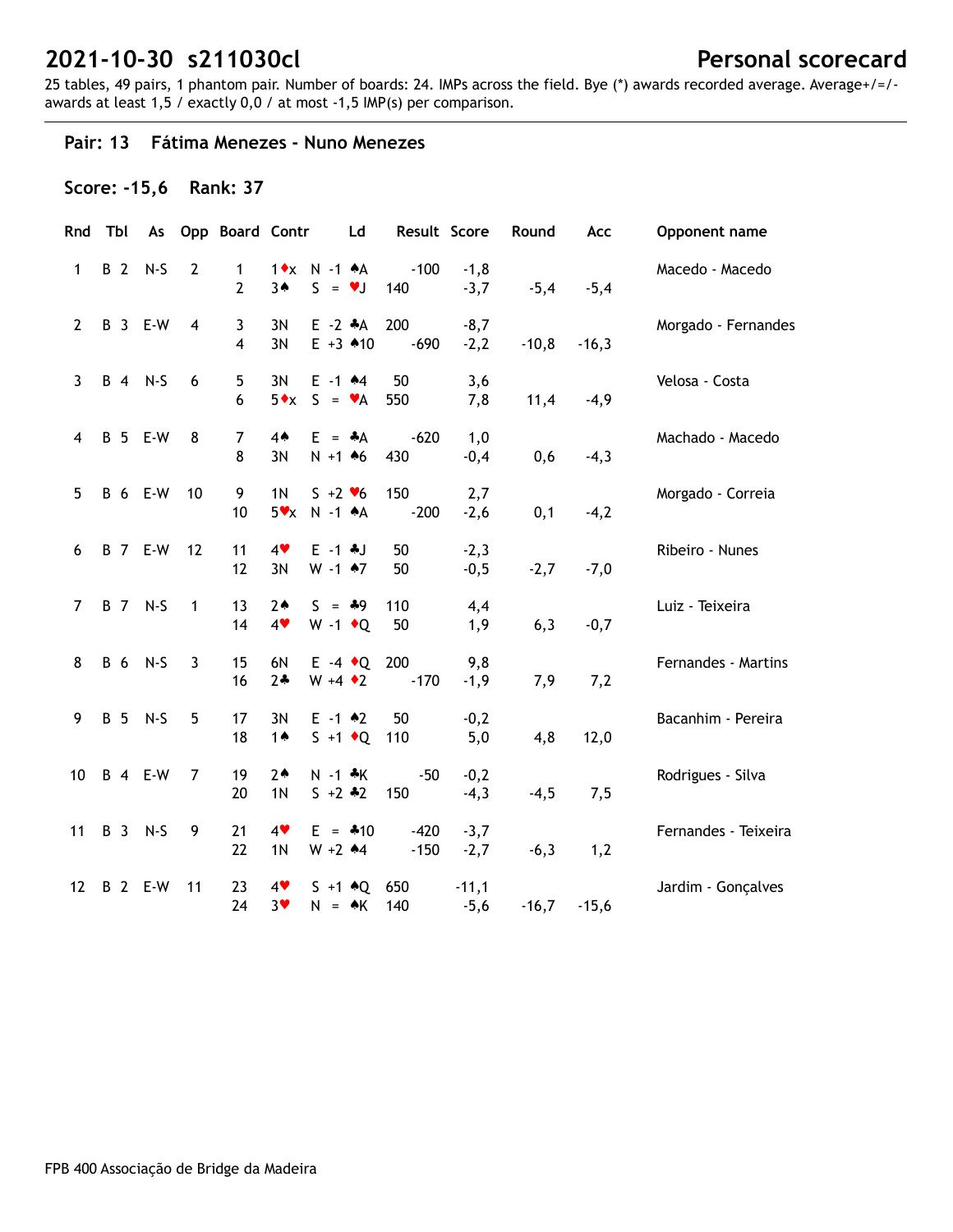25 tables, 49 pairs, 1 phantom pair. Number of boards: 24. IMPs across the field. Bye (\*) awards recorded average. Average+/=/ awards at least 1,5 / exactly 0,0 / at most -1,5 IMP(s) per comparison.

## **Pair: 14 Sophie Leroux - Francis Gouffé**

### **Score: -15,4 Rank: 35**

| Rnd                     | Tbl        | As      |                | Opp Board Contr              |                                  | Ld                                                 |                  | Result Score     | Round   | Acc     | Opponent name        |
|-------------------------|------------|---------|----------------|------------------------------|----------------------------------|----------------------------------------------------|------------------|------------------|---------|---------|----------------------|
| 1                       | <b>B</b> 1 | $N-S$   | 1              | 1<br>2                       | 1 <sub>N</sub><br>3N             | $W + 1 \cdot 5$<br>$N - 1$ $\blacktriangleright$ 5 | $-120$<br>$-100$ | $-2,3$<br>$-7,9$ | $-10,2$ | $-10,2$ | Luiz - Teixeira      |
| $\mathbf{2}$            |            | B 1 N-S | $\overline{2}$ | 3<br>$\overline{\mathbf{4}}$ | $4*$<br>3N                       | $W = -1$<br>$E + 3$ 410                            | $-620$<br>$-690$ | $-7,3$<br>2,2    | $-5,1$  | $-15,3$ | Macedo - Macedo      |
| 3                       |            | B 1 N-S | 3              | 5<br>6                       | 1 <sub>N</sub><br>3N             | $E + 1 \cdot 2$<br>$N - 1$ $*K$                    | $-120$<br>$-50$  | $-1,4$<br>$-4,4$ | $-5,8$  | $-21,1$ | Fernandes - Martins  |
| $\overline{\mathbf{4}}$ | <b>B</b> 1 | $N-S$   | $\overline{4}$ | $\overline{7}$<br>8          | 64<br>3N                         | $E - 1$ 46<br>$N + 1$ $*2$                         | 100<br>430       | 11,6<br>0,4      | 12,0    | $-9,2$  | Morgado - Fernandes  |
| 5                       | <b>B</b> 1 | $N-S$   | 5              | 9<br>10                      | 3N<br>4A                         | $S - 1$ $\vee 4$<br>$W = -2$                       | $-50$<br>$-620$  | $-7,0$<br>$-5,3$ | $-12,3$ | $-21,5$ | Bacanhim - Pereira   |
| 6                       | <b>B</b> 1 | $N-S$   | 6              | 11<br>12                     | $5*$<br>2N                       | $W - 2 *K$<br>$W = 42$                             | 100<br>$-120$    | 3,7<br>$-4,0$    | $-0,3$  | $-21,7$ | Velosa - Costa       |
| $\overline{7}$          |            | B 1 N-S | 7              | 13<br>14                     |                                  |                                                    | $A+$<br>$A+$     | 1,5<br>1,5       | 3,0     | $-18,7$ | Rodrigues - Silva    |
| 8                       |            | B 1 N-S | 8              | 15<br>16                     | $6 +$<br>4▲                      | $E -1$ $\bullet$ A<br>$S -1$ $\bullet 7$           | 50<br>$-50$      | 7,4<br>1,1       | 8,5     | $-10,2$ | Machado - Macedo     |
| 9                       |            | B 1 N-S | 9              | 17<br>18                     | 4<br>4AX                         | $E - 2 + 6$<br>$S - 2 * Q$                         | 100<br>$-500$    | 1,7<br>$-8,3$    | $-6,5$  | $-16,7$ | Fernandes - Teixeira |
| 10                      |            | B 1 N-S | 10             | 19<br>20                     | 2 <sub>•</sub><br>1 <sub>N</sub> | $N - 1$ $\vee$ 9<br>$S - 2 * 3$                    | $-50$<br>$-200$  | 0,2<br>$-4, 8$   | $-4,6$  | $-21,3$ | Morgado - Correia    |
| 11                      |            | B 1 N-S | 11             | 21<br>22                     | $6*$<br>1 <sub>N</sub>           | $E - 2 \cdot 7$<br>$W + 2 \cdot Q$                 | 100<br>$-150$    | 7,7<br>$-2,7$    | 5,0     | $-16,3$ | Jardim - Gonçalves   |
| 12                      | <b>B</b> 1 | N-S     | 12             | 23<br>24                     | 3A<br>$3*$                       | $E - 1$ $\times$ 10 100<br>$S - 2 * K$             | $-100$           | 1,5<br>$-0,6$    | 0,9     | $-15,4$ | Ribeiro - Nunes      |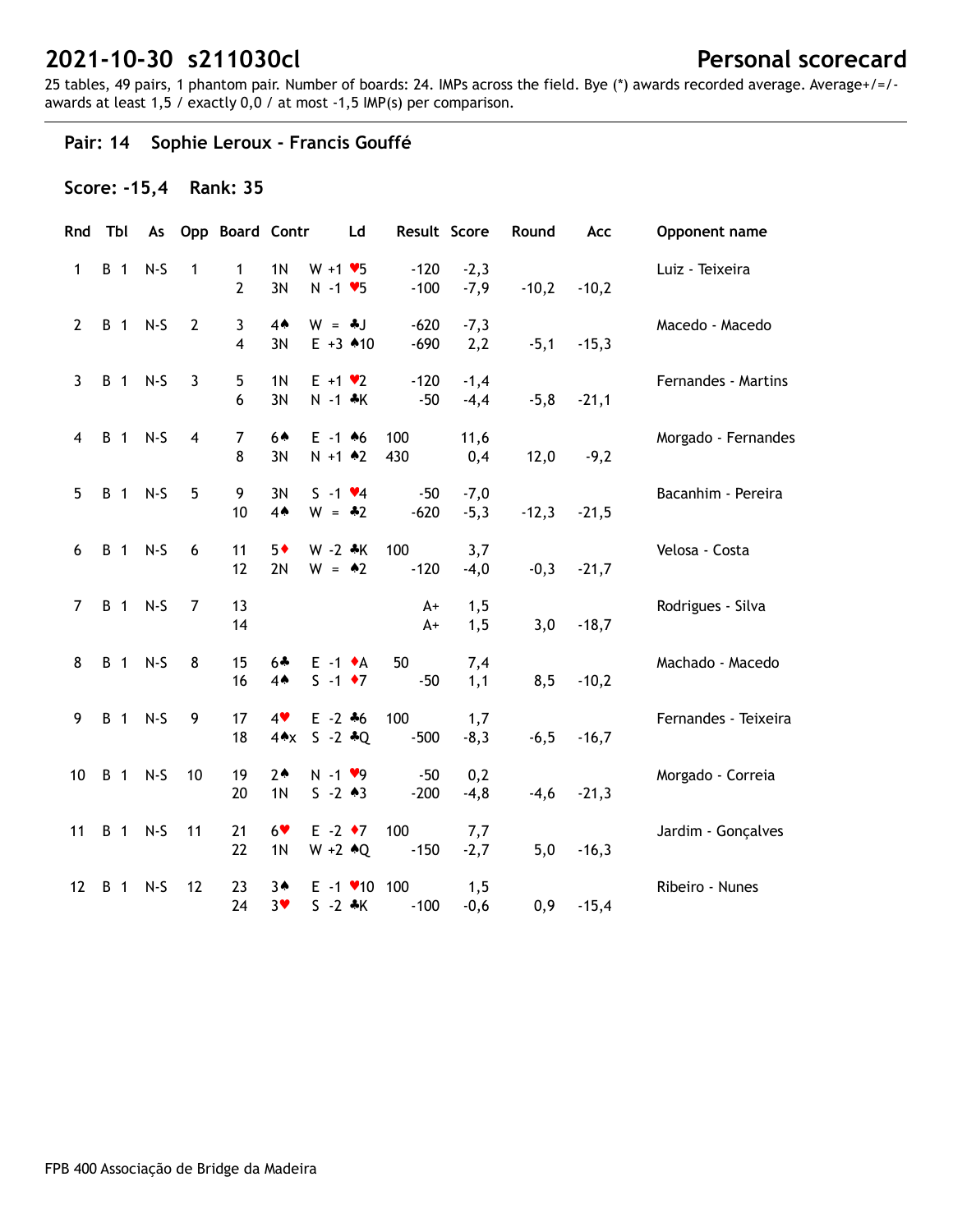25 tables, 49 pairs, 1 phantom pair. Number of boards: 24. IMPs across the field. Bye (\*) awards recorded average. Average+/=/ awards at least 1,5 / exactly 0,0 / at most -1,5 IMP(s) per comparison.

#### **Pair: 21 Peter Dekker - Mike Reuser**

## **Score: -0,7 Rank: 27**

|                 | Rnd Tbl        | As    |    | <b>Opp Board Contr</b> |                        | Ld                                             |                  | Result Score     | Round  | Acc     | Opponent name                     |
|-----------------|----------------|-------|----|------------------------|------------------------|------------------------------------------------|------------------|------------------|--------|---------|-----------------------------------|
| 1               | C <sub>1</sub> | $N-S$ | 41 | 1<br>2                 | 3N<br>4 <sub>•</sub>   | $W - 1$ + 9<br>$N + 1$ $\bullet$ 2             | 50<br>650        | 2,3<br>6,9       | 9,1    | 9,1     | Nielsen - Thorfinsson             |
| $\overline{2}$  | $C_1$ N-S      |       | 58 | 3<br>4                 | $4*$<br>3N             | $S -4$ $\star$ K<br>$E + 3$ 410                | $-200$<br>$-690$ | 0, 5<br>2,2      | 2,7    | 11,8    | Smederevac - Pierce               |
| $\mathbf{3}$    | $C$ 1 N-S      |       | 57 | 5<br>6                 | 1 <sub>N</sub><br>4    | $E = \bullet 2$<br>$S - 3 \cdot 6$             | $-90$<br>$-150$  | $-0,4$<br>$-6,0$ | $-6,4$ | 5,4     | Vigfusson - Gisladottir           |
| 4               | $C_1$ N-S      |       | 56 | $\overline{7}$<br>8    | $4*$<br>3N             | $E + 1 \cdot 7$<br>$N + 1$ $*2$                | $-650$<br>430    | $-2,0$<br>0,4    | $-1,6$ | 3,8     | Magnusson - Hardardottir          |
| 5               | $C_1$ N-S      |       | 55 | 9<br>10                | 3N<br>$4*$             | $S + 1 \cdot 4$<br>$W = 95$                    | 430<br>$-620$    | 4,0<br>$-5,3$    | $-1,4$ | 2,4     | Metselaar - Hoenstok              |
| 6               | $C_1$ N-S      |       | 54 | 11<br>12               | $5*$<br>$2*$           | $E - 1 + J$<br>$E = \mathbf{v}A$               | 50<br>-90        | 2,3<br>$-3,2$    | $-1,0$ | 1,5     | Palsdottir - Símonarson           |
| $\overline{7}$  | $C_1$ N-S      |       | 53 | 13<br>14               | $3*$<br>4              | $S - 1 \cdot 6$<br>$W - 1$ + Q                 | $-100$<br>50     | $-0,9$<br>1,9    | 1,0    | 2,4     | Jörgensen - Palsdottir            |
| 8               | $C_1$ N-S      |       | 52 | 15<br>16               | 3N<br>3 <sub>v</sub>   | $E + 4 \cdot 7$<br>$E + 1$ $\land$ K           | $-520$<br>$-170$ | $-2,5$<br>$-1,9$ | $-4,4$ | $-2,0$  | Flensted-Jensen - Flensted-Jensen |
| 9               | $C_1$ N-S      |       | 51 | 17<br>18               | 4<br>4AX               | $E - 2$ $\triangleleft 10$ 100<br>$S - 2$ $*4$ | $-500$           | 1,7<br>$-8,3$    | $-6,5$ | $-8,5$  | Carlsson - Forsberg               |
| 10              | $C_1$ N-S      |       | 49 | 19<br>20               | 1 <sub>N</sub><br>$2*$ | $S - 2 \cdot 2$<br>$S - 1$ 44                  | $-100$<br>$-100$ | $-1,3$<br>$-2,2$ | $-3,5$ | $-12,0$ | Juuri-Oja - Juuri-Oja             |
|                 | 11 C 1 N-S     |       | 48 | 21<br>22               | 4<br>$2*$              | $E - 1$ $*10$<br>$N = -4$                      | 50<br>110        | 6,4<br>3,7       | 10,2   | $-1,8$  | Müller-Maubach - Roderburg        |
| 12 <sup>2</sup> | C 1            | $N-S$ | 47 | 23<br>24               | 4*x<br>$2*$            | $E - 1$ $\vee 4$<br>$E + 2$ / 10               | 200<br>$-170$    | 3,7<br>$-2,6$    | 1,1    | $-0,7$  | Balasovs - Imsa                   |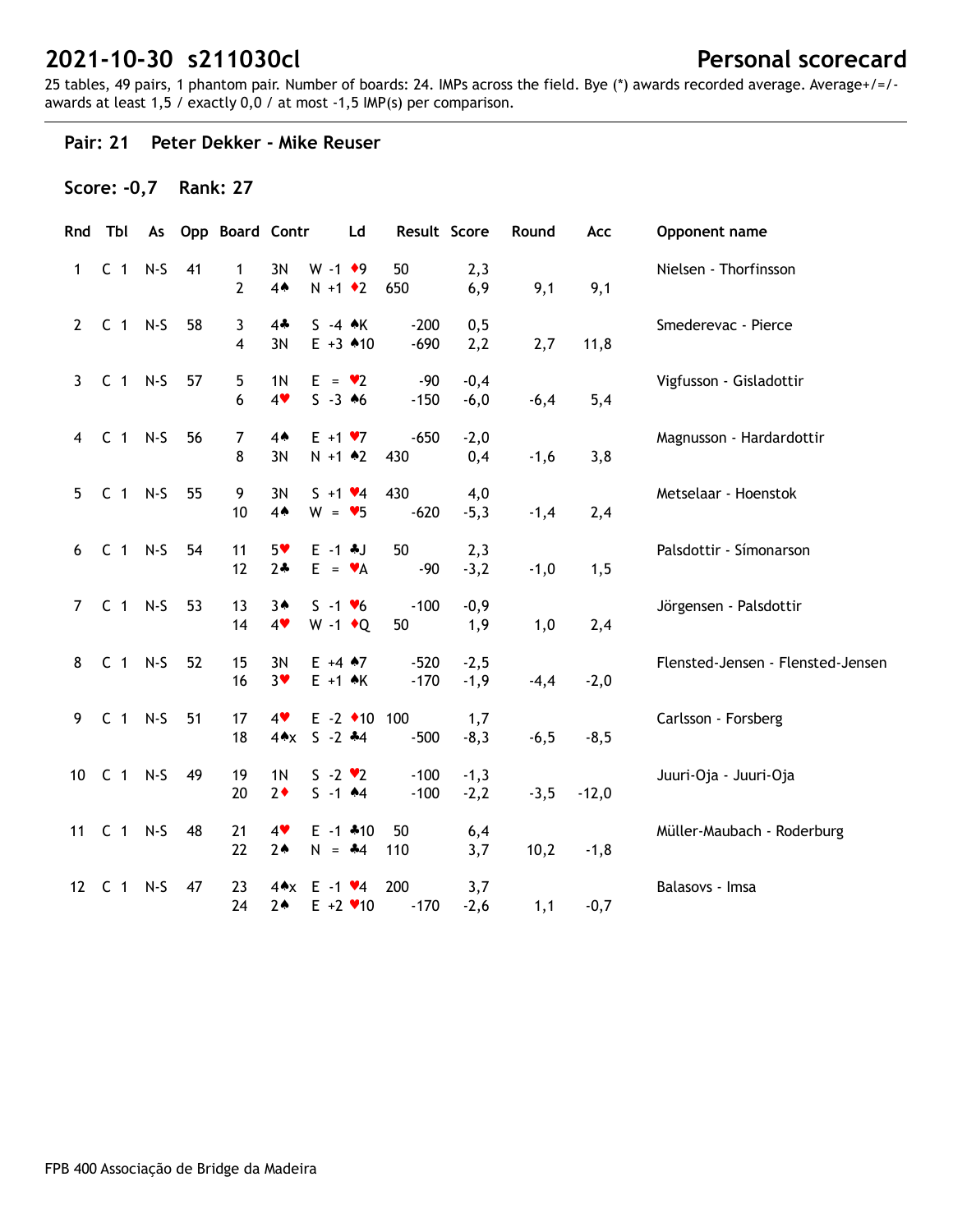25 tables, 49 pairs, 1 phantom pair. Number of boards: 24. IMPs across the field. Bye (\*) awards recorded average. Average+/=/ awards at least 1,5 / exactly 0,0 / at most -1,5 IMP(s) per comparison.

## **Pair: 22 Cisca Vorselman - Koen Poppe**

## **Score: 9,7 Rank: 21**

|                 | Rnd Tbl    |    | As Opp Board Contr |                        | Ld                                                 | Result Score     |                  | Round  | Acc  | Opponent name                     |
|-----------------|------------|----|--------------------|------------------------|----------------------------------------------------|------------------|------------------|--------|------|-----------------------------------|
| 1               | $C2 N-S$   | 42 | 1<br>2             | 3N<br>$4*$             | $E - 1$ +6<br>$S = \bullet J$                      | 50<br>620        | 2,3<br>6,0       | 8,3    | 8,3  | Nautilus - Stanica                |
| $\mathbf{2}$    | $C2$ N-S   | 41 | 3<br>4             | $4*$<br>3N             | $W = -1$<br>$E + 3 \cdot 5$                        | $-620$<br>$-690$ | $-7,3$<br>2,2    | $-5,1$ | 3,1  | Nielsen - Thorfinsson             |
| 3 <sup>7</sup>  | $C2 N-S$   | 58 | 5<br>6             | 1 <sub>N</sub><br>$5*$ | $E = \bullet 2$<br>$S + 1$ 410 420                 | $-90$            | $-0,4$<br>5,2    | 4,8    | 7,9  | Smederevac - Pierce               |
| 4               | $C2 N-S$   | 57 | 7<br>8             | 4 <sub>•</sub><br>3N   | $E + 1 \cdot 2$<br>$N + 2 * 2$                     | $-650$<br>460    | $-2,0$<br>1,4    | $-0,6$ | 7,3  | Vigfusson - Gisladottir           |
| 5               | $C2 N-S$   | 56 | 9<br>10            | 3N<br>$4*$             | $N = \bullet 6$<br>$W - 1$ $\vee$ 2                | 400<br>100       | 3,3<br>7,5       | 10,7   | 18,0 | Magnusson - Hardardottir          |
| 6               | $C2$ N-S   | 55 | 11<br>12           | $3*$<br>$3 +$          | $E = -1$<br>$E - 1$ $\forall$ K                    | $-140$<br>50     | $-2,3$<br>0, 5   | $-1,9$ | 16,2 | Metselaar - Hoenstok              |
| $\overline{7}$  | $C2$ N-S   | 54 | 13<br>14           | $3\bullet$<br>4        | $W = *K$<br>$W - 1$ + Q                            | $-110$<br>50     | $-1,1$<br>1,9    | 0,8    | 16,9 | Palsdottir - Símonarson           |
| 8               | $C2 N-S$   | 53 | 15<br>16           | $5 +$<br>$4*$          | $W = \bullet A$<br>$N - 2$ $\blacktriangleright$ 6 | $-400$<br>$-100$ | $-0,6$<br>$-0,3$ | $-0,9$ | 16,1 | Jörgensen - Palsdottir            |
| 9               | $C2 N-S$   | 52 | 17<br>18           | 4<br>3N                | $E - 2$ $*4$<br>$N - 4$ $J$                        | 100<br>$-400$    | 1,7<br>$-6,3$    | $-4,6$ | 11,5 | Flensted-Jensen - Flensted-Jensen |
| 10 <sup>1</sup> | $C2$ N-S   | 50 | 19<br>20           | $3*$<br>1 <sub>N</sub> | $W - 2 * 2$<br>$N = VJ$                            | 200<br>90        | 6,0<br>2,8       | 8,7    | 20,3 | Berg - Kiiski                     |
|                 | 11 C 2 N-S | 49 | 21<br>22           | 4                      | $E = \bullet 6$<br>$2*x$ N -1 $v$ J                | $-420$<br>$-100$ | $-3,7$<br>$-1,2$ | $-4,9$ | 15,4 | Juuri-Oja - Juuri-Oja             |
| 12              | $C2$ N-S   | 48 | 23<br>24           | $4*$                   | $5x \times S - 2 \cdot 2$<br>$E - 1$ $\times$ 10   | $-500$<br>50     | $-9,0$<br>3,3    | $-5,7$ | 9,7  | Müller-Maubach - Roderburg        |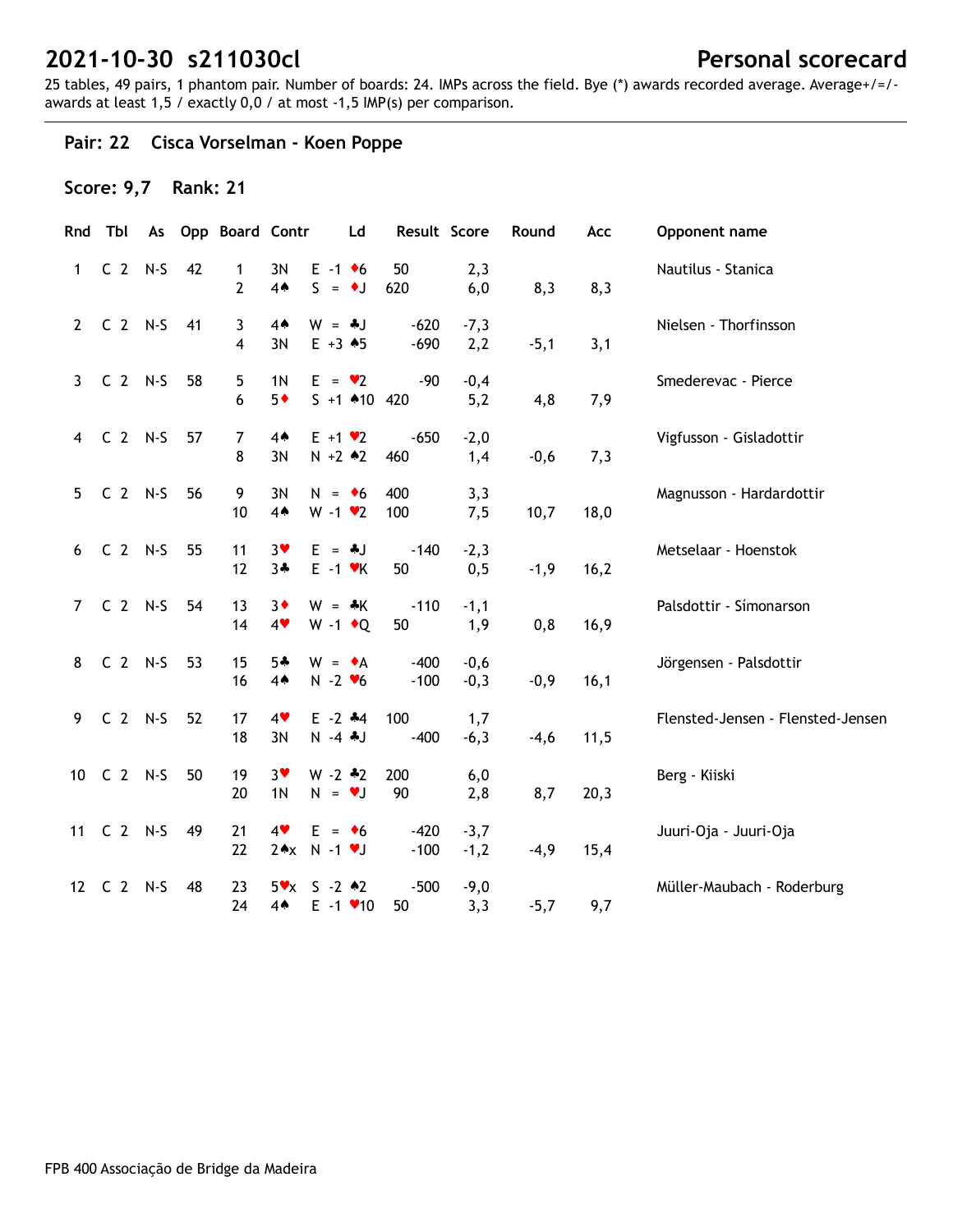25 tables, 49 pairs, 1 phantom pair. Number of boards: 24. IMPs across the field. Bye (\*) awards recorded average. Average+/=/ awards at least 1,5 / exactly 0,0 / at most -1,5 IMP(s) per comparison.

## **Pair: 23 Cees Rijnbeek - Volkert Struyken**

### **Score: -15,4 Rank: 36**

| Rnd            | Tbl        |    | As Opp Board Contr             |                                  |                                               | Ld                      | Result Score      |                  | Round   | Acc     | Opponent name            |
|----------------|------------|----|--------------------------------|----------------------------------|-----------------------------------------------|-------------------------|-------------------|------------------|---------|---------|--------------------------|
| $\mathbf{1}$   | $C_3$ N-S  | 43 | $\mathbf{1}$<br>$\overline{2}$ | $2 \triangleleft$<br>$4*$        | $E = \bullet 5$<br>$S = \bullet J$            |                         | $-110$<br>620     | $-1,9$<br>6,0    | 4,1     | 4,1     | Palsson - Olafsson       |
| $\mathbf{2}$   | C 3 N-S 42 |    | 3<br>$\overline{\mathbf{4}}$   | $3*$<br>$6 +$                    | $W = *J$                                      | $E = \mathbf{v}A$       | $-140$<br>$-1370$ | 1,9<br>$-9,6$    | $-7,7$  | $-3,6$  | Nautilus - Stanica       |
| $\mathbf{3}$   | C 3 N-S 41 |    | 5<br>6                         | $3 +$                            | $E - 1 \cdot A$<br>$5 \cdot x$ E -1 $\cdot$ A |                         | 50<br>200         | 3,6<br>0,4       | 4,0     | 0,4     | Nielsen - Thorfinsson    |
|                | 4 C 3 N-S  | 58 | $\overline{7}$<br>8            | 4A<br>3N                         | $E + 1 \cdot 7$<br>$N + 1$ $*2$               |                         | $-650$<br>430     | $-2,0$<br>0,4    | $-1,6$  | $-1,2$  | Smederevac - Pierce      |
| 5 <sup>1</sup> | $C_3$ N-S  | 57 | 9<br>10                        | 3N<br>4A                         | $W = -4$                                      | $N + 1$ + 6             | 430<br>$-620$     | 4,0<br>$-5,3$    | $-1,4$  | $-2,6$  | Vigfusson - Gisladottir  |
|                | 6 C 3 N-S  | 56 | 11<br>12                       | $2+$                             | $5*x$ N -1 $*Q$                               | $E = \mathbf{v}A$       | $-100$<br>$-90$   | $-1,3$<br>$-3,2$ | $-4,5$  | $-7,1$  | Magnusson - Hardardottir |
| $7^{\circ}$    | $C_3$ N-S  | 55 | 13<br>14                       | $3*$<br>4                        | $W - 1$ $\bullet$ Q                           | $E = 10$                | $-140$<br>50      | $-2,0$<br>1,9    | $-0,1$  | $-7,2$  | Metselaar - Hoenstok     |
| 8              | $C_3$ N-S  | 54 | 15<br>16                       | 3N<br>$2*$                       | $W - 1 \cdot 3$<br>$N + 1$ $\vee$ 2           |                         | 50<br>140         | 7,4<br>5,7       | 13,1    | 5,9     | Palsdottir - Símonarson  |
|                | 9 C 3 N-S  | 53 | 17<br>18                       | 3N<br>4A                         | $E = \bullet 9$<br>$S - 2$ $*4$               |                         | $-400$<br>$-200$  | $-9,7$<br>$-2,1$ | $-11,8$ | $-6,0$  | Jörgensen - Palsdottir   |
|                | 10 C 3 N-S | 51 | 19<br>20                       | 2 <sub>v</sub><br>1 <sub>N</sub> | $W + 1$ $*7$<br>$S - 1 \cdot 3$               |                         | $-140$<br>$-100$  | $-2,4$<br>$-2,2$ | $-4,6$  | $-10,6$ | Carlsson - Forsberg      |
|                | 11 C 3 N-S | 50 | 21<br>22                       | 4<br>$2*$                        |                                               | $W = AJ$<br>N +1 +K 140 | $-420$            | $-3,7$<br>4,7    | 1,0     | $-9,6$  | Berg - Kiiski            |
| 12             | $C_3$ N-S  | 49 | 23<br>24                       | $3 +$                            | $5 \times x$ S -1 $*2$                        | $E + 1$ $\times$ 10     | $-200$<br>$-130$  | $-4,3$<br>$-1,6$ | $-5,8$  | $-15,4$ | Juuri-Oja - Juuri-Oja    |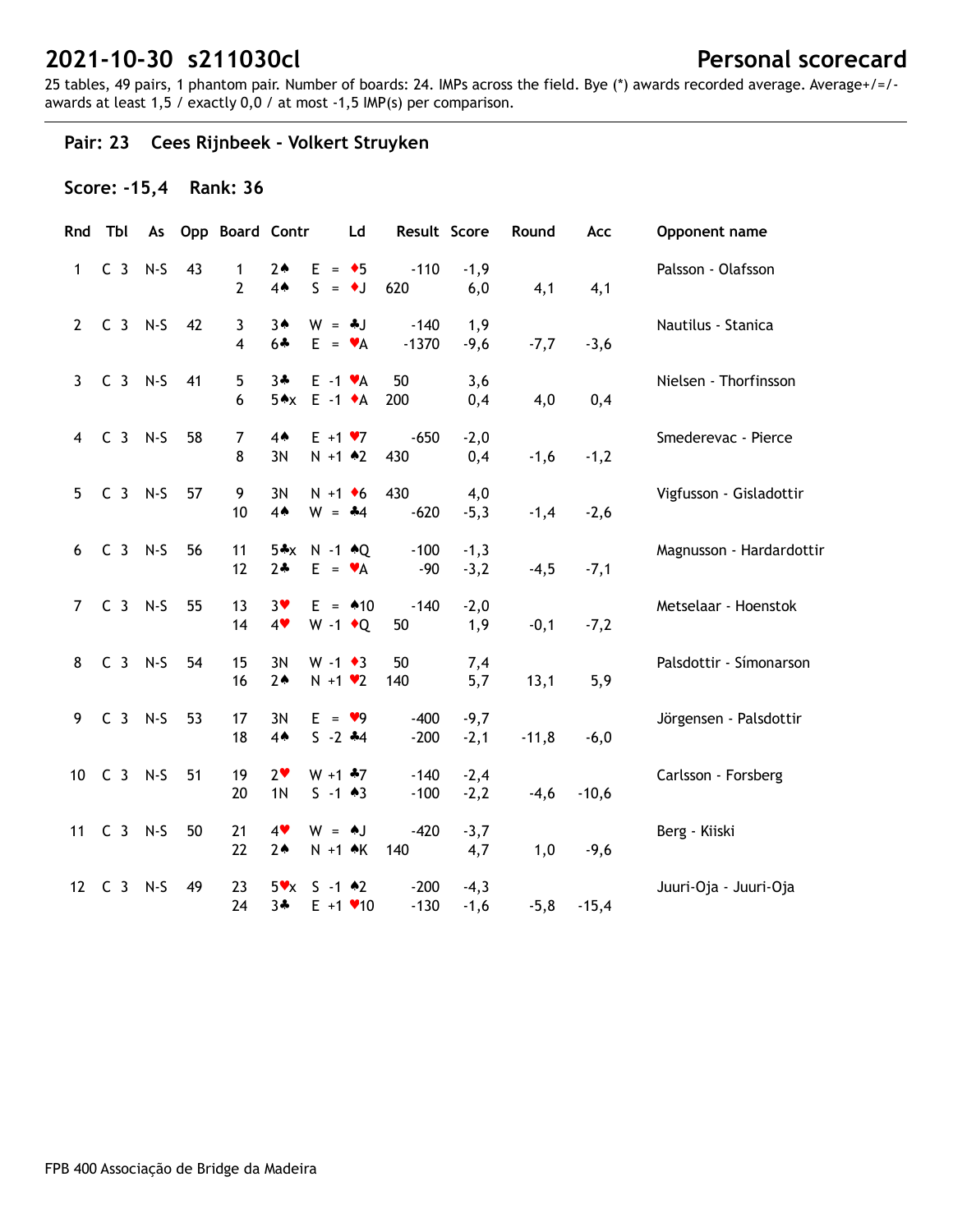25 tables, 49 pairs, 1 phantom pair. Number of boards: 24. IMPs across the field. Bye (\*) awards recorded average. Average+/=/ awards at least 1,5 / exactly 0,0 / at most -1,5 IMP(s) per comparison.

## **Pair: 24 Han Begas - Lucia Grosmann**

### **Score: 18,0 Rank: 12**

|             |            |            |    | Rnd Tbl As Opp Board Contr |                                  | <b>Ld</b>                                       | Result Score     |                | Round  | Acc  | Opponent name                     |
|-------------|------------|------------|----|----------------------------|----------------------------------|-------------------------------------------------|------------------|----------------|--------|------|-----------------------------------|
| 1           |            | $C$ 4 N-S  | 44 | 1<br>2                     | $1\bullet$<br>4A                 | $N + 1$ $V$<br>$N = 3$                          | 90<br>620        | 3,5<br>6,0     | 9,5    | 9,5  | Forsman - Piepponen-Kajaste       |
| $2^{\circ}$ |            | $C_4$ N-S  | 43 | 3<br>4                     | $2*$<br>3N                       | $W + 3 + J$<br>$E + 3 + 5$                      | $-200$<br>$-690$ | 0, 5<br>2,2    | 2,7    | 12,2 | Palsson - Olafsson                |
| 3           |            | $C$ 4 N-S  | 42 | 5<br>6                     | 3N<br>$5*$                       | $S - 1$ 44<br>$S = A$                           | $-100$<br>400    | $-0,4$<br>4,6  | 4,2    | 16,4 | Nautilus - Stanica                |
| 4           |            | $C_4$ N-S  | 41 | $\overline{7}$<br>8        | 4 <sub>•</sub><br>3N             | $E + 1 + 6$<br>$N + 1$ $*2$                     | $-650$<br>430    | $-2,0$<br>0,4  | $-1,6$ | 14,8 | Nielsen - Thorfinsson             |
| 5           |            | $C$ 4 N-S  | 58 | 9<br>10                    | 3N<br>$4*$                       | $S = \bullet 3$<br>$W = -2$                     | 400<br>$-620$    | 3,3<br>$-5,3$  | $-2,1$ | 12,7 | Smederevac - Pierce               |
| 6           |            | $C_4$ N-S  | 57 | 11<br>12                   | $3*$                             | $5 \times x$ E -2 $*J$<br>$N = *K$              | 300<br>140       | 7,9<br>3,2     | 11,1   | 23,8 | Vigfusson - Gisladottir           |
| $7^{\circ}$ |            | $C$ 4 N-S  | 56 | 13<br>14                   | $3*$<br>4                        | $S - 1$ $*9$<br>$W - 1$ + Q                     | $-100$<br>50     | $-0,9$<br>1,9  | 1,0    | 24,7 | Magnusson - Hardardottir          |
| 8           |            | $C_4$ N-S  | 55 | 15<br>16                   | 6N<br>$5*$                       | $E + 1$ $*2$<br>W -1 ◆ Q 100                    | $-1020$          | $-10,5$<br>4,7 | $-5,8$ | 19,0 | Metselaar - Hoenstok              |
| 9           |            | $C_4$ N-S  | 54 | 17<br>18                   | 4<br>$2*$                        | $E - 2$ +10 100<br>$S - 1 * Q$                  | $-100$           | 1,7<br>0,4     | 2,2    | 21,1 | Palsdottir - Símonarson           |
|             |            | 10 C 4 N-S | 52 | 19<br>20                   | 2 <sub>v</sub><br>1 <sub>N</sub> | $W = -2$<br>$S = -2$                            | $-110$<br>90     | $-1,5$<br>2,8  | 1,3    | 22,4 | Flensted-Jensen - Flensted-Jensen |
|             |            | 11 C 4 N-S | 51 | 21<br>22                   | 4<br>$2*$                        | $W = AJ$<br>$N = 10$ 110                        | -420             | $-3,7$<br>3,7  | 0,1    | 22,5 | Carlsson - Forsberg               |
|             | 12 C 4 N-S |            | 50 | 23<br>24                   | $4*$                             | $4 \cdot x$ E -1 $\cdot 9$<br>$E = \triangle J$ | 200<br>$-420$    | 3,7<br>$-8,2$  | $-4,5$ | 18,0 | Berg - Kiiski                     |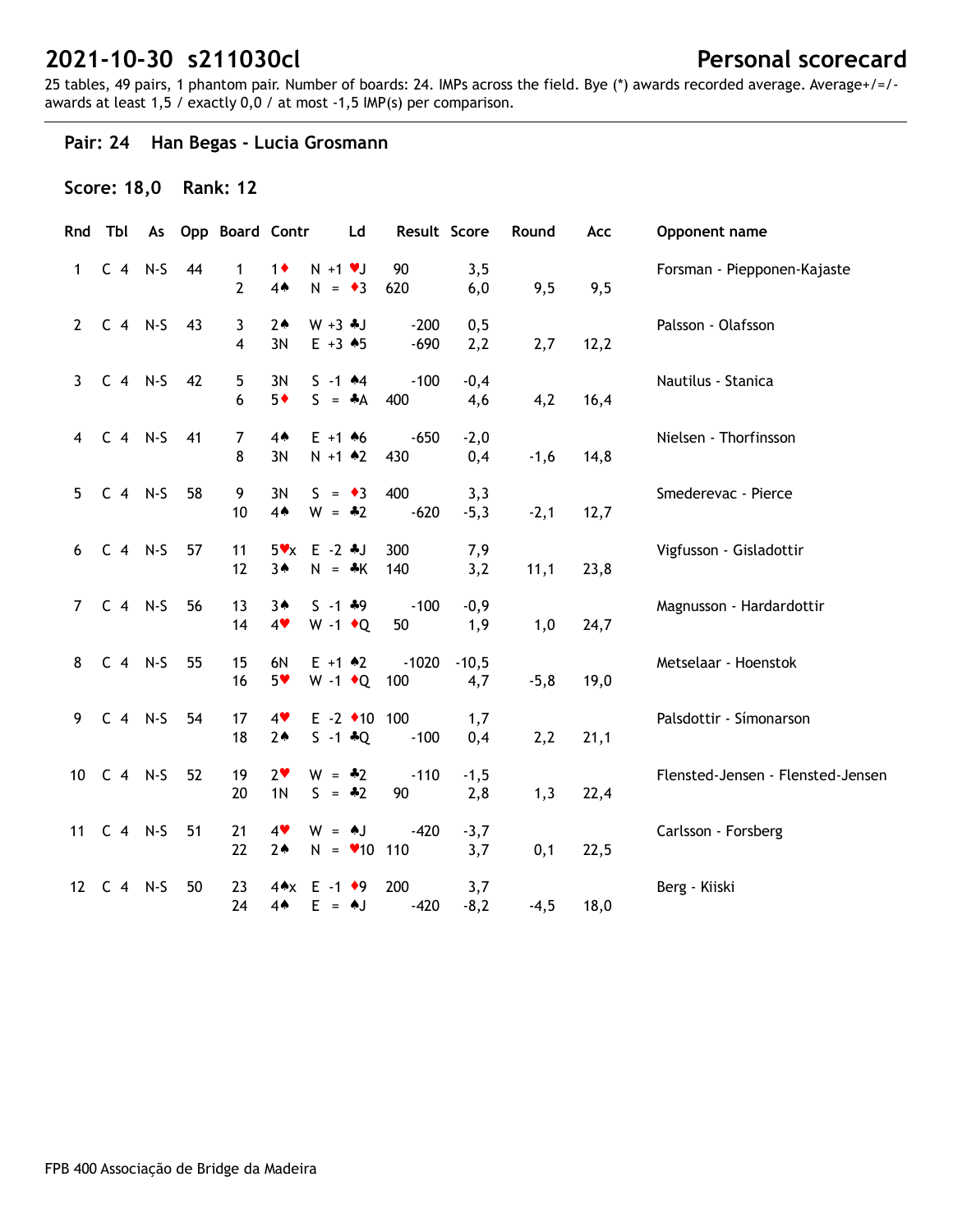25 tables, 49 pairs, 1 phantom pair. Number of boards: 24. IMPs across the field. Bye (\*) awards recorded average. Average+/=/ awards at least 1,5 / exactly 0,0 / at most -1,5 IMP(s) per comparison.

#### **Pair: 25 Eva Reiner - Pierre Carbonnier**

### **Score: 13,8 Rank: 16**

|                | Rnd Tbl    |    | As Opp Board Contr  |                                     | Ld                                     | Result Score     |                  | Round  | Acc  | Opponent name                     |
|----------------|------------|----|---------------------|-------------------------------------|----------------------------------------|------------------|------------------|--------|------|-----------------------------------|
| 1              | $C5 N-S$   | 45 | 1<br>$\overline{2}$ | $3*$<br>$4*$                        | $E - 2$ 410 100<br>$N = 2$             | 620              | 3,8<br>6,0       | 9,8    | 9,8  | Thorarinsson - Sigurdsson         |
| $\mathbf{2}$   | $C5$ N-S   | 44 | 3<br>4              | $4*$<br>3N                          | $W - 2$ $*J$<br>$W + 3$ 410            | 200<br>$-690$    | 8,7<br>2,2       | 10,8   | 20,6 | Forsman - Piepponen-Kajaste       |
| $\mathbf{3}$   | $C$ 5 N-S  | 43 | 5<br>6              | $4*$<br>$4 \triangle x$             | W -3 *10 150<br>$E = \bullet A$        | $-790$           | 5,9<br>$-12,8$   | $-6,9$ | 13,7 | Palsson - Olafsson                |
| $\overline{4}$ | $C5$ N-S   | 42 | 7<br>8              | $4*$<br>3N                          | $E + 1 \cdot 3$<br>$N + 2 * 2$         | $-650$<br>460    | $-2,0$<br>1,4    | $-0,6$ | 13,1 | Nautilus - Stanica                |
| 5 <sup>1</sup> | $C$ 5 N-S  | 41 | 9<br>10             | 3N<br>$5 -$                         | $S - 1$ $\vee 4$<br>$E - 5 \cdot A$    | $-50$<br>500     | $-7,0$<br>12,7   | 5,8    | 18,9 | Nielsen - Thorfinsson             |
| 6              | $C5 N-S$   | 58 | 11<br>12            | $3*$<br>3 <sub>v</sub>              | $E = -1$<br>$S = \bullet 7$            | $-140$<br>140    | $-2,3$<br>3,2    | 0,9    | 19,7 | Smederevac - Pierce               |
| $7^{\circ}$    | $C5 N-S$   | 57 | 13<br>14            | $3*$<br>4                           | $S -1$ $\bullet$ A<br>$E -1$ $*A$      | $-100$<br>50     | $-0,9$<br>1,9    | 1,0    | 20,7 | Vigfusson - Gisladottir           |
| 8              | $C5 N-S$   | 56 | 15<br>16            | $3 +$<br>$4 \cdot x$ S -1 $\cdot A$ | $E + 4 \cdot 3$                        | $-190$<br>$-100$ | 3,3<br>$-0,3$    | 3,0    | 23,7 | Magnusson - Hardardottir          |
| 9              | $C5 N-S$   | 55 | 17<br>18            | 3N<br>$4+$                          | $E - 2 * 3$<br>$W = 49$                | 100<br>$-130$    | 1,7<br>$-0,3$    | 1,4    | 25,1 | Metselaar - Hoenstok              |
|                | 10 C 5 N-S | 53 | 19<br>20            | $3\bullet$<br>1 <sub>N</sub>        | $S - 1$ $*9$<br>$S - 1 \cdot 3$        | $-50$<br>$-100$  | 0,2<br>$-2,2$    | $-2,0$ | 23,1 | Jörgensen - Palsdottir            |
|                | 11 C 5 N-S | 52 | 21<br>22            | 4<br>1 <sub>N</sub>                 | $E = \cdot 2$<br>$W + 1$ $*8$          | $-420$<br>$-120$ | $-3,7$<br>$-1,9$ | $-5,6$ | 17,6 | Flensted-Jensen - Flensted-Jensen |
|                | 12 C 5 N-S | 51 | 23<br>24            | 4<br>$3 +$                          | $S - 1 \cdot 3$<br>$W + 1$ $\forall$ K | $-100$<br>$-130$ | $-2,2$<br>$-1,6$ | $-3,7$ | 13,8 | Carlsson - Forsberg               |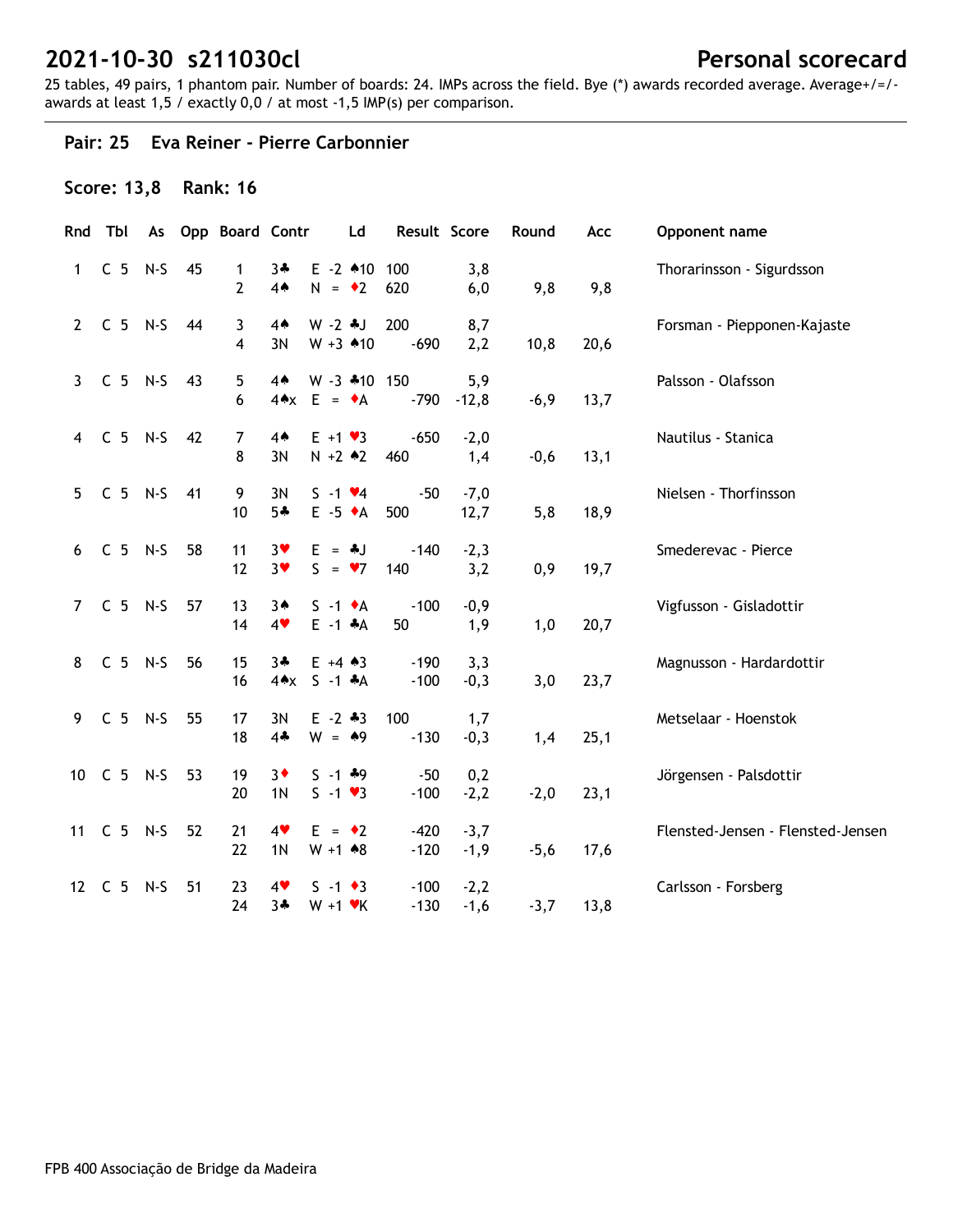25 tables, 49 pairs, 1 phantom pair. Number of boards: 24. IMPs across the field. Bye (\*) awards recorded average. Average+/=/ awards at least 1,5 / exactly 0,0 / at most -1,5 IMP(s) per comparison.

## **Pair: 26 René Stienen - Elly Schippers**

## **Score: 9,0 Rank: 22**

|                | Rnd Tbl    |    | As Opp Board Contr  |                     | Ld                                          | Result Score     |                  | Round  | Acc    | Opponent name                     |
|----------------|------------|----|---------------------|---------------------|---------------------------------------------|------------------|------------------|--------|--------|-----------------------------------|
| $\mathbf 1$    | $C_6$ N-S  | 46 | 1<br>$\overline{2}$ | $1\bullet$<br>$4*$  | $N = \nu J$<br>$N - 1$ $\bullet$ 2          | 70<br>$-100$     | 3,0<br>$-7,9$    | $-4,9$ | $-4,9$ | Eiriksson - Rosberg Areliusson    |
| $\mathbf{2}$   | $C_6$ N-S  | 45 | 3<br>4              | 3N<br>3N            | $E -2 A$<br>$W + 3 \cdot 6$                 | 200<br>$-690$    | 8,7<br>2,2       | 10,8   | 6,0    | Thorarinsson - Sigurdsson         |
| $\mathbf{3}$   | $C_6$ N-S  | 44 | 5<br>6              | 1 <sub>N</sub>      | $E + 1 \cdot 5$<br>4*x E -2 +A              | $-120$<br>500    | $-1,4$<br>6,7    | 5,3    | 11,3   | Forsman - Piepponen-Kajaste       |
| 4              | $C_6$ N-S  | 43 | 7<br>8              | $4*$<br>3N          | $E + 1 \cdot 2$<br>$N + 1$ $*2$             | $-650$<br>430    | $-2,0$<br>0,4    | $-1,6$ | 9,7    | Palsson - Olafsson                |
| 5 <sup>1</sup> | $C_6$ N-S  | 42 | 9<br>10             | 3N                  | $N - 1$ $V$<br>$5x \times N - 1 A$          | $-50$<br>$-200$  | $-7,0$<br>2,6    | $-4,3$ | 5,3    | Nautilus - Stanica                |
| 6              | $C_6$ N-S  | 41 | 11<br>12            | 4<br>$4\clubsuit$   | $E - 2$ $*J$<br>$E -2 \cdot A$              | 100<br>100       | 3,7<br>2,2       | 5,9    | 11,2   | Nielsen - Thorfinsson             |
| $7^{\circ}$    | $C6 N-S$   | 58 | 13<br>14            | $3*$<br>4           | $E = AJ$<br>$E -1$ $*A$                     | $-140$<br>50     | $-2,0$<br>1,9    | $-0,1$ | 11,1   | Smederevac - Pierce               |
| 8              | $C6$ N-S   | 57 | 15<br>16            | 3N                  | $E + 4 \cdot 2$<br>$4 \cdot x$ N -2 $* Q$   | $-520$<br>$-300$ | $-2,5$<br>$-5,1$ | $-7,6$ | 3,5    | Vigfusson - Gisladottir           |
| 9              | $C6 N-S$   | 56 | 17<br>18            | 4<br>$3*$           | $E - 1$ $*4$<br>$S = -4$                    | 50<br>140        | $-0,2$<br>5,8    | 5,7    | 9,2    | Magnusson - Hardardottir          |
|                | 10 C 6 N-S | 54 | 19<br>20            | 1 <sub>N</sub>      | $2 \times \text{W} - 1 \cdot 2$<br>$S = 43$ | 200<br>90        | 6,0<br>2,8       | 8,7    | 17,9   | Palsdottir - Símonarson           |
|                | 11 C 6 N-S | 53 | 21<br>22            | 4<br>$2*$           | $E = \triangle 5$<br>$N = 10$ 110           | $-420$           | $-3,7$<br>3,7    | 0,1    | 18,0   | Jörgensen - Palsdottir            |
|                | 12 C 6 N-S | 52 | 23<br>24            | 3N<br>1 $\triangle$ | $S - 5 \cdot Q$<br>$E = 10$                 | $-500$<br>-80    | $-9,0$<br>0,0    | $-9,0$ | 9,0    | Flensted-Jensen - Flensted-Jensen |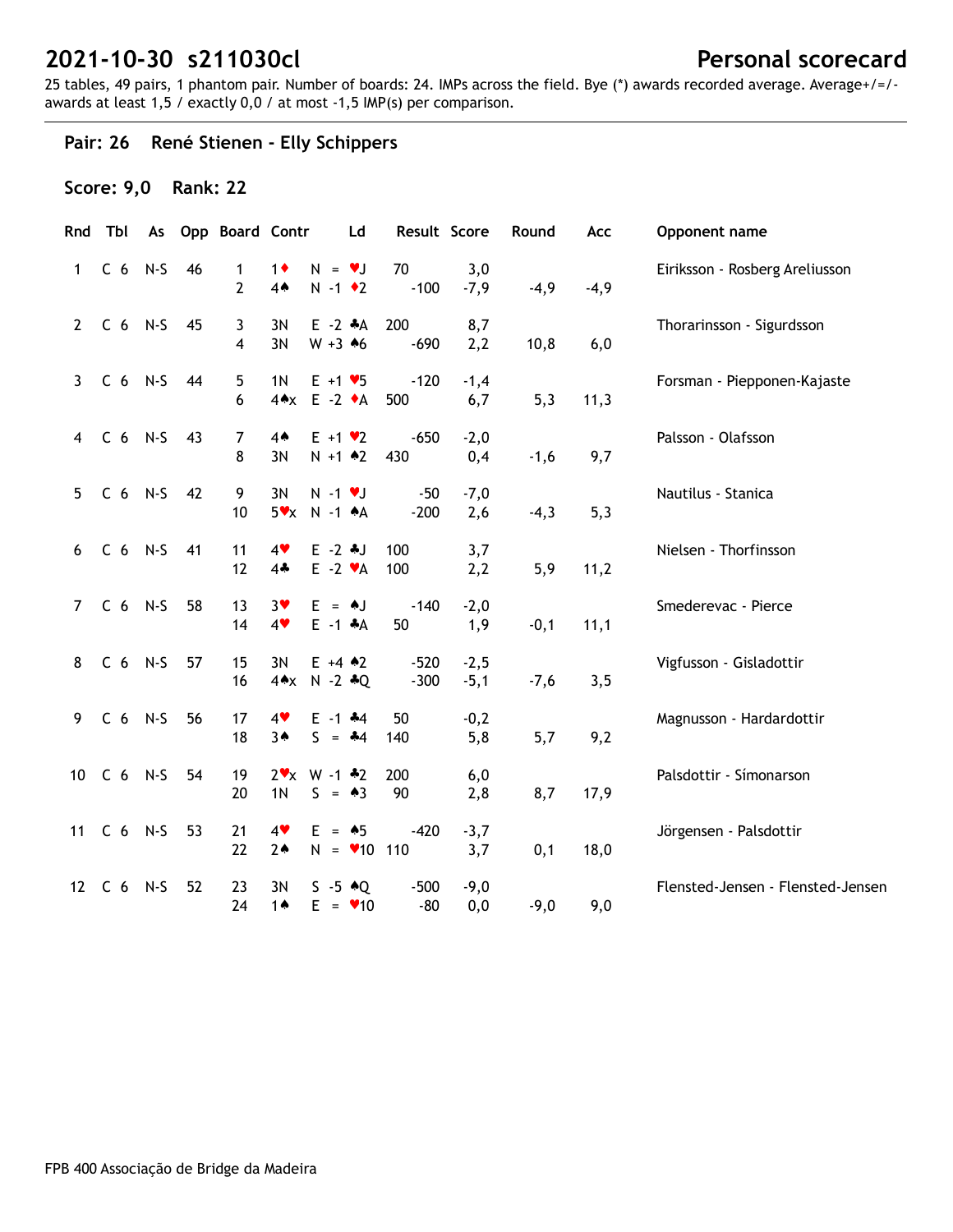25 tables, 49 pairs, 1 phantom pair. Number of boards: 24. IMPs across the field. Bye (\*) awards recorded average. Average+/=/ awards at least 1,5 / exactly 0,0 / at most -1,5 IMP(s) per comparison.

## **Pair: 27 Haakan Tjarnemo - Bengt Emanuelsson**

## **Score: 27,2 Rank: 10**

|                | Rnd Tbl       |    | As Opp Board Contr             |                                  |                                             | Ld                             | Result Score     |                  | Round  | Acc     | Opponent name                  |
|----------------|---------------|----|--------------------------------|----------------------------------|---------------------------------------------|--------------------------------|------------------|------------------|--------|---------|--------------------------------|
| $\mathbf{1}$   | $C$ $7$ $N-S$ | 47 | $\mathbf{1}$<br>$\overline{2}$ | $2*$<br>$2*$                     | $E = \triangle 2$<br>$N + 1$ + 3            |                                | $-110$<br>140    | $-1,9$<br>$-3,7$ | $-5,6$ | $-5,6$  | Balasovs - Imsa                |
|                | 2 C 7 N-S 46  |    | 3<br>4                         | 3N                               | $5 \cdot x$ S -2 $*10$<br>$E + 3 \times 4$  |                                | $-300$<br>$-690$ | $-1,5$<br>2,2    | 0,7    | $-4,9$  | Eiriksson - Rosberg Areliusson |
|                | 3 C 7 N-S     | 45 | 5<br>6                         | $3*$                             | $N - 1$ $*A$<br>$6 \cdot x$ S -1 $\cdot 7$  |                                | $-100$<br>$-100$ | $-0,4$<br>$-5,5$ | $-5,9$ | $-10,8$ | Thorarinsson - Sigurdsson      |
|                | 4 C 7 N-S 44  |    | $\overline{7}$<br>8            | 4 <sub>•</sub><br>3N             | $E + 1 \cdot 2$<br>$N + 1$ $*2$             |                                | $-650$<br>430    | $-2,0$<br>0,4    | $-1,6$ | $-12,4$ | Forsman - Piepponen-Kajaste    |
| 5 <sub>1</sub> | C 7 N-S 43    |    | 9<br>10                        | 3N<br>$2*$                       | $N + 1$ + 6<br>$W + 3 + 4$                  |                                | 430<br>$-150$    | 4,0<br>3,8       | 7,7    | $-4,7$  | Palsson - Olafsson             |
| 6              | C 7 N-S 42    |    | 11<br>12                       | 4<br>$4*$                        | $E - 1$ $*J$<br>$E -1$ $\forall A$          |                                | 50<br>50         | 2,3<br>0,5       | 2,7    | $-1,9$  | Nautilus - Stanica             |
|                | 7 C 7 N-S     | 41 | 13<br>14                       | $3*$<br>3N                       | $S - 1 \cdot 6$<br>$W - 1$ $*2$             |                                | $-100$<br>50     | $-0,9$<br>1,9    | 1,0    | $-1,0$  | Nielsen - Thorfinsson          |
| 8              | C 7 N-S       | 58 | 15<br>16                       | $5+$                             | $E = \cdot 3$<br>$4 \cdot x$ N -2 $\cdot$ 2 |                                | $-400$<br>$-300$ | $-0,6$<br>$-5,1$ | $-5,7$ | $-6,7$  | Smederevac - Pierce            |
|                | 9 C 7 N-S     | 57 | 17<br>18                       | 4<br>$4*$                        | $E - 2$ $*4$<br>$S - 1$ $*4$                |                                | 100<br>$-100$    | 1,7<br>0,4       | 2,2    | $-4,5$  | Vigfusson - Gisladottir        |
|                | 10 C 7 N-S    | 55 | 19<br>20                       | 1 <sub>N</sub><br>1 <sub>N</sub> | $5 + 2 \cdot 4$<br>$N = VJ$                 |                                | 150<br>90        | 4,7<br>2,8       | 7,5    | 3,0     | Metselaar - Hoenstok           |
|                | 11 C 7 N-S    | 54 | 21<br>22                       | 4<br>$2*$                        |                                             | $N = 10620$<br>$N = \bullet 3$ | 110              | 13,1<br>3,7      | 16,8   | 19,9    | Palsdottir - Símonarson        |
|                | 12 C 7 N-S    | 53 | 23<br>24                       | $2*$                             | 5*x E -2 *10 500                            | $E + 1$ $\times$ 10            | $-140$           | 9,0<br>$-1,7$    | 7,3    | 27,2    | Jörgensen - Palsdottir         |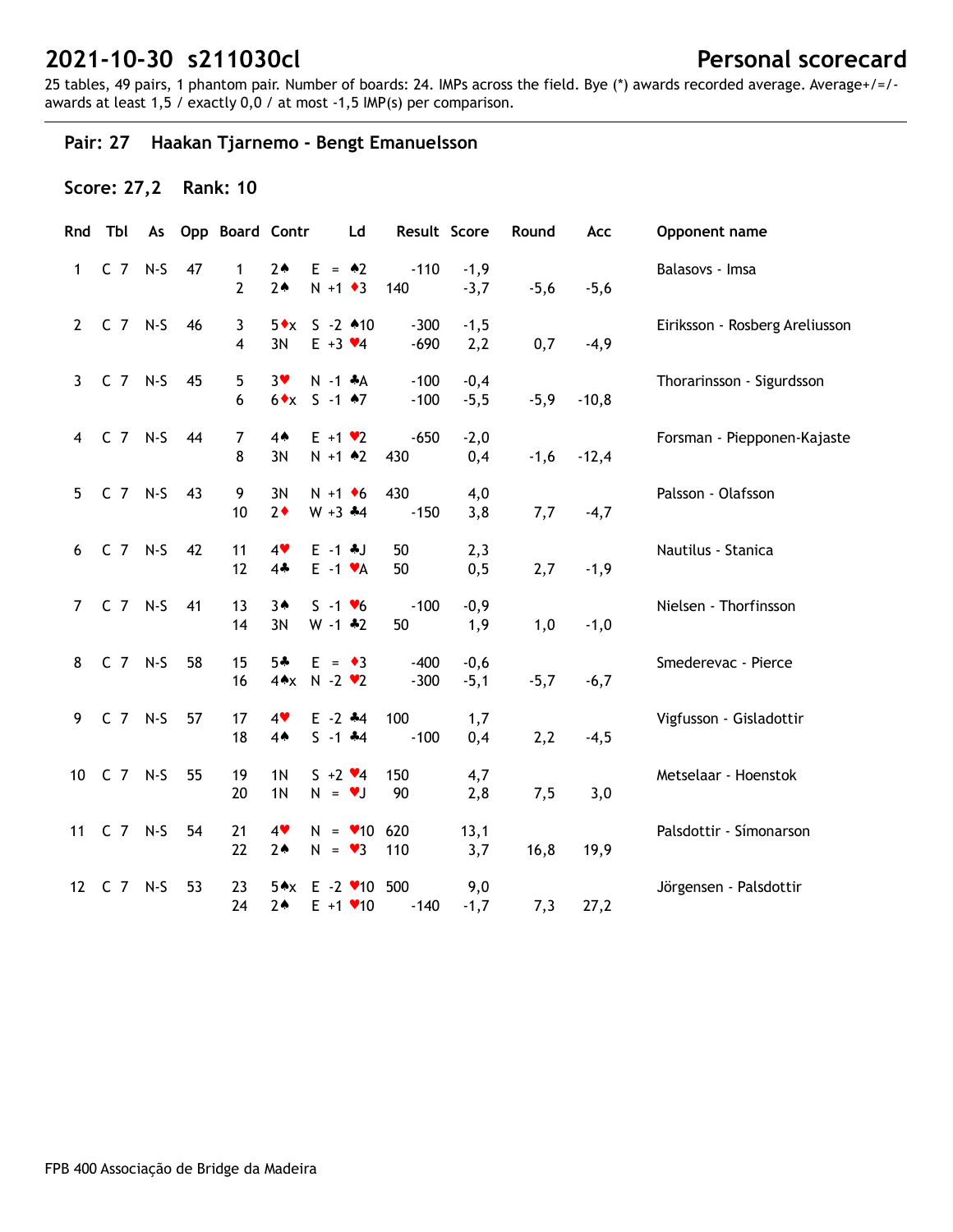25 tables, 49 pairs, 1 phantom pair. Number of boards: 24. IMPs across the field. Bye (\*) awards recorded average. Average+/=/ awards at least 1,5 / exactly 0,0 / at most -1,5 IMP(s) per comparison.

## **Pair: 28 Gareth Bartley - Jutta Bartley**

### **Score: -29,8 Rank: 42**

|                | Rnd Tbl        |       |    | As Opp Board Contr  |                        |                                                    | Ld                       | Result Score     |                   | Round   | Acc     | Opponent name                  |
|----------------|----------------|-------|----|---------------------|------------------------|----------------------------------------------------|--------------------------|------------------|-------------------|---------|---------|--------------------------------|
| 1              | C <sub>8</sub> | $N-S$ | 48 | 1<br>$\overline{2}$ | $1\bullet$<br>$2*$     | $N = \bullet J$<br>$N + 2 \cdot 3$                 |                          | 70<br>170        | 3,0<br>$-3,0$     | 0,0     | 0,0     | Müller-Maubach - Roderburg     |
| $2^{\circ}$    | $C_8$ N-S      |       | 47 | 3<br>4              | 3N                     | $4 \cdot x$ W = $\cdot$ J<br>$E + 3$ $A7$          |                          | $-790$<br>$-690$ | $-9,8$<br>2,2     | $-7,7$  | $-7,6$  | Balasovs - Imsa                |
| $\mathbf{3}$   | $C_8$ N-S      |       | 46 | 5<br>6              | 1 <sub>N</sub><br>$5*$ | $E + 1 + 6$<br>$S = \mathbf{v}A$                   |                          | $-120$<br>400    | $-1,4$<br>4,6     | 3,2     | $-4,4$  | Eiriksson - Rosberg Areliusson |
| $\overline{4}$ | $C_8$ N-S      |       | 45 | $\overline{7}$<br>8 | 4 <sub>•</sub><br>3N   | $W = 4$<br>$S - 2 \cdot 4$                         |                          | $-620$<br>$-100$ | $-1,0$<br>$-11,0$ | $-12,0$ | $-16,3$ | Thorarinsson - Sigurdsson      |
| 5              | C 8 N-S 44     |       |    | 9<br>10             | 3N<br>6▲               | $S - 1$ $\vee 4$<br>$W - 3 \cdot 5$                |                          | $-50$<br>300     | $-7,0$<br>10,7    | 3,7     | $-12,7$ | Forsman - Piepponen-Kajaste    |
| 6              | $C_8$ N-S      |       | 43 | 11<br>12            | 3N<br>3N               | $E = \cdot 8$<br>$W = A$                           |                          | $-400$<br>$-400$ | $-7,9$<br>$-9,6$  | $-17,5$ | $-30,2$ | Palsson - Olafsson             |
| $7^{\circ}$    | C 8 N-S        |       | 42 | 13<br>14            | $3*$<br>$4*$           | $E = AJ$<br>$W = \cdot Q$                          |                          | $-140$<br>$-420$ | $-2,0$<br>$-8,7$  | $-10,6$ | $-40,8$ | Nautilus - Stanica             |
| 8              | C 8 N-S        |       | 41 | 15<br>16            | 3N                     | $W - 1$ +6<br>4*x S -1 *K                          |                          | 50<br>$-100$     | 7,4<br>$-0,3$     | 7,1     | $-33,7$ | Nielsen - Thorfinsson          |
| 9              | $C_8$ N-S      |       | 58 | 17<br>18            | 4<br>$4*$              | $S - 2$ $*4$                                       | $E - 1$ $\rightarrow$ 10 | 50<br>$-200$     | $-0,2$<br>$-2,1$  | $-2,3$  | $-35,9$ | Smederevac - Pierce            |
|                | 10 C 8 N-S     |       | 56 | 19<br>20            | $2*$<br>1 <sub>N</sub> | $W - 1$ $\bullet$ 4<br>$S = -2$                    |                          | 100<br>90        | 3,6<br>2,8        | 6,3     | $-29,6$ | Magnusson - Hardardottir       |
|                | 11 C 8 N-S     |       | 55 | 21<br>22            | 4<br>1 <sub>N</sub>    | $W + 1$ $\bullet$ J<br>$W + 2 \cdot Q$             |                          | $-450$<br>$-150$ | $-4,6$<br>$-2,7$  | $-7,3$  | $-36,9$ | Metselaar - Hoenstok           |
|                | 12 C 8         | N-S   | 54 | 23<br>24            | 4♠<br>4▲               | $E - 2 \cdot 4$<br>$E - 1$ $\blacktriangleright$ 5 |                          | 200<br>50        | 3,7<br>3,3        | 7,0     | $-29,8$ | Palsdottir - Símonarson        |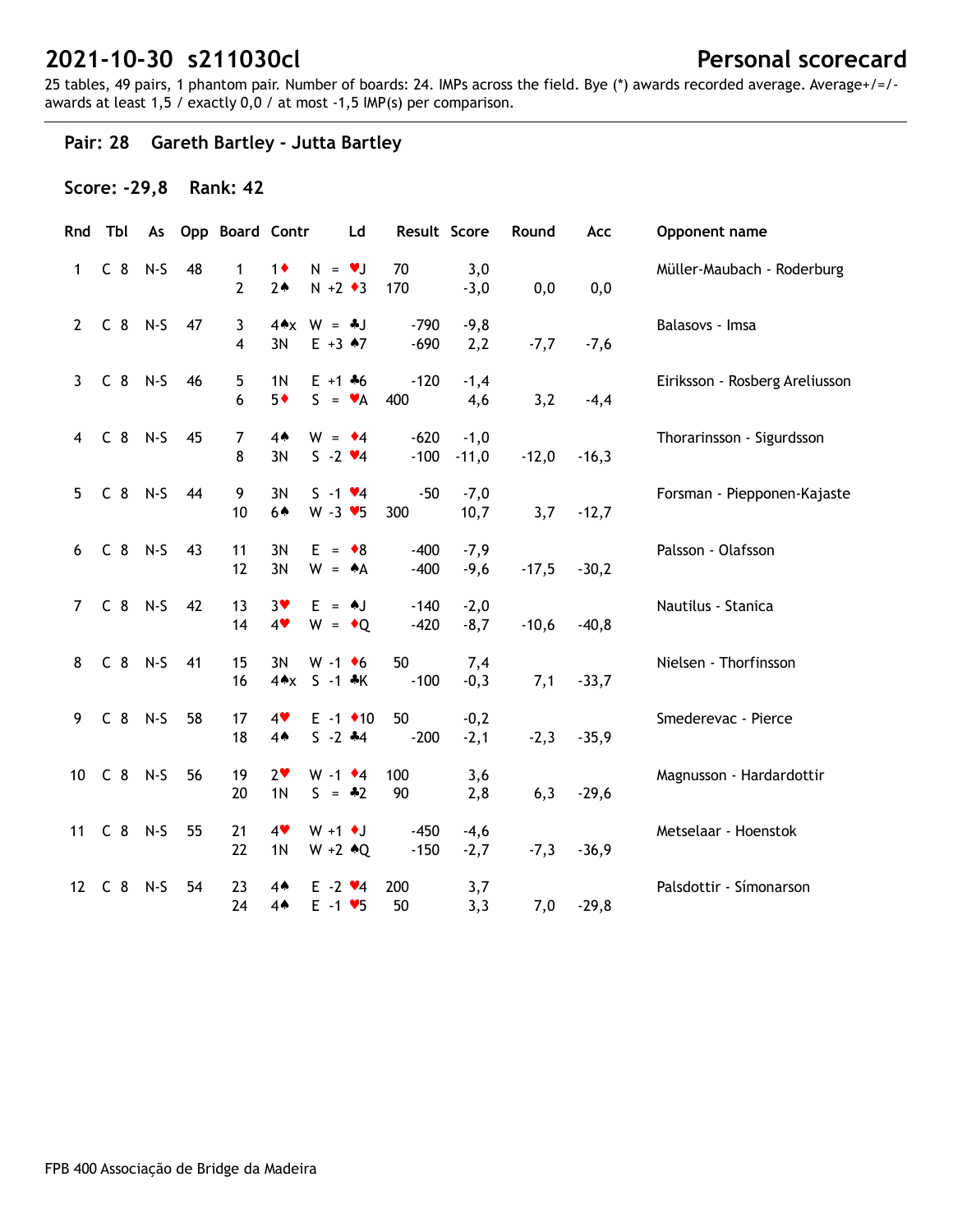25 tables, 49 pairs, 1 phantom pair. Number of boards: 24. IMPs across the field. Bye (\*) awards recorded average. Average+/=/ awards at least 1,5 / exactly 0,0 / at most -1,5 IMP(s) per comparison.

## **Pair: 29 Renate Adelsberger - Heimo Adelsberger**

## **Score: 42,3 Rank: 2**

|                 | Rnd Tbl        |           |    | As Opp Board Contr  |                                  | Ld                                        | Result Score     |                 | Round  | Acc  | Opponent name                  |
|-----------------|----------------|-----------|----|---------------------|----------------------------------|-------------------------------------------|------------------|-----------------|--------|------|--------------------------------|
| $\mathbf{1}$    | C <sub>9</sub> | $N-S$     | 49 | 1<br>$\overline{2}$ | $3 +$<br>4A                      | $E - 1$ + 5<br>$S = \nu J$                | 50<br>620        | 2,3<br>6,0      | 8,3    | 8,3  | Juuri-Oja - Juuri-Oja          |
| $2^{\circ}$     | $C$ 9 N-S      |           | 48 | 3<br>4              | $4 \cdot x$<br>$3 +$             | $S -4 A$<br>$E + 3 * 10$                  | $-800$<br>$-170$ | $-10,1$<br>11,3 | 1,2    | 9,4  | Müller-Maubach - Roderburg     |
| $\mathbf{3}$    | C 9 N-S        |           | 47 | 5<br>6              | 3N<br>$5*$                       | $E - 1$ $*4$<br>$N = 9$                   | 50<br>400        | 3,6<br>4,6      | 8,2    | 17,7 | Balasovs - Imsa                |
| 4               | $C$ 9 N-S      |           | 46 | $\overline{7}$<br>8 | $4*$<br>3N                       | $E = \bullet 2$<br>$N + 1$ $*2$           | $-620$<br>430    | $-1,0$<br>0,4   | $-0,6$ | 17,1 | Eiriksson - Rosberg Areliusson |
| 5               | $C_9$ N-S      |           | 45 | 9<br>10             | 3N<br>4 <sub>•</sub>             | $S = 88$<br>$W = -2$                      | 400<br>$-620$    | 3,3<br>$-5,3$   | $-2,1$ | 15,0 | Thorarinsson - Sigurdsson      |
| 6               | $C_9$ N-S      |           | 44 | 11<br>12            | $3*$<br>$3 +$                    | $E - 2$ $*J$<br>$E -1$ $\forall A$        | 100<br>50        | 3,7<br>0, 5     | 4,2    | 19,2 | Forsman - Piepponen-Kajaste    |
| $\overline{7}$  |                | C 9 N-S   | 43 | 13<br>14            | $3*$<br>4                        | $S - 1 \cdot 3$<br>W -1 $\bullet$ Q       | $-100$<br>50     | $-0,9$<br>1,9   | 1,0    | 20,1 | Palsson - Olafsson             |
| 8               |                | $C_9$ N-S | 42 | 15<br>16            | 3N<br>5 <sub>v</sub>             | $W - 1$ +6<br>$W - 1$ $*2$                | 50<br>100        | 7,4<br>4,7      | 12,1   | 32,3 | Nautilus - Stanica             |
| 9               | $C$ 9 N-S      |           | 41 | 17<br>18            | 3N<br>$2*$                       | $E - 1$ $*2$<br>$S = *Q$                  | 50<br>110        | $-0,2$<br>5,0   | 4,8    | 37,1 | Nielsen - Thorfinsson          |
| 10 <sup>°</sup> | $C$ 9 N-S      |           | 57 | 19<br>20            | 1 <sub>N</sub><br>1 <sub>N</sub> | $S - 4 \cdot 4$<br>$S = \bullet 3$        | $-200$<br>90     | $-3,9$<br>2,8   | $-1,1$ | 36,0 | Vigfusson - Gisladottir        |
| 11              | $C$ 9 N-S      |           | 56 | 21<br>22            | 4<br>$2*$                        | $E = 410$<br>$N = 10$ 110                 | $-420$           | $-3,7$<br>3,7   | 0,1    | 36,0 | Magnusson - Hardardottir       |
| 12              | C <sub>9</sub> | $N-S$     | 55 | 23<br>24            | $4*$<br>3N                       | E -1 <b>v</b> 10 100<br>$W - 2$ $\cdot$ K | 100              | 1, 5<br>4,7     | 6,2    | 42,3 | Metselaar - Hoenstok           |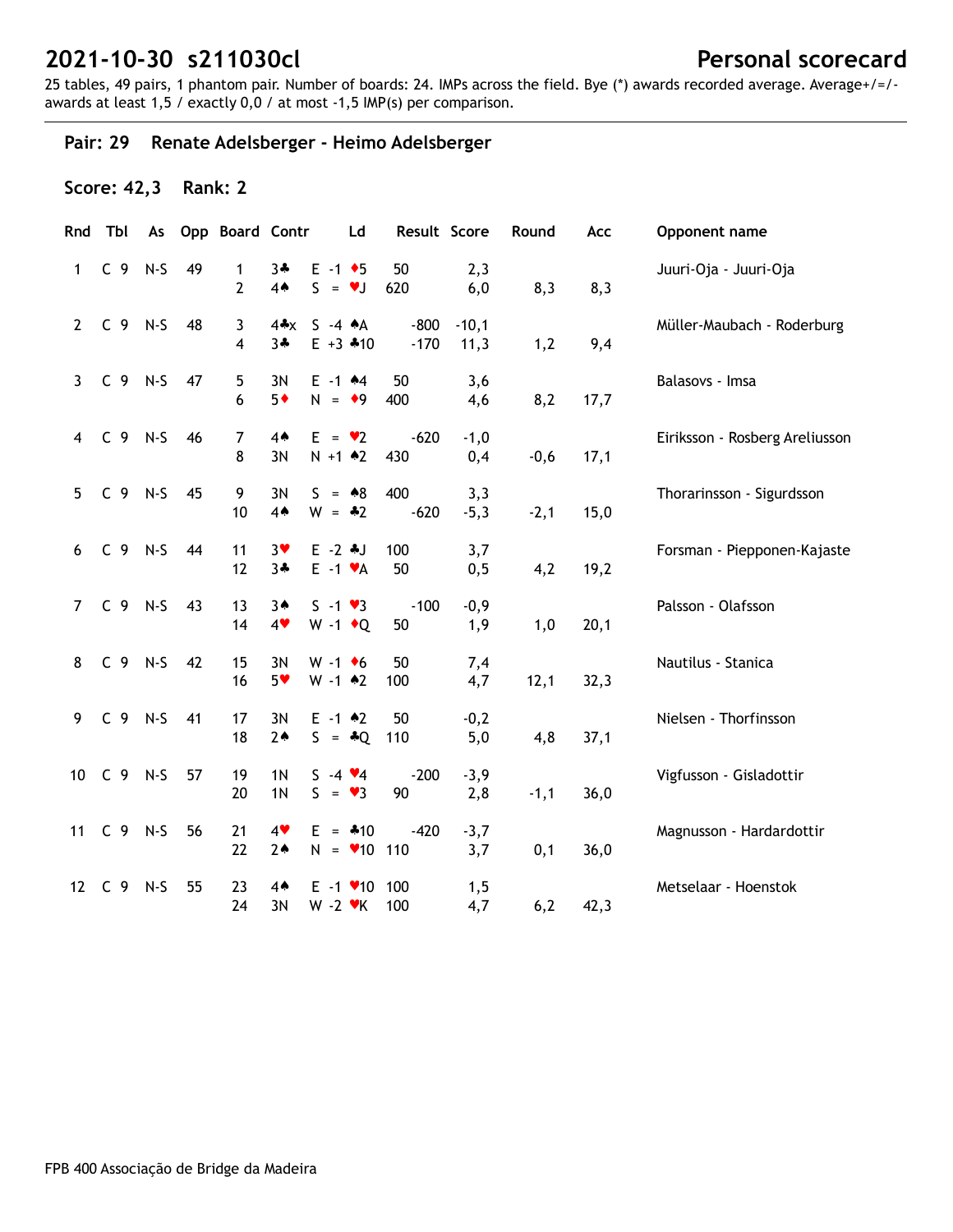25 tables, 49 pairs, 1 phantom pair. Number of boards: 24. IMPs across the field. Bye (\*) awards recorded average. Average+/=/ awards at least 1,5 / exactly 0,0 / at most -1,5 IMP(s) per comparison.

#### **Pair: 30 Lasse Utter - Maria Tulonen**

### **Score: 13,1 Rank: 17**

|                | Rnd Tbl     |    | As Opp Board Contr  |                                  | <b>Ld</b>                            |                                      | Result Score     |                  | Round   | Acc     | Opponent name                  |
|----------------|-------------|----|---------------------|----------------------------------|--------------------------------------|--------------------------------------|------------------|------------------|---------|---------|--------------------------------|
| $\mathbf{1}$   | C 10 N-S    | 50 | 1<br>2              | $1\bullet$<br>$3*$               | $N - 1$ $\vee$ J<br>$S + 1$ + J      |                                      | $-50$<br>170     | $-0,2$<br>$-3,0$ | $-3,2$  | $-3,2$  | Berg - Kiiski                  |
| $\mathbf{2}$   | C 10 N-S    | 49 | 3<br>4              | $3*$<br>$6 +$                    |                                      | $N - 1$ $\mathbf{v}$ A<br>$E = 10$   | $-50$<br>$-1370$ | 4,0<br>$-9,6$    | $-5,7$  | $-8,9$  | Juuri-Oja - Juuri-Oja          |
| 3              | C 10 N-S    | 48 | 5<br>6              | 1 <sub>N</sub><br>3N             | $E = \nu J$                          | $N - 1$ $*$ K                        | $-90$<br>$-50$   | $-0,4$<br>$-4,4$ | $-4, 8$ | $-13,7$ | Müller-Maubach - Roderburg     |
| $\overline{4}$ | C 10 N-S    | 47 | $\overline{7}$<br>8 | $4*$<br>3N                       | $W - 1$ +9                           | $N + 1$ $*3$                         | 100<br>430       | 11,6<br>0,4      | 12,0    | $-1,7$  | Balasovs - Imsa                |
| 5              | C 10 N-S    | 46 | 9<br>10             | 3N<br>4A                         |                                      | $S = \mathbf{V}4$<br>$W - 1$ + 5     | 400<br>100       | 3,3<br>7,5       | 10,7    | 9,0     | Eiriksson - Rosberg Areliusson |
| 6              | C 10 N-S    | 45 | 11<br>12            | $5*$<br>$3 +$                    |                                      | $E - 4$ $*$ K<br>$E -1$ $\forall A$  | 200<br>50        | 6,0<br>0, 5      | 6, 5    | 15,5    | Thorarinsson - Sigurdsson      |
| $\overline{7}$ | C 10 N-S    | 44 | 13<br>14            | $3*$<br>4                        |                                      | $S -1$ $\bullet$ A<br>$W - 1$ + Q    | $-100$<br>50     | $-0,9$<br>1,9    | 1,0     | 16,4    | Forsman - Piepponen-Kajaste    |
| 8              | C 10 N-S    | 43 | 15<br>16            | 3N<br>$4 \triangle x$            |                                      | $E + 4 \cdot 7$<br>$S - 2 * K$       | $-520$<br>$-300$ | $-2,5$<br>$-5,1$ | $-7,6$  | 8,8     | Palsson - Olafsson             |
| 9              | C 10 N-S    | 42 | 17<br>18            | 3N<br>$4 -$                      |                                      | $W - 3$ $*9$<br>$E -1$ $A$           | 150<br>50        | 3,4<br>3,7       | 7,1     | 16,0    | Nautilus - Stanica             |
|                | 10 C 10 N-S | 58 | 19<br>20            | 1 <sub>N</sub><br>1 <sub>N</sub> | $S - 2 \cdot 4$<br>$S = \triangle 5$ |                                      | $-100$<br>90     | $-1,3$<br>2,8    | 1,4     | 17,4    | Smederevac - Pierce            |
|                | 11 C 10 N-S | 57 | 21<br>22            | 4<br>1 <sub>N</sub>              |                                      | $E = -10$<br>$W + 2 \cdot Q$         | $-420$<br>$-150$ | $-3,7$<br>$-2,7$ | $-6,3$  | 11,1    | Vigfusson - Gisladottir        |
|                | 12 C 10 N-S | 56 | 23<br>24            | $4*$<br>34                       |                                      | $E - 2$ / 10 200<br>$E = \bullet 10$ | $-140$           | 3,7<br>$-1,7$    | 2,0     | 13,1    | Magnusson - Hardardottir       |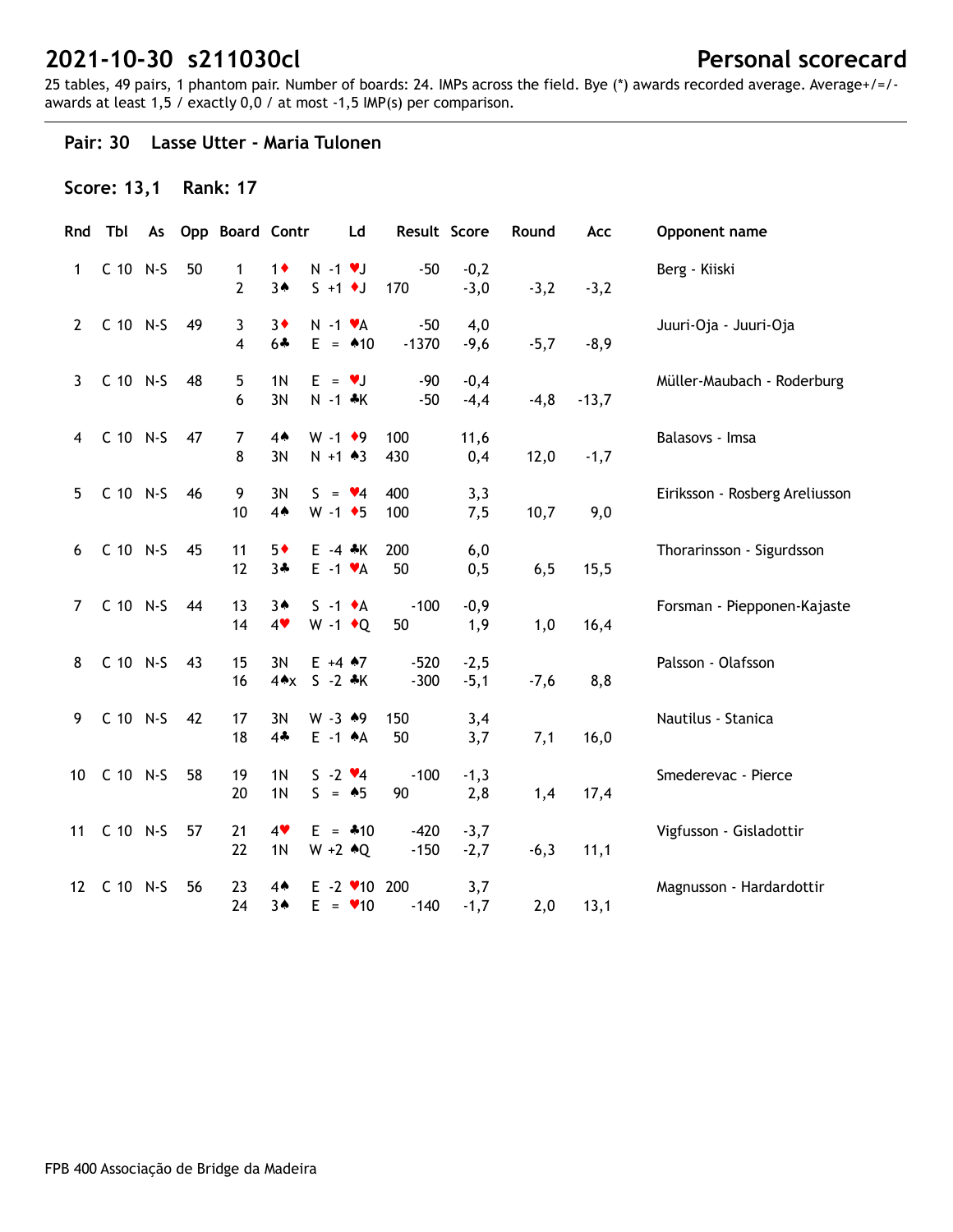25 tables, 49 pairs, 1 phantom pair. Number of boards: 24. IMPs across the field. Bye (\*) awards recorded average. Average+/=/ awards at least 1,5 / exactly 0,0 / at most -1,5 IMP(s) per comparison.

## **Pair: 31 Birgit Bärlund - Johan Lindstedt**

## **Score: 38,2 Rank: 3**

|                | Rnd Tbl     |    | As Opp Board Contr  |                        | Ld                                               | Result Score    |                  | Round  | Acc  | Opponent name                  |
|----------------|-------------|----|---------------------|------------------------|--------------------------------------------------|-----------------|------------------|--------|------|--------------------------------|
| $\mathbf{1}$   | C 11 N-S    | 51 | 1<br>$\overline{2}$ | $2*$<br>4 <sub>•</sub> | $E - 1$ + 5<br>$S + 1 \cdot J$                   | 50<br>650       | 2,3<br>6,9       | 9,1    | 9,1  | Carlsson - Forsberg            |
| $2^{\circ}$    | C 11 N-S    | 50 | 3<br>$\overline{4}$ | $2*$<br>$6*$           | $W + 2 * J$<br>$W - 1 * 3$                       | $-170$<br>100   | 1,3<br>13,6      | 14,9   | 24,0 | Berg - Kiiski                  |
| $\mathbf{3}$   | C 11 N-S    | 49 | 5<br>6              | 1 <sub>N</sub>         | $E = 44$<br>$6 \cdot x$ S -1 $\cdot A$           | $-90$<br>$-100$ | $-0,4$<br>$-5,5$ | $-5,9$ | 18,2 | Juuri-Oja - Juuri-Oja          |
| $\overline{4}$ | C 11 N-S    | 48 | 7<br>8              | 64<br>3N               | $E -1$ + 3<br>$N + 1$ $*2$                       | 100<br>430      | 11,6<br>0,4      | 12,0   | 30,1 | Müller-Maubach - Roderburg     |
| 5              | C 11 N-S    | 47 | 9<br>10             | 3N<br>4A               | $N = vJ$<br>$W = \bullet 5$                      | 400<br>$-620$   | 3,3<br>$-5,3$    | $-2,1$ | 28,0 | Balasovs - Imsa                |
| 6              | C 11 N-S    | 46 | 11<br>12            | $5*$<br>$3 +$          | $W - 3 * K$<br>$E -1$ $\forall A$                | 150<br>50       | 4,9<br>0, 5      | 5,3    | 33,4 | Eiriksson - Rosberg Areliusson |
| $7^{\circ}$    | C 11 N-S    | 45 | 13<br>14            | $3*$<br>4              | $S -1$ $\bullet$ A<br>$W - 1$ + Q                | $-100$<br>50    | $-0,9$<br>1,9    | 1,0    | 34,3 | Thorarinsson - Sigurdsson      |
| 8              | C 11 N-S    | 44 | 15<br>16            | 3N<br>$5*$             | $E + 4 \cdot 7$<br>$W - 1$ $*3$                  | $-520$<br>100   | $-2,5$<br>4,7    | 2,2    | 36,6 | Forsman - Piepponen-Kajaste    |
| 9              | C 11 N-S    | 43 | 17<br>18            | 3N                     | $E - 2 \cdot 2$<br>5*x E -2 *A                   | 100<br>300      | 1,7<br>8,7       | 10,5   | 47,0 | Palsson - Olafsson             |
|                | 10 C 11 N-S | 41 | 19<br>20            | $2\bullet$<br>$3*$     | W -2 $\mathbf{v}$ Q 200<br>$N - 2$ $\clubsuit$ J | $-200$          | 6,0<br>$-4, 8$   | 1,2    | 48,2 | Nielsen - Thorfinsson          |
| 11             | C 11 N-S    | 58 | 21<br>22            | 4<br>$2*$              | $E = \cdot 2$<br>$N = \bullet 5$                 | $-420$<br>90    | $-3,7$<br>3,2    | $-0,5$ | 47,7 | Smederevac - Pierce            |
|                | 12 C 11 N-S | 57 | 23<br>24            | $4*$<br>2 <sub>v</sub> | $E = \bullet 10$<br>$N - 1 * K$                  | $-620$<br>$-50$ | $-10,5$<br>0,9   | $-9,6$ | 38,2 | Vigfusson - Gisladottir        |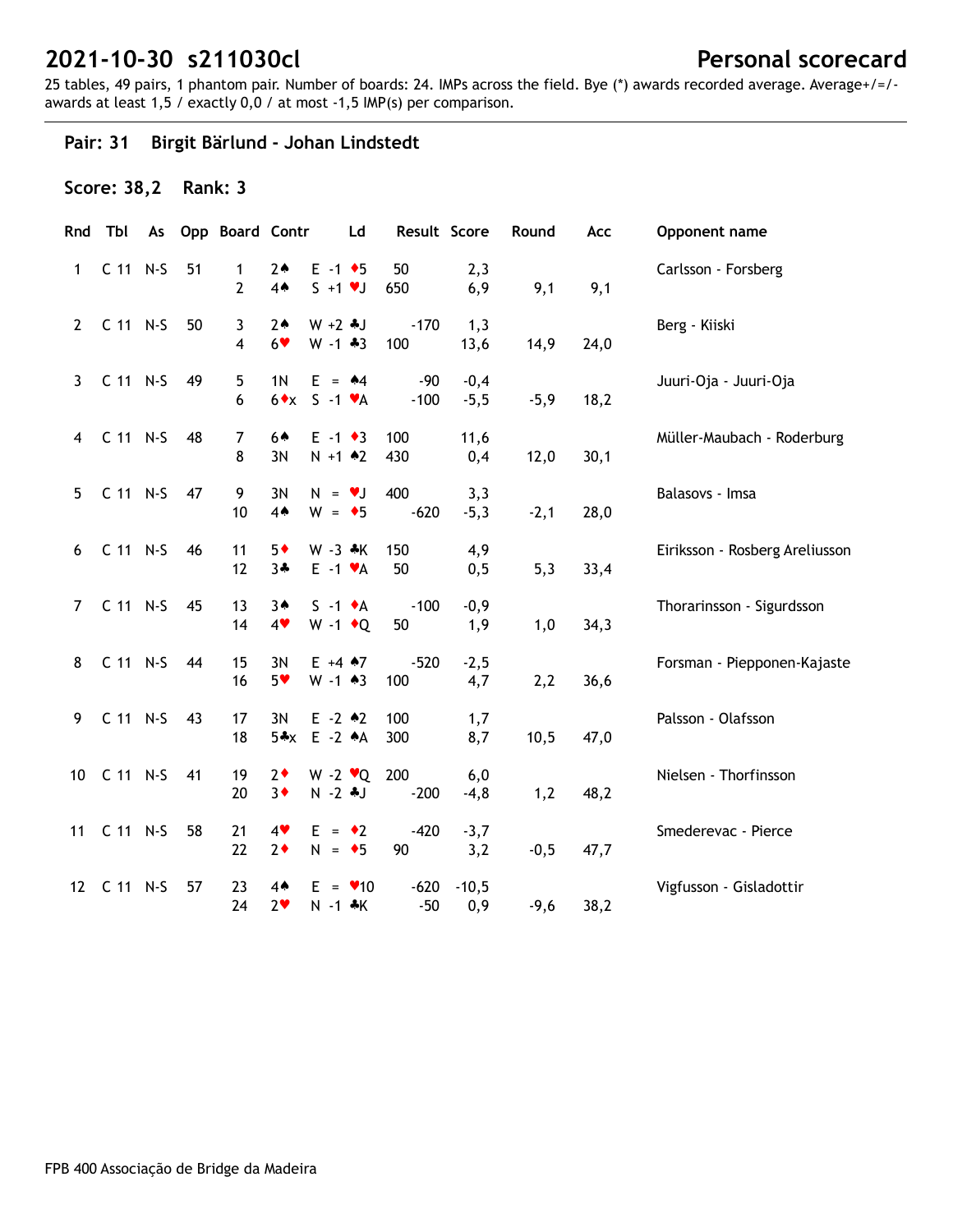25 tables, 49 pairs, 1 phantom pair. Number of boards: 24. IMPs across the field. Bye (\*) awards recorded average. Average+/=/ awards at least 1,5 / exactly 0,0 / at most -1,5 IMP(s) per comparison.

## **Pair: 32 Poul Mogensen - Susan Just**

### **Score: -39,9 Rank: 45**

|                | Rnd Tbl     |    | As Opp Board Contr |                        | Ld                                                   | Result Score     |                         | Round   | Acc     | Opponent name                     |
|----------------|-------------|----|--------------------|------------------------|------------------------------------------------------|------------------|-------------------------|---------|---------|-----------------------------------|
| 1              | C 12 N-S    | 52 | 1<br>2             | $2*$<br>3N             | $E = \cdot 8$<br>$N - 3 \cdot Q$                     | $-110$           | $-1,9$<br>$-300 - 11,1$ | $-13,0$ | $-13,0$ | Flensted-Jensen - Flensted-Jensen |
| $\mathbf{2}$   | C 12 N-S    | 51 | 3<br>4             | $3\bullet$<br>6N       | $N - 1$ $*2$<br>$W = 7$                              | $-50$<br>$-1440$ | 4,0<br>$-10,8$          | $-6,9$  | $-19,9$ | Carlsson - Forsberg               |
| 3              | C 12 N-S    | 50 | 5<br>6             | 1 <sub>N</sub><br>$5*$ | $E = 44$<br>$S + 1 \cdot A$                          | $-90$<br>420     | $-0,4$<br>5,2           | 4,8     | $-15,1$ | Berg - Kiiski                     |
| $\overline{4}$ | C 12 N-S    | 49 | 7<br>8             | 4 <sub>•</sub><br>3N   | $E + 1 \cdot 7$<br>$N = 46$                          | $-650$<br>400    | $-2,0$<br>$-0,6$        | $-2,6$  | $-17,7$ | Juuri-Oja - Juuri-Oja             |
| 5              | C 12 N-S    | 48 | 9<br>10            | 3N<br>4                | $S - 1 \cdot 4$<br>$S -2$ $\star$ K                  | $-50$<br>$-200$  | $-7,0$<br>2,6           | $-4,3$  | $-22,0$ | Müller-Maubach - Roderburg        |
| 6              | C 12 N-S    | 47 | 11<br>12           | $5*$<br>$4*$           | $W - 1 * K$<br>$E - 2$ $\vee$ K                      | 50<br>100        | 2,3<br>2,2              | 4,5     | $-17,6$ | Balasovs - Imsa                   |
| $7^{\circ}$    | C 12 N-S    | 46 | 13<br>14           | $3*$<br>4              | $S -1$ $\bullet$ A<br>W -1 $\bullet$ Q               | $-100$<br>50     | $-0,9$<br>1,9           | 1,0     | $-16,6$ | Eiriksson - Rosberg Areliusson    |
| 8              | C 12 N-S    | 45 | 15<br>16           | 3N<br>$2*$             | $W + 4$ $*10$<br>$W + 2 \cdot 3$                     | $-520$<br>$-130$ | $-2,5$<br>$-1,0$        | $-3,5$  | $-20,1$ | Thorarinsson - Sigurdsson         |
| 9              | C 12 N-S    | 44 | 17<br>18           | 4<br>$4*$              | $E - 2 * 8$<br>$S - 1 * Q$                           | 100<br>$-100$    | 1,7<br>0,4              | 2,2     | $-18,0$ | Forsman - Piepponen-Kajaste       |
|                | 10 C 12 N-S | 42 | 19<br>20           | $3*$                   | $2 \cdot x$ E = $*10$<br>$N - 2$ $\vee$ J            | $-670$<br>$-200$ | $-11,7$<br>$-4,8$       | $-16,5$ | $-34,5$ | Nautilus - Stanica                |
|                | 11 C 12 N-S | 41 | 21<br>22           | 4<br>1 <sub>N</sub>    | $E = \bullet 10$<br>$W + 2 \cdot Q$                  | $-420$<br>$-150$ | $-3,7$<br>$-2,7$        | $-6,3$  | $-40,8$ | Nielsen - Thorfinsson             |
|                | 12 C 12 N-S | 58 | 23<br>24           | $4*$<br>$3*$           | $E - 1$ $\blacktriangleright$ 10 100<br>$N - 2$ $*K$ | $-100$           | 1,5<br>$-0,6$           | 0,9     | $-39,9$ | Smederevac - Pierce               |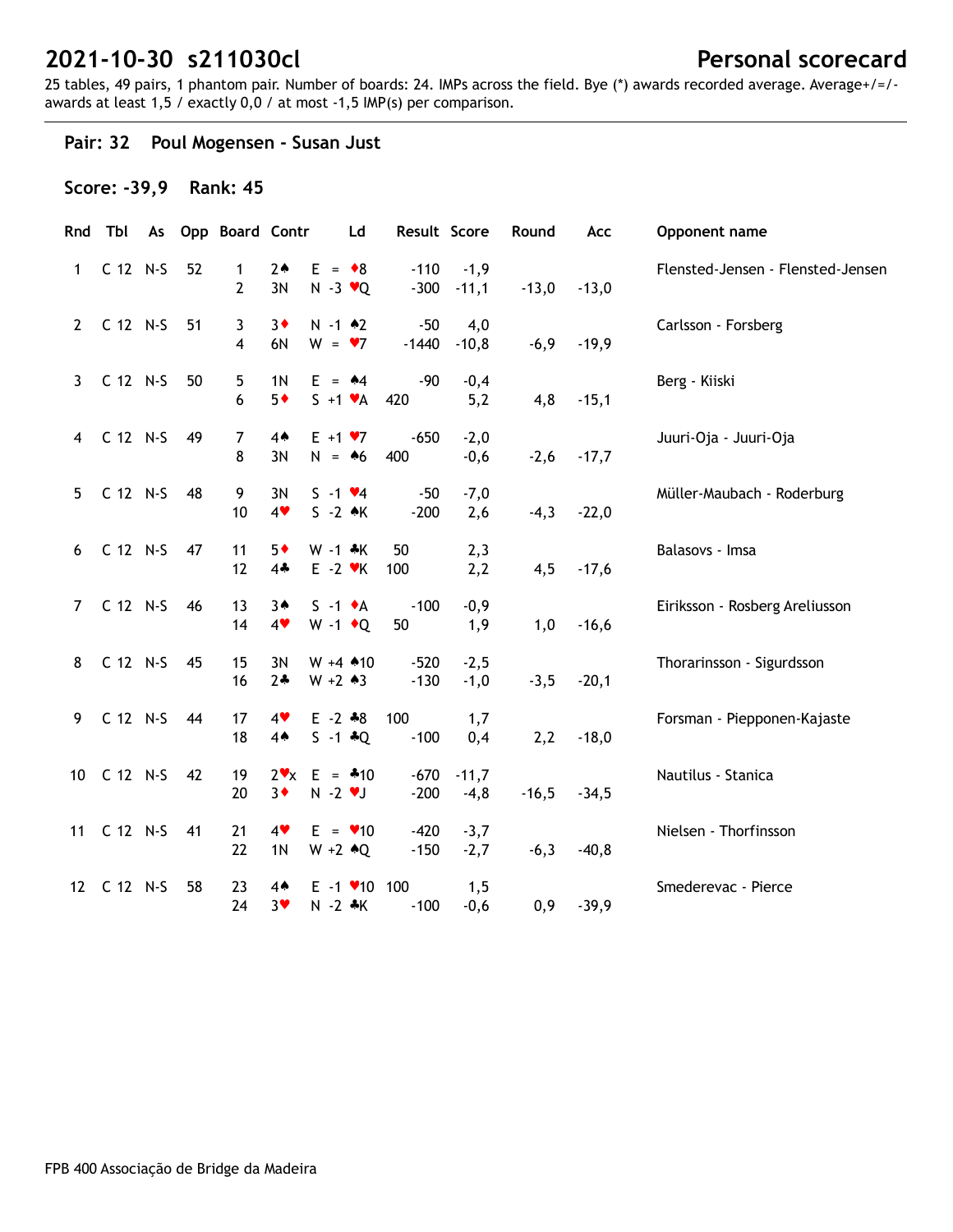25 tables, 49 pairs, 1 phantom pair. Number of boards: 24. IMPs across the field. Bye (\*) awards recorded average. Average+/=/ awards at least 1,5 / exactly 0,0 / at most -1,5 IMP(s) per comparison.

## **Pair: 33 Jussi Angervo - Seija Lahtinen**

### **Score: -28,7 Rank: 41**

|                | Rnd Tbl     |    | As Opp Board Contr             |                                                              | Ld | Result Score          |                      | Round   | Acc     | Opponent name                     |
|----------------|-------------|----|--------------------------------|--------------------------------------------------------------|----|-----------------------|----------------------|---------|---------|-----------------------------------|
| 1              | C 13 N-S    | 53 | $\mathbf{1}$<br>$\overline{2}$ | 1 <sub>N</sub><br>$W = \bullet 4$<br>$S + 1 \cdot J$<br>$2*$ |    | $-90$<br>140          | $-1,3$<br>$-3,7$     | $-5,0$  | $-5,0$  | Jörgensen - Palsdottir            |
| $\overline{2}$ | C 13 N-S    | 52 | 3<br>4                         | $W = -1$<br>$3*$<br>$E + 3 \cdot 7$<br>3N                    |    | $-140$<br>$-690$      | 1,9<br>2,2           | 4,1     | $-0,9$  | Flensted-Jensen - Flensted-Jensen |
| 3              | $C$ 13 N-S  | 51 | 5<br>6                         | $3$ v<br>$N - 1$ $*A$<br>$4AX E = \bullet A$                 |    | $-100$<br>$-790$      | $-0,4$<br>$-12,8$    | $-13,2$ | $-14,1$ | Carlsson - Forsberg               |
| 4              | $C$ 13 N-S  | 50 | $\overline{7}$<br>8            | $4*$<br>$E = \bullet 3$<br>3N<br>$N + 2 * 2$                 |    | $-620$<br>460         | $-1,0$<br>1,4        | 0,4     | $-13,7$ | Berg - Kiiski                     |
| 5              | C 13 N-S    | 49 | 9<br>10                        | 3N<br>$S = 88$<br>$4*$<br>$W + 1$ $*4$                       |    | 400<br>$-650$         | 3,3<br>$-6,3$        | $-3,0$  | $-16,7$ | Juuri-Oja - Juuri-Oja             |
| 6              | C 13 N-S    | 48 | 11<br>12                       | 3 <sub>Y</sub><br>$E = -1$<br>$3*$<br>$N = A K$              |    | $-140$<br>140         | $-2,3$<br>3,2        | 0,9     | $-15,8$ | Müller-Maubach - Roderburg        |
| $7^{\circ}$    | C 13 N-S    | 47 | 13<br>14                       | $E - 1$ $*A$<br>4<br>$1 \triangle x \times E = A$            |    | 100                   | 4,3<br>$-520 - 10,1$ | $-5,8$  | $-21,6$ | Balasovs - Imsa                   |
| 8              | C 13 N-S    | 46 | 15<br>16                       | 6N<br>$E + 1$ $*7$<br>$S = \mathbf{v}K$<br>$3*$              |    | $-1020 - 10,5$<br>140 | 5,7                  | $-4,8$  | $-26,4$ | Eiriksson - Rosberg Areliusson    |
| 9              | $C$ 13 N-S  | 45 | 17<br>18                       | 4<br>$W - 2 \cdot 8$<br>$3 \cdot x$ S -1 $*4$                |    | 100<br>$-200$         | 1,7<br>$-2,1$        | $-0,3$  | $-26,8$ | Thorarinsson - Sigurdsson         |
| 10             | $C$ 13 N-S  | 43 | 19<br>20                       | $N - 2$ $\ast$ K<br>$2*$<br>$3\bullet$<br>$N - 1$ $V$        |    | $-100$<br>$-100$      | $-1,3$<br>$-2,2$     | $-3,5$  | $-30,3$ | Palsson - Olafsson                |
|                | 11 C 13 N-S | 42 | 21<br>22                       | $E - 1$ $*3$<br>4<br>$4 \times N - 2 \cdot 10$               |    | 50<br>$-300$          | 6,4<br>$-6,4$        | 0,0     | $-30,3$ | Nautilus - Stanica                |
|                | 12 C 13 N-S | 41 | 23<br>24                       | 3▲<br>$E = A$<br>3N<br>$W - 2$ $\blacktriangleright$ K       |    | $-140$<br>100         | $-3,1$<br>4,7        | 1,6     | $-28,7$ | Nielsen - Thorfinsson             |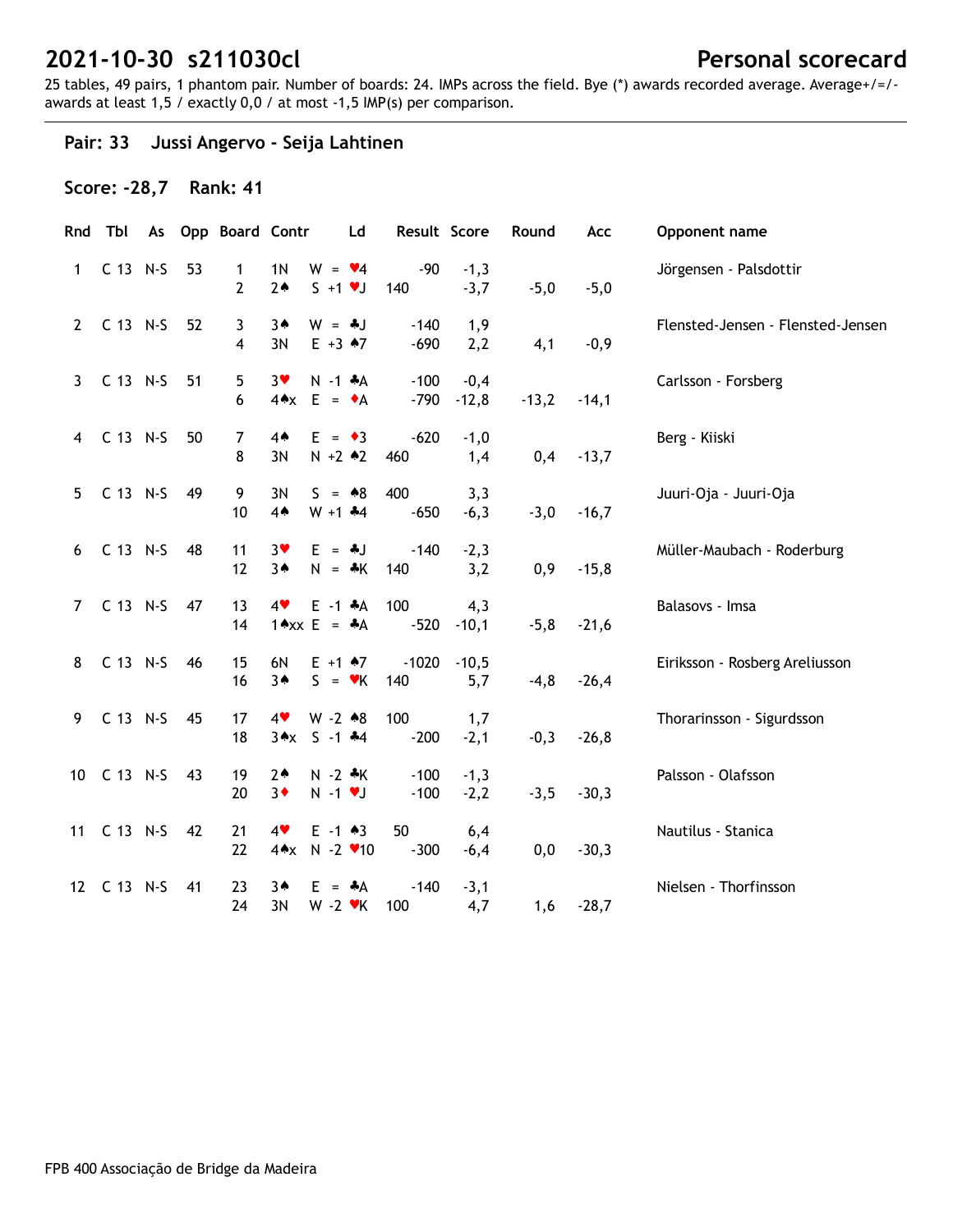25 tables, 49 pairs, 1 phantom pair. Number of boards: 24. IMPs across the field. Bye (\*) awards recorded average. Average+/=/ awards at least 1,5 / exactly 0,0 / at most -1,5 IMP(s) per comparison.

## **Pair: 34 Magnus Thorkelsson - Unnar Gudmundsson**

## **Score: 0,3 Rank: 25**

|                | Rnd Tbl        |    | As Opp Board Contr  |                              | Ld                                         | Result Score      |                   | Round   | Acc    | Opponent name                     |
|----------------|----------------|----|---------------------|------------------------------|--------------------------------------------|-------------------|-------------------|---------|--------|-----------------------------------|
| $\mathbf{1}$   | C 14 N-S       | 54 | 1<br>$\overline{2}$ | $1\bullet$<br>4 <sub>•</sub> | $N = A$<br>$S = \bullet J$                 | 70<br>620         | 3,0<br>6,0        | 9,0     | 9,0    | Palsdottir - Símonarson           |
| $2^{\circ}$    | C 14 N-S       | 53 | 3<br>4              | $3*$<br>3N                   | $W + 1 \cdot 2$<br>$E + 4$ $*10$           | $-170$<br>$-720$  | 1,3<br>1,4        | 2,8     | 11,8   | Jörgensen - Palsdottir            |
| $\mathbf{3}$   | C 14 N-S       | 52 | 5<br>6              | $2*$<br>3N                   | $W - 2 \cdot 3$<br>$N = *K$                | 100<br>400        | 4,8<br>4,6        | 9,4     | 21,3   | Flensted-Jensen - Flensted-Jensen |
| $\overline{4}$ | C 14 N-S       | 51 | 7<br>8              | 4♠<br>3N                     | $W + 1 + Q$<br>$N + 1$ $*4$                | $-650$<br>430     | $-2,0$<br>0,4     | $-1,6$  | 19,7   | Carlsson - Forsberg               |
| 5              | C 14 N-S       | 50 | 9<br>10             | 1 <sub>N</sub><br>$4*$       | $S + 1 \cdot 6$<br>$W - 1$ $\vee$ 2        | 120<br>100        | $-3,1$<br>7,5     | 4,4     | 24,0   | Berg - Kiiski                     |
| 6              | C 14 N-S       | 49 | 11<br>12            | $3*$<br>$2 +$                | $E = -1$<br>$E = \mathbf{v}K$              | $-140$<br>$-90$   | $-2,3$<br>$-3,2$  | $-5,6$  | 18,5   | Juuri-Oja - Juuri-Oja             |
| $7^{\circ}$    | C 14 N-S       | 48 | 13<br>14            | $3*$<br>4                    | $S - 1 \cdot 3$<br>$W - 1$ $*A$            | $-100$<br>50      | $-0,9$<br>1,9     | 1,0     | 19,4   | Müller-Maubach - Roderburg        |
| 8              | C 14 N-S       | 47 | 15<br>16            | 6N                           | $W + 1$ $*4$<br>4*x S -2 *A                | $-1020$<br>$-300$ | $-10,5$<br>$-5,1$ | $-15,6$ | 3,8    | Balasovs - Imsa                   |
| 9              | C 14 N-S       | 46 | 17<br>18            | 4<br>4 <sub>•</sub>          | $E - 2$ +10 100<br>$5 - 4 * 9$             | $-400$            | 1,7<br>$-6,3$     | $-4,6$  | $-0,7$ | Eiriksson - Rosberg Areliusson    |
| 10             | $C$ 14 N-S     | 44 | 19<br>20            | $3*$<br>1 <sub>N</sub>       | $W = -7$<br>$S = \triangle 3$              | $-140$<br>90      | $-2,4$<br>2,8     | 0,3     | $-0,4$ | Forsman - Piepponen-Kajaste       |
|                | 11 C 14 N-S 43 |    | 21<br>22            | 4<br>1 <sub>N</sub>          | $W = \bullet J$<br>$W + 2 * 6$             | $-420$<br>$-150$  | $-3,7$<br>$-2,7$  | $-6,3$  | $-6,7$ | Palsson - Olafsson                |
| 12             | C 14 N-S       | 42 | 23<br>24            | $4*$<br>3N                   | $E - 2$ $\vee$ 10 200<br>$W - 1$ $\cdot$ K | 50                | 3,7<br>3,3        | 7,0     | 0,3    | Nautilus - Stanica                |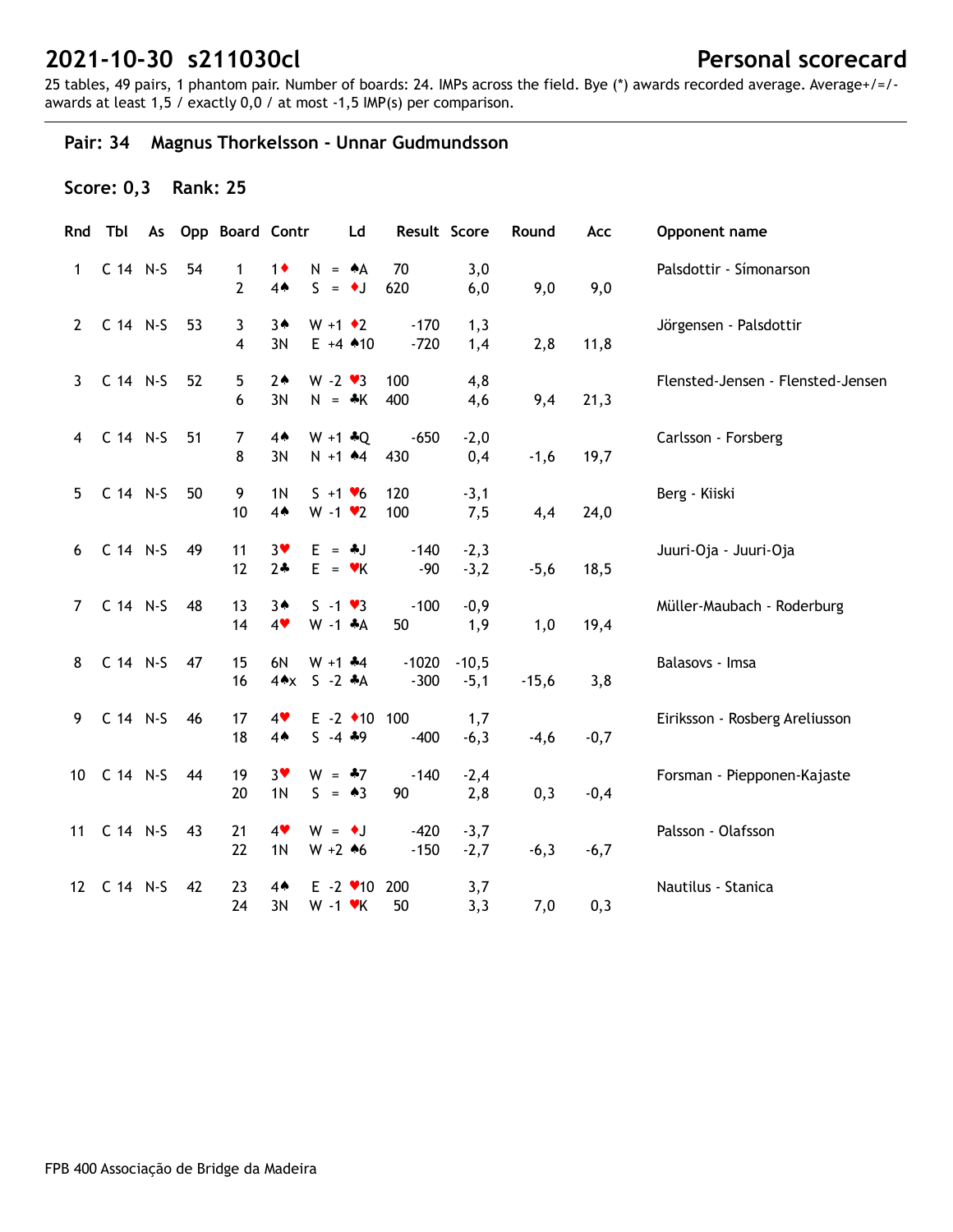25 tables, 49 pairs, 1 phantom pair. Number of boards: 24. IMPs across the field. Bye (\*) awards recorded average. Average+/=/ awards at least 1,5 / exactly 0,0 / at most -1,5 IMP(s) per comparison.

## **Pair: 35 Harry Burmania - John Linse**

### **Score: -19,2 Rank: 38**

| Rnd             | Tbl         | As |    | Opp Board Contr     |                              | Ld                                                         | Result Score      |                   | Round   | Acc     | Opponent name                     |
|-----------------|-------------|----|----|---------------------|------------------------------|------------------------------------------------------------|-------------------|-------------------|---------|---------|-----------------------------------|
| 1               | C 15 N-S    |    | 55 | 1<br>$\overline{2}$ | $1\bullet$<br>4 <sub>•</sub> | $N = A$<br>$N + 1$ $N$                                     | 70<br>650         | 3,0<br>6,9        | 9,9     | 9,9     | Metselaar - Hoenstok              |
| $\mathbf{2}$    | C 15 N-S    |    | 54 | 3<br>4              | 3N                           | $3 \cdot x \cdot W + 1 \cdot J$<br>$E + 3 + 9$             | $-930$<br>$-690$  | $-11,5$<br>2,2    | $-9,3$  | 0,6     | Palsdottir - Símonarson           |
| 3               | C 15 N-S    |    | 53 | 5<br>6              | 1 <sub>N</sub>               | $E = \bullet 2$<br>$5 \cdot x$ S = $\cdot A$               | $-90$<br>550      | $-0,4$<br>7,8     | 7,4     | 8,0     | Jörgensen - Palsdottir            |
| 4               | C 15 N-S    |    | 52 | $\overline{7}$<br>8 | $4*$<br>3N                   | $E = \bullet 6$<br>$N + 1$ $*2$                            | $-620$<br>430     | $-1,0$<br>0,4     | $-0,6$  | 7,4     | Flensted-Jensen - Flensted-Jensen |
| 5               | C 15 N-S    |    | 51 | 9<br>10             | 3N<br>4 <sub>•</sub>         | $N + 1$ $V$<br>$W = -2$                                    | 430<br>$-620$     | 4,0<br>$-5,3$     | $-1,4$  | 6,0     | Carlsson - Forsberg               |
| 6               | C 15 N-S    |    | 50 | 11<br>12            | 1 <sub>N</sub>               | $5*x$ N -1 $vA$<br>$S + 1$ AJ                              | $-100$<br>120     | $-1,3$<br>2,4     | 1,1     | 7,1     | Berg - Kiiski                     |
| $\overline{7}$  | C 15 N-S    |    | 49 | 13<br>14            | $3*$<br>4                    | $S - 1$ $\forall$ K<br>$W = \cdot Q$                       | $-100$<br>$-420$  | $-0,9$<br>$-8,7$  | $-9,6$  | $-2,5$  | Juuri-Oja - Juuri-Oja             |
| 8               | C 15 N-S    |    | 48 | 15<br>16            | 6N<br>$4*$                   | $W + 1$ 410<br>$N - 2 * Q$                                 | $-1020$<br>$-100$ | $-10,5$<br>$-0,3$ | $-10,8$ | $-13,3$ | Müller-Maubach - Roderburg        |
| 9               | C 15 N-S    |    | 47 | 17<br>18            |                              | $3 \cdot x$ $5 - 3 \cdot 3$<br>$4 \times 5 - 2 \cdot 4$    | $-500$<br>$-500$  | $-11,0$<br>$-8,3$ | $-19,3$ | $-32,6$ | Balasovs - Imsa                   |
| 10 <sup>°</sup> | C 15 N-S    |    | 45 | 19<br>20            | $2*$<br>$2*$                 | $S - 2 \cdot A$<br>$N = vJ$                                | $-100$<br>90      | $-1,3$<br>2,8     | 1,4     | $-31,2$ | Thorarinsson - Sigurdsson         |
|                 | 11 C 15 N-S |    | 44 | 21<br>22            | 4<br>$2*$                    | $W - 1$ $*10$<br>$N + 1$ $\rightarrow$ 7                   | 50<br>140         | 6,4<br>4,7        | 11,1    | $-20,1$ | Forsman - Piepponen-Kajaste       |
|                 | 12 C 15 N-S |    | 43 | 23<br>24            | 3▲                           | $E + 1$ $\times$ 10<br>$3Nx$ W -1 $\nblacktriangleright$ K | $-170$<br>100     | $-3,8$<br>4,7     | 0,9     | $-19,2$ | Palsson - Olafsson                |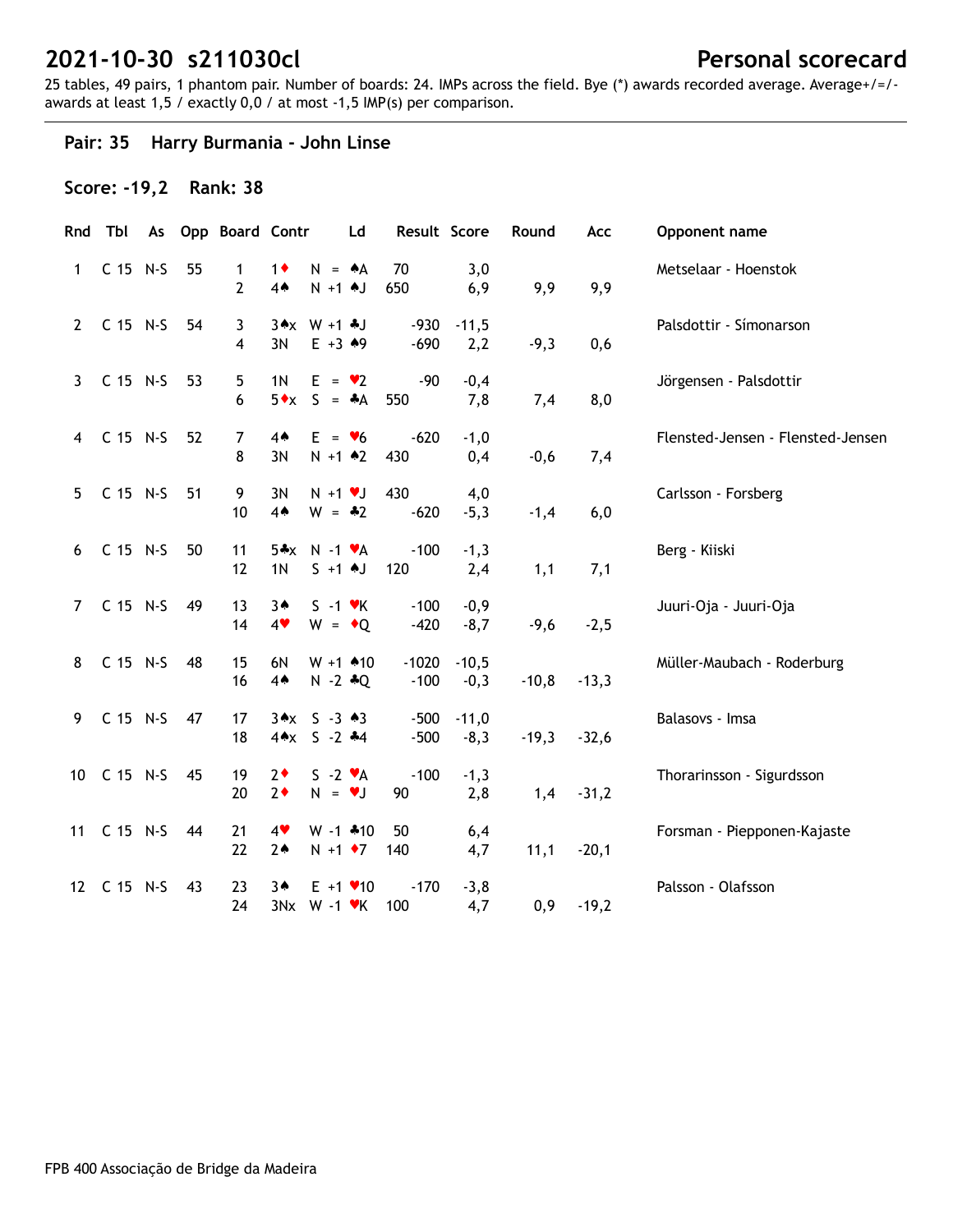25 tables, 49 pairs, 1 phantom pair. Number of boards: 24. IMPs across the field. Bye (\*) awards recorded average. Average+/=/ awards at least 1,5 / exactly 0,0 / at most -1,5 IMP(s) per comparison.

## **Pair: 36 Bernódus Kristinsson - Ómar Óskarsson**

## **Score: 10,8 Rank: 20**

| Rnd            | Tbl        |    | As Opp Board Contr  |                                  |                                         | Ld | Result Score     |                  | Round  | Acc    | Opponent name                     |
|----------------|------------|----|---------------------|----------------------------------|-----------------------------------------|----|------------------|------------------|--------|--------|-----------------------------------|
| $\mathbf{1}$   | C 16 N-S   | 56 | 1<br>$\overline{2}$ | 1 <sub>N</sub><br>$2*$           | $N - 1$ $\star$ K<br>$S + 3 \vee J$     |    | $-50$<br>200     | $-0,2$<br>$-2,3$ | $-2,5$ | $-2,5$ | Magnusson - Hardardottir          |
| $2^{\circ}$    | C 16 N-S   | 55 | $\mathbf{3}$<br>4   | $5*$<br>3N                       | $S - 3 \cdot K$<br>$E + 3 \cdot 8$      |    | $-150$<br>$-690$ | 1,9<br>2,2       | 4,0    | 1,6    | Metselaar - Hoenstok              |
| 3              | C 16 N-S   | 54 | 5<br>6              | 1 <sub>N</sub><br>$5*$           | $E + 1 \cdot 2$<br>$S = A$              |    | $-120$<br>400    | $-1,4$<br>4,6    | 3,2    | 4,8    | Palsdottir - Símonarson           |
| 4              | C 16 N-S   | 53 | 7<br>8              | $4*$<br>3N                       | $E + 1 \cdot 7$<br>$N + 1$ $*2$         |    | $-650$<br>430    | $-2,0$<br>0,4    | $-1,6$ | 3,2    | Jörgensen - Palsdottir            |
| 5              | $C$ 16 N-S | 52 | 9<br>10             | 3N<br>$4*$                       | $N = 6$<br>$W = \bullet 5$              |    | 400<br>$-620$    | 3,3<br>$-5,3$    | $-2,1$ | 1,1    | Flensted-Jensen - Flensted-Jensen |
| 6              | $C$ 16 N-S | 51 | 11<br>12            | $2*$                             | $5*x$ N -1 $k$ K<br>$E = \mathbf{v}K$   |    | $-100$<br>$-90$  | $-1,3$<br>$-3,2$ | $-4,5$ | $-3,4$ | Carlsson - Forsberg               |
| $\overline{7}$ | C 16 N-S   | 50 | 13<br>14            | $2*$<br>4                        | $N = \cdot K$<br>$W - 1$ + Q            |    | 110<br>50        | 4,4<br>1,9       | 6,3    | 2,8    | Berg - Kiiski                     |
| 8              | C 16 N-S   | 49 | 15<br>16            | 3N<br>$5*$                       | $E + 4$ $*7$<br>$W - 1$ $*2$            |    | $-520$<br>100    | $-2,5$<br>4,7    | 2,2    | 5,1    | Juuri-Oja - Juuri-Oja             |
| 9              | C 16 N-S   | 48 | 17<br>18            | 4<br>$4*$                        | $E - 2$ +10 100<br>$S -1$ $\bullet Q$   |    | $-100$           | 1,7<br>0,4       | 2,2    | 7,2    | Müller-Maubach - Roderburg        |
| 10             | $C$ 16 N-S | 46 | 19<br>20            | 2 <sub>v</sub><br>1 <sub>N</sub> | W -1 <b>v</b> Q 100<br>$N - 1$ $\vee$ J |    | $-100$           | 3,6<br>$-2,2$    | 1,4    | 8,6    | Eiriksson - Rosberg Areliusson    |
| 11             | $C$ 16 N-S | 45 | 21<br>22            | 4<br>$2*$                        | $W = AJ$<br>$N = \bullet 4$             |    | $-420$<br>110    | $-3,7$<br>3,7    | 0,1    | 8,7    | Thorarinsson - Sigurdsson         |
| 12             | $C$ 16 N-S | 44 | 23<br>24            | 4▲<br>$4 -$                      | $E - 2$ / 10 200<br>$E = \bullet 10$    |    | $-130$           | 3,7<br>$-1,6$    | 2,1    | 10,8   | Forsman - Piepponen-Kajaste       |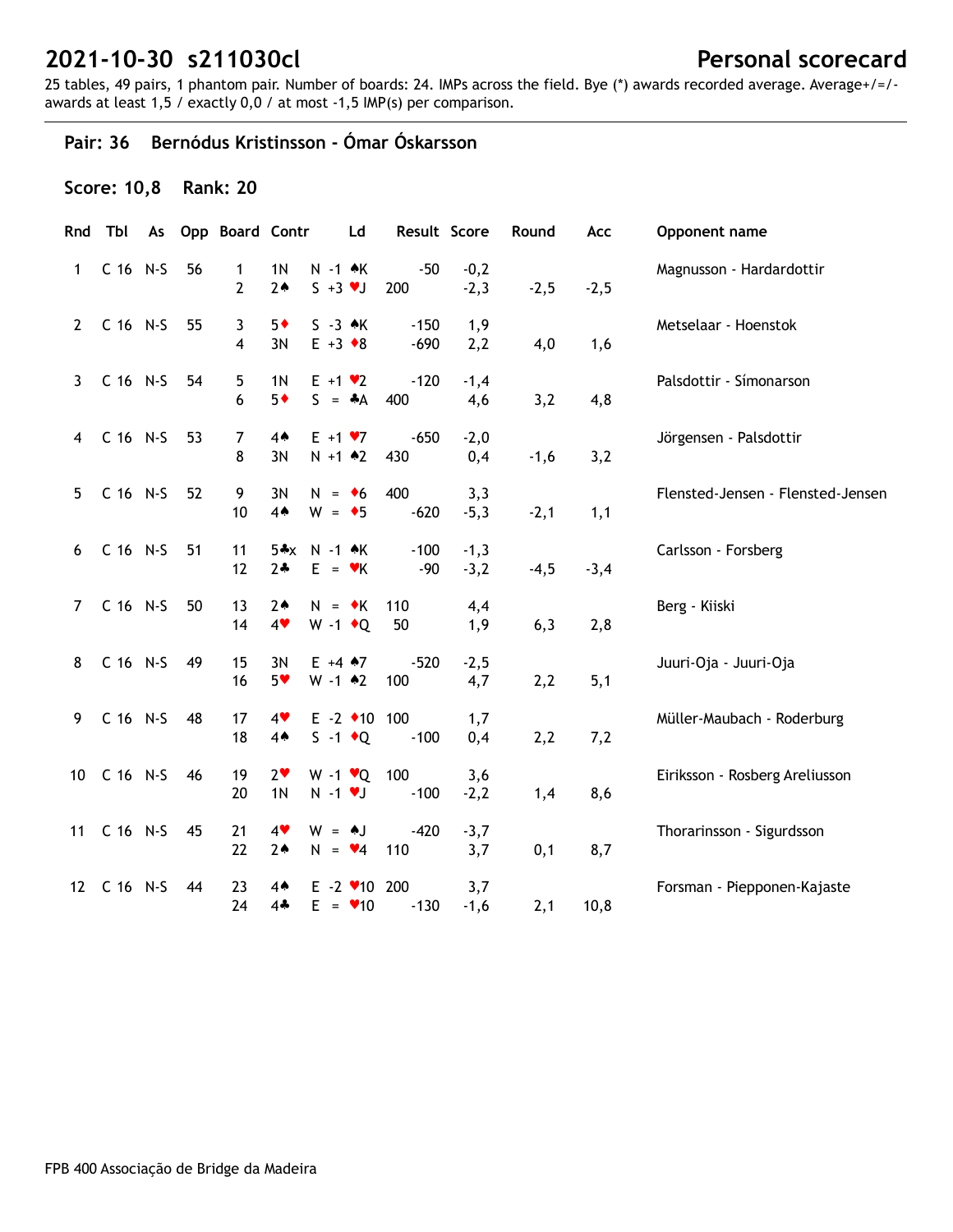25 tables, 49 pairs, 1 phantom pair. Number of boards: 24. IMPs across the field. Bye (\*) awards recorded average. Average+/=/ awards at least 1,5 / exactly 0,0 / at most -1,5 IMP(s) per comparison.

#### **Pair: 37 David Ludviksson - Emma Axelsdottir**

### **Score: -56,8 Rank: 49**

| Rnd             | Tbl      |    | As Opp Board Contr  |                        | Ld                                                | Result Score      |                   | Round   | Acc     | Opponent name                     |
|-----------------|----------|----|---------------------|------------------------|---------------------------------------------------|-------------------|-------------------|---------|---------|-----------------------------------|
| 1               | C 17 N-S | 57 | 1<br>$\overline{2}$ | 1▲<br>$4*$             | $E + 1 \cdot K$<br>$S - 1$ $\bullet$ J            | $-110$<br>$-100$  | $-1,9$<br>$-7,9$  | $-9,8$  | $-9,8$  | Vigfusson - Gisladottir           |
| $\mathbf{2}$    | C 17 N-S | 56 | 3<br>4              | $4*$<br>6*             | $W = 4$<br>$E = \cdot 2$                          | $-620$<br>$-1370$ | $-7,3$<br>$-9,6$  | $-16,9$ | $-26,7$ | Magnusson - Hardardottir          |
| 3               | C 17 N-S | 55 | 5<br>6              | 1N<br>3N               | $W = \blacktriangleright 4$<br>$N - 1$ $*$ K      | $-90$<br>$-50$    | $-0,4$<br>$-4,4$  | $-4,8$  | $-31,6$ | Metselaar - Hoenstok              |
| 4               | C 17 N-S | 54 | 7<br>8              | 4♠<br>3N               | $E + 1 \cdot K$<br>$N + 1$ $*2$                   | $-650$<br>430     | $-2,0$<br>0,4     | $-1,6$  | $-33,2$ | Palsdottir - Símonarson           |
| 5               | C 17 N-S | 53 | 9<br>10             | 3N<br>$4*$             | $S + 1 \cdot 4$<br>$W = -6$                       | 430<br>$-620$     | 4,0<br>$-5,3$     | $-1,4$  | $-34,6$ | Jörgensen - Palsdottir            |
| 6               | C 17 N-S | 52 | 11<br>12            | $3*$                   | 5*x N -2 *K<br>$E = \mathbf{v}K$                  | $-300$<br>$-110$  | $-5,9$<br>$-3,5$  | $-9,4$  | $-44,0$ | Flensted-Jensen - Flensted-Jensen |
| $\overline{7}$  | C 17 N-S | 51 | 13<br>14            | $3\bullet$<br>4        | $W = *K$<br>$W - 1$ $\bullet Q$                   | $-110$<br>50      | $-1,1$<br>1,9     | 0,8     | $-43,2$ | Carlsson - Forsberg               |
| 8               | C 17 N-S | 50 | 15<br>16            | $3+$<br>$4*$           | $W + 4$ $*10$<br>$N - 1 * Q$                      | $-190$<br>$-50$   | 3,3<br>1,1        | 4,4     | $-38,8$ | Berg - Kiiski                     |
| 9               | C 17 N-S | 49 | 17<br>18            | 4♠<br>$4*$             | $E - 2$ $\triangleleft 10$ 100<br>$S - 2 \cdot A$ | $-200$            | 1,7<br>$-2,1$     | $-0,3$  | $-39,1$ | Juuri-Oja - Juuri-Oja             |
| 10              | C 17 N-S | 47 | 19<br>20            | $2*$<br>1 <sub>N</sub> | $N - 1$ $*$ K<br>$S - 1$ 45                       | $-50$<br>$-100$   | 0,2<br>$-2,2$     | $-2,0$  | $-41,1$ | Balasovs - Imsa                   |
| 11              | C 17 N-S | 46 | 21<br>22            | 3N<br>2 <sub>v</sub>   | $W - 1 \cdot 3$<br>$W + 2 \cdot K$                | 50<br>$-170$      | 6,4<br>$-3,4$     | 3,0     | $-38,1$ | Eiriksson - Rosberg Areliusson    |
| 12 <sup>2</sup> | C 17 N-S | 45 | 23<br>24            | $4*$<br>$4*$           | $E = 10$<br>$E = \bullet 10$                      | $-620$<br>$-420$  | $-10,5$<br>$-8,2$ | $-18,7$ | $-56,8$ | Thorarinsson - Sigurdsson         |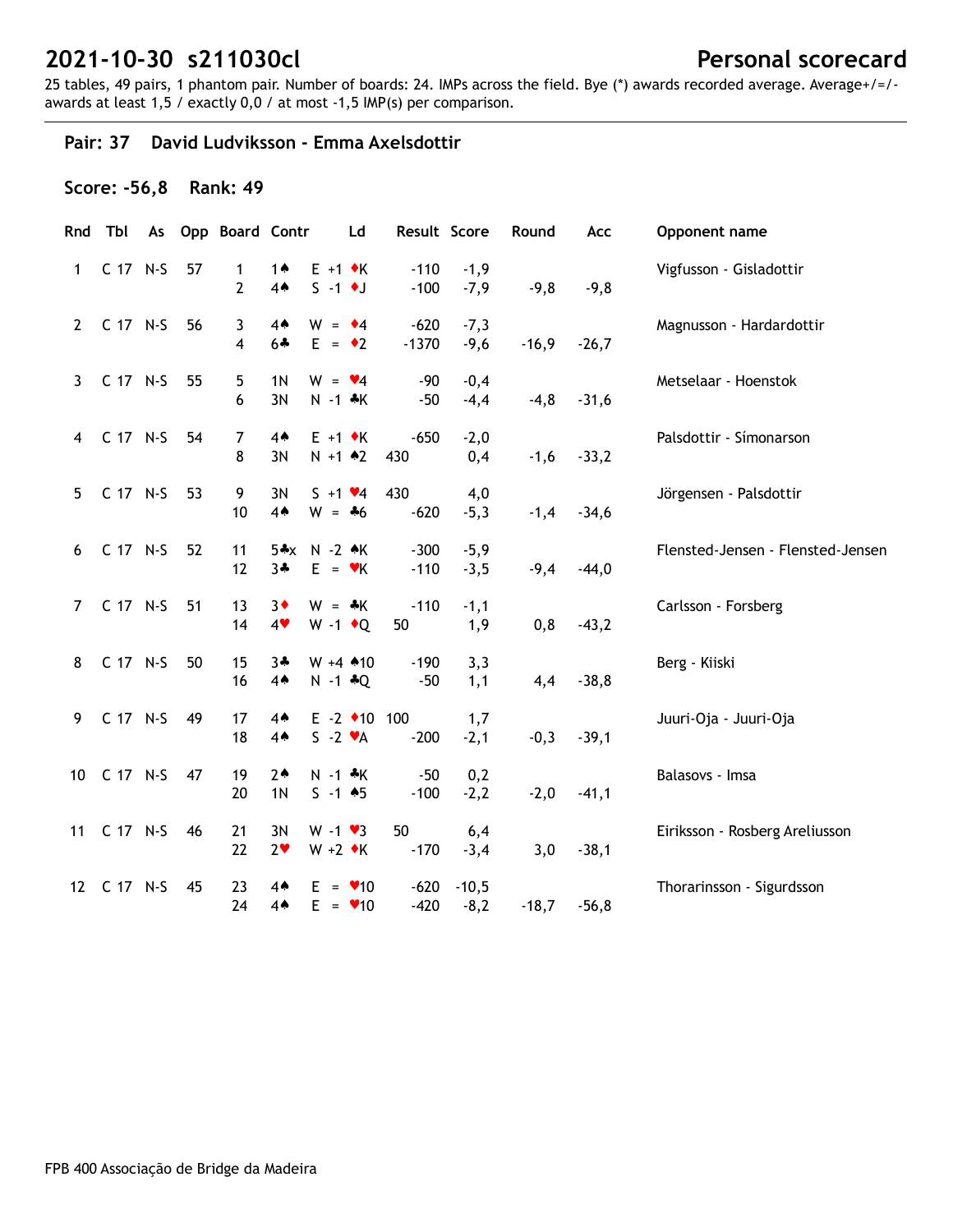25 tables, 49 pairs, 1 phantom pair. Number of boards: 24. IMPs across the field. Bye (\*) awards recorded average. Average+/=/ awards at least 1,5 / exactly 0,0 / at most -1,5 IMP(s) per comparison.

#### **Pair: 41 Anna Nielsen - Aron Thorfinsson**

#### **Score: -27,4 Rank: 40**

|              | Rnd Tbl        |           |    | As Opp Board Contr |                 |                            | Ld                      | Result Score |         | Round  | Acc     | Opponent name             |
|--------------|----------------|-----------|----|--------------------|-----------------|----------------------------|-------------------------|--------------|---------|--------|---------|---------------------------|
| 1            |                | $C$ 1 E-W | 21 | $\mathbf{1}$       | 3N              | $W - 1$ + 9                |                         | 50           | $-2,3$  |        |         | Dekker - Reuser           |
|              |                |           |    | $\overline{2}$     | 4A              | $N + 1$ $\bullet$ 2        |                         | 650          | $-6,9$  | $-9,1$ | $-9,1$  |                           |
| $\mathbf{2}$ | C 2 E-W 22     |           |    | 3                  | $4*$            | $W = -1$                   |                         | $-620$       | 7,3     |        |         | Vorselman - Poppe         |
|              |                |           |    | 4                  | 3N              | $E + 3 \cdot 5$            |                         | $-690$       | $-2,2$  | 5,1    | $-4,0$  |                           |
| $\mathbf{3}$ | C 3 E-W 23     |           |    | 5                  |                 | $3 - E - 1$ $\forall A$    |                         | 50           | $-3,6$  |        |         | Rijnbeek - Struyken       |
|              |                |           |    | 6                  |                 | $5 \cdot x$ E -1 $\cdot$ A |                         | 200          | $-0,4$  | $-4,0$ | $-8,0$  |                           |
|              | 4 C 4 E-W 24   |           |    | $\overline{7}$     | $4*$            | $E + 1 + 6$                |                         | $-650$       | 2,0     |        |         | Begas - Grosmann          |
|              |                |           |    | 8                  | 3N              | $N + 1$ $*2$               |                         | 430          | $-0,4$  | 1,6    | $-6,4$  |                           |
| 5            | C 5 E-W 25     |           |    | 9                  | 3N              | $S - 1$ $\vee 4$           |                         | $-50$        | 7,0     |        |         | Reiner - Carbonnier       |
|              |                |           |    | 10                 | $5 -$           | $E - 5 \cdot A$            |                         | 500          | $-12,7$ | $-5,8$ | $-12,2$ |                           |
| 6            | C 6 E-W 26     |           |    | 11                 | 4               | $E - 2$ $*$ J              |                         | 100          | $-3,7$  |        |         | Stienen - Schippers       |
|              |                |           |    | 12                 | $4 -$           | $E -2 \cdot A$             |                         | 100          | $-2,2$  | $-5,9$ | $-18,1$ |                           |
| 7            | C 7 E-W 27     |           |    | 13                 | $3*$            | $S - 1$ $\vee 6$           |                         | $-100$       | 0,9     |        |         | Tjarnemo - Emanuelsson    |
|              |                |           |    | 14                 | 3N              | $W - 1 * 2$                |                         | 50           | $-1,9$  | $-1,0$ | $-19,0$ |                           |
| 8            | C 8 E-W 28     |           |    | 15                 | 3N              | $W - 1$ +6                 |                         | 50           | $-7,4$  |        |         | Bartley - Bartley         |
|              |                |           |    | 16                 | $4 \triangle x$ | $S - 1$ $*K$               |                         | $-100$       | 0,3     | $-7,1$ | $-26,2$ |                           |
| 9            | C 9 E-W 29     |           |    | 17                 | 3N              | $E - 1$ $*2$               |                         | 50           | 0,2     |        |         | Adelsberger - Adelsberger |
|              |                |           |    | 18                 | $2*$            |                            | $S = \triangle Q$       | 110          | $-5,0$  | $-4,8$ | $-31,0$ |                           |
|              | 10 C 11 E-W 31 |           |    | 19                 | $2\bullet$      |                            | W -2 $\mathbf{v}$ Q 200 |              | $-6,0$  |        |         | Bärlund - Lindstedt       |
|              |                |           |    | 20                 | $3\bullet$      | $N - 2$ $\clubsuit$ J      |                         | $-200$       | 4,8     | $-1,2$ | $-32,2$ |                           |
| 11           | C 12 E-W 32    |           |    | 21                 | 4               |                            | $E = \bullet 10$        | $-420$       | 3,7     |        |         | Mogensen - Just           |
|              |                |           |    | 22                 | 1 <sub>N</sub>  |                            | $W + 2 \cdot Q$         | $-150$       | 2,7     | 6,3    | $-25,9$ |                           |
|              | 12 C 13 E-W    |           | 33 | 23                 | $3*$            | $E = A$                    |                         | $-140$       | 3,1     |        |         | Angervo - Lahtinen        |
|              |                |           |    | 24                 | 3N              | $W - 2$ $\cdot$ K          |                         | 100          | $-4,7$  | $-1,6$ | $-27,4$ |                           |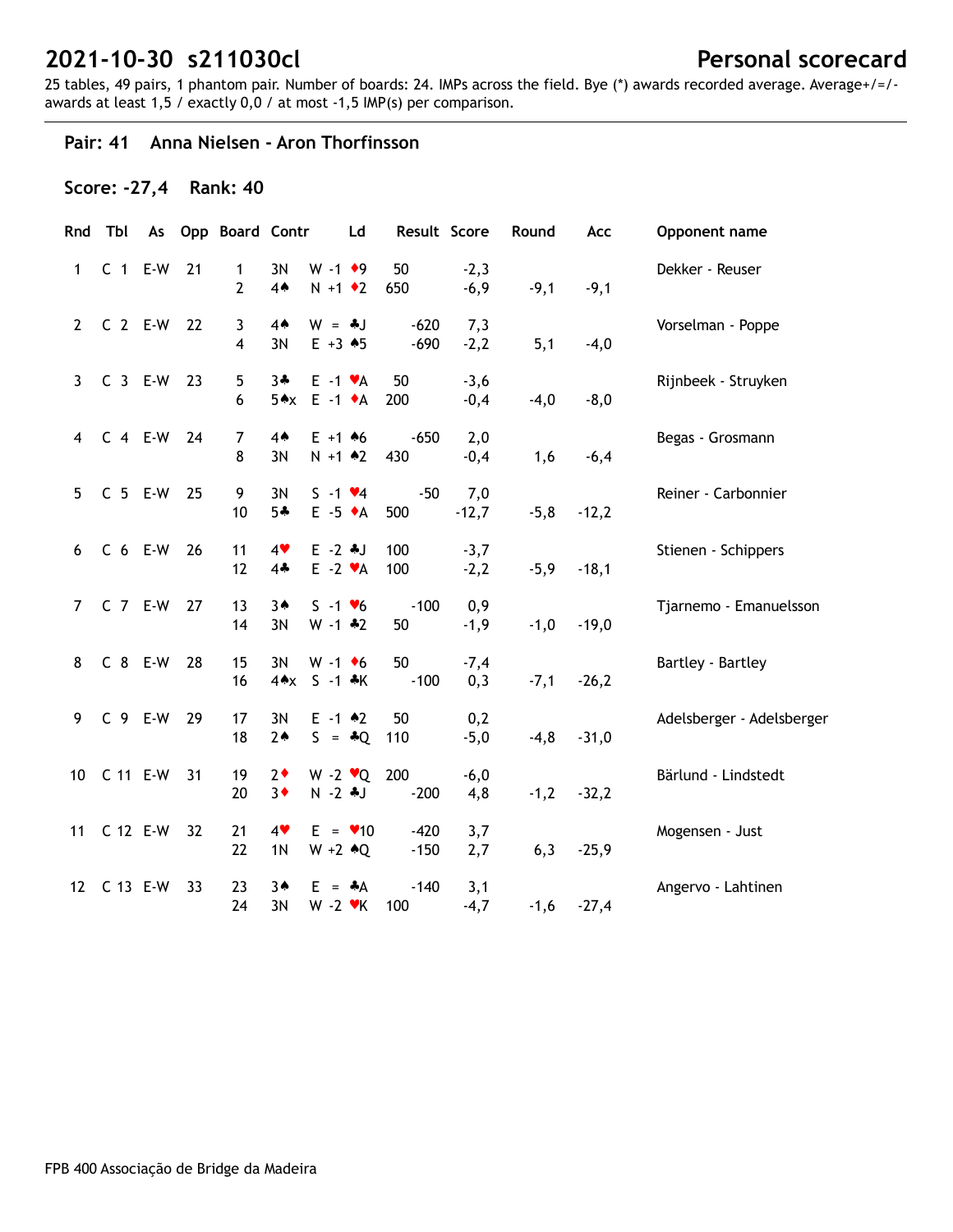25 tables, 49 pairs, 1 phantom pair. Number of boards: 24. IMPs across the field. Bye (\*) awards recorded average. Average+/=/ awards at least 1,5 / exactly 0,0 / at most -1,5 IMP(s) per comparison.

#### **Pair: 42 Nick Nautilus - Ovidiu Stanica**

## **Score: -1,8 Rank: 28**

| Rnd             | Tbl       | As |    | <b>Opp Board Contr</b> |                      | Ld                                                 | Result Score      |                  | Round   | Acc     | Opponent name             |
|-----------------|-----------|----|----|------------------------|----------------------|----------------------------------------------------|-------------------|------------------|---------|---------|---------------------------|
| 1               | $C$ 2 E-W |    | 22 | 1<br>2                 | 3N<br>4A             | $E - 1 + 6$<br>$S = \bullet J$                     | 50<br>620         | $-2,3$<br>$-6,0$ | $-8,3$  | $-8,3$  | Vorselman - Poppe         |
| $2^{\circ}$     | $C_3$ E-W |    | 23 | 3<br>4                 | $3*$<br>$6 +$        | $W = *J$<br>$E = \mathbf{v}A$                      | $-140$<br>$-1370$ | $-1,9$<br>9,6    | 7,7     | $-0,6$  | Rijnbeek - Struyken       |
| 3               | $C$ 4 E-W |    | 24 | 5<br>6                 | 3N<br>$5*$           | $S - 1$ 44<br>$S = A$                              | $-100$<br>400     | 0,4<br>$-4,6$    | $-4,2$  | $-4, 8$ | Begas - Grosmann          |
| $\overline{4}$  | $C$ 5 E-W |    | 25 | 7<br>8                 | $4*$<br>3N           | $E + 1 \cdot 3$<br>$N + 2 * 2$                     | $-650$<br>460     | 2,0<br>$-1,4$    | 0,6     | $-4,2$  | Reiner - Carbonnier       |
| 5 <sup>5</sup>  | $C$ 6 E-W |    | 26 | 9<br>10                | 3N<br>$5 \vee x$     | $N - 1$ $\vee$ J<br>$N - 1$ $A$                    | $-50$<br>$-200$   | 7,0<br>$-2,6$    | 4,3     | 0,2     | Stienen - Schippers       |
| 6               | C 7 E-W   |    | 27 | 11<br>12               | 4<br>$4\cdot$        | $E - 1 + J$<br>$E -1$ $\forall A$                  | 50<br>50          | $-2,3$<br>$-0,5$ | $-2,7$  | $-2,6$  | Tjarnemo - Emanuelsson    |
| $\overline{7}$  | C 8 E-W   |    | 28 | 13<br>14               | $3*$<br>4            | $E = AJ$<br>$W = \cdot Q$                          | $-140$<br>$-420$  | 2,0<br>8,7       | 10,6    | 8,1     | Bartley - Bartley         |
| 8               | C 9 E-W   |    | 29 | 15<br>16               | 3N<br>$5*$           | $W - 1$ +6<br>$W - 1$ $*2$                         | 50<br>100         | $-7,4$<br>$-4,7$ | $-12,1$ | $-4,1$  | Adelsberger - Adelsberger |
| 9               | C 10 E-W  |    | 30 | 17<br>18               | 3N<br>$4*$           | $W - 3 * 9$<br>$E -1$ $A$                          | 150<br>50         | $-3,4$<br>$-3,7$ | $-7,1$  | $-11,2$ | Utter - Tulonen           |
| 10              | C 12 E-W  |    | 32 | 19<br>20               | $2 \cdot x$<br>$3*$  | $E = 410$<br>$N - 2$ $\blacktriangledown$          | $-670$<br>$-200$  | 11,7<br>4,8      | 16,5    | 5,3     | Mogensen - Just           |
| 11              | C 13 E-W  |    | 33 | 21<br>22               | 4<br>$4 \triangle x$ | $E - 1 \cdot 3$<br>$N - 2$ $\blacktriangledown$ 10 | 50<br>$-300$      | $-6,4$<br>6,4    | $-0,0$  | 5,3     | Angervo - Lahtinen        |
| 12 <sup>2</sup> | C 14 E-W  |    | 34 | 23<br>24               | $4*$<br>3N           | $E - 2$ / 10 200<br>$W - 1$ $\forall$ K            | 50                | $-3,7$<br>$-3,3$ | $-7,0$  | $-1, 8$ | Thorkelsson - Gudmundsson |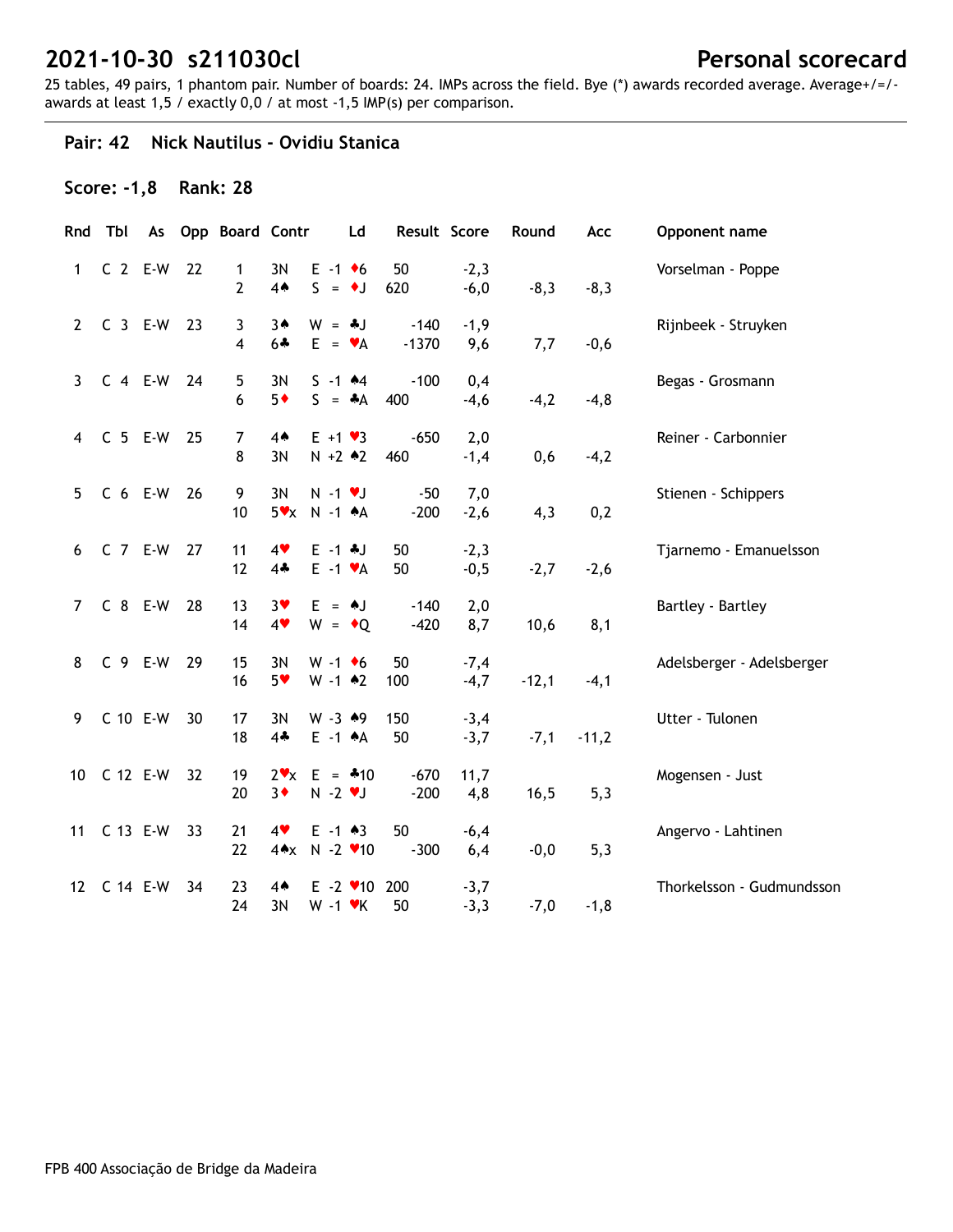25 tables, 49 pairs, 1 phantom pair. Number of boards: 24. IMPs across the field. Bye (\*) awards recorded average. Average+/=/ awards at least 1,5 / exactly 0,0 / at most -1,5 IMP(s) per comparison.

## **Pair: 43 Vigfus Palsson - Birgir Olafsson**

### **Score: 16,6 Rank: 13**

| Rnd            | Tbl         |    | As Opp Board Contr |                         | Ld                                                         | Result Score     |                  | Round   | Acc     | Opponent name             |
|----------------|-------------|----|--------------------|-------------------------|------------------------------------------------------------|------------------|------------------|---------|---------|---------------------------|
| 1              | $C_3$ E-W   | 23 | 1<br>2             | $2*$<br>4A              | $E = \bullet 5$<br>$S = \bullet J$                         | $-110$<br>620    | 1,9<br>$-6,0$    | $-4,1$  | $-4,1$  | Rijnbeek - Struyken       |
| $2^{\circ}$    | $C$ 4 E-W   | 24 | 3<br>4             | $2*$<br>3N              | $W + 3 + J$<br>$E + 3 \cdot 5$                             | $-200$<br>$-690$ | $-0,5$<br>$-2,2$ | $-2,7$  | $-6, 8$ | Begas - Grosmann          |
| 3              | $C5 E-W$    | 25 | 5<br>6             | $4*$<br>$4 \triangle x$ | W -3 *10 150<br>$E = \bullet A$                            | $-790$           | $-5,9$<br>12,8   | 6,9     | 0,1     | Reiner - Carbonnier       |
| $\overline{4}$ | $C6 E-W$    | 26 | 7<br>8             | $4*$<br>3N              | $E + 1 \cdot 2$<br>$N + 1$ $*2$                            | $-650$<br>430    | 2,0<br>$-0,4$    | 1,6     | 1,7     | Stienen - Schippers       |
| 5              | $C$ 7 E-W   | 27 | 9<br>10            | 3N<br>$2*$              | $N + 1$ + 6<br>$W + 3 + 4$                                 | 430<br>$-150$    | $-4,0$<br>$-3,8$ | $-7,7$  | $-6,0$  | Tjarnemo - Emanuelsson    |
| 6              | C 8 E-W     | 28 | 11<br>12           | 3N<br>3N                | $E = \cdot 8$<br>$W = A$                                   | $-400$<br>$-400$ | 7,9<br>9,6       | 17,5    | 11,5    | Bartley - Bartley         |
| $\overline{7}$ | C 9 E-W     | 29 | 13<br>14           | $3*$<br>4               | $S - 1 \cdot 3$<br>W -1 $\bullet$ Q                        | $-100$<br>50     | 0,9<br>$-1,9$    | $-1,0$  | 10,6    | Adelsberger - Adelsberger |
| 8              | C 10 E-W    | 30 | 15<br>16           | 3N<br>$4 \triangle x$   | $E + 4 \cdot 7$<br>$S - 2 * K$                             | $-520$<br>$-300$ | 2,5<br>5,1       | 7,6     | 18,2    | Utter - Tulonen           |
| 9              | C 11 E-W    | 31 | 17<br>18           | 3N                      | $E - 2$ $*2$<br>5*x E -2 *A                                | 100<br>300       | $-1,7$<br>$-8,7$ | $-10,5$ | 7,7     | Bärlund - Lindstedt       |
| 10             | C 13 E-W    | 33 | 19<br>20           | $2*$<br>$3*$            | $N - 2$ $*K$<br>$N - 1$ $\vee$ J                           | $-100$<br>$-100$ | 1,3<br>2,2       | 3, 5    | 11,2    | Angervo - Lahtinen        |
| 11             | C 14 E-W    | 34 | 21<br>22           | 4<br>1 <sub>N</sub>     | $W = \bullet J$<br>$W + 2 * 6$                             | $-420$<br>$-150$ | 3,7<br>2,7       | 6,3     | 17,5    | Thorkelsson - Gudmundsson |
|                | 12 C 15 E-W | 35 | 23<br>24           | $3*$                    | $E + 1$ $\times$ 10<br>$3Nx$ W -1 $\nblacktriangleright$ K | $-170$<br>100    | 3,8<br>$-4,7$    | $-0,9$  | 16, 6   | Burmania - Linse          |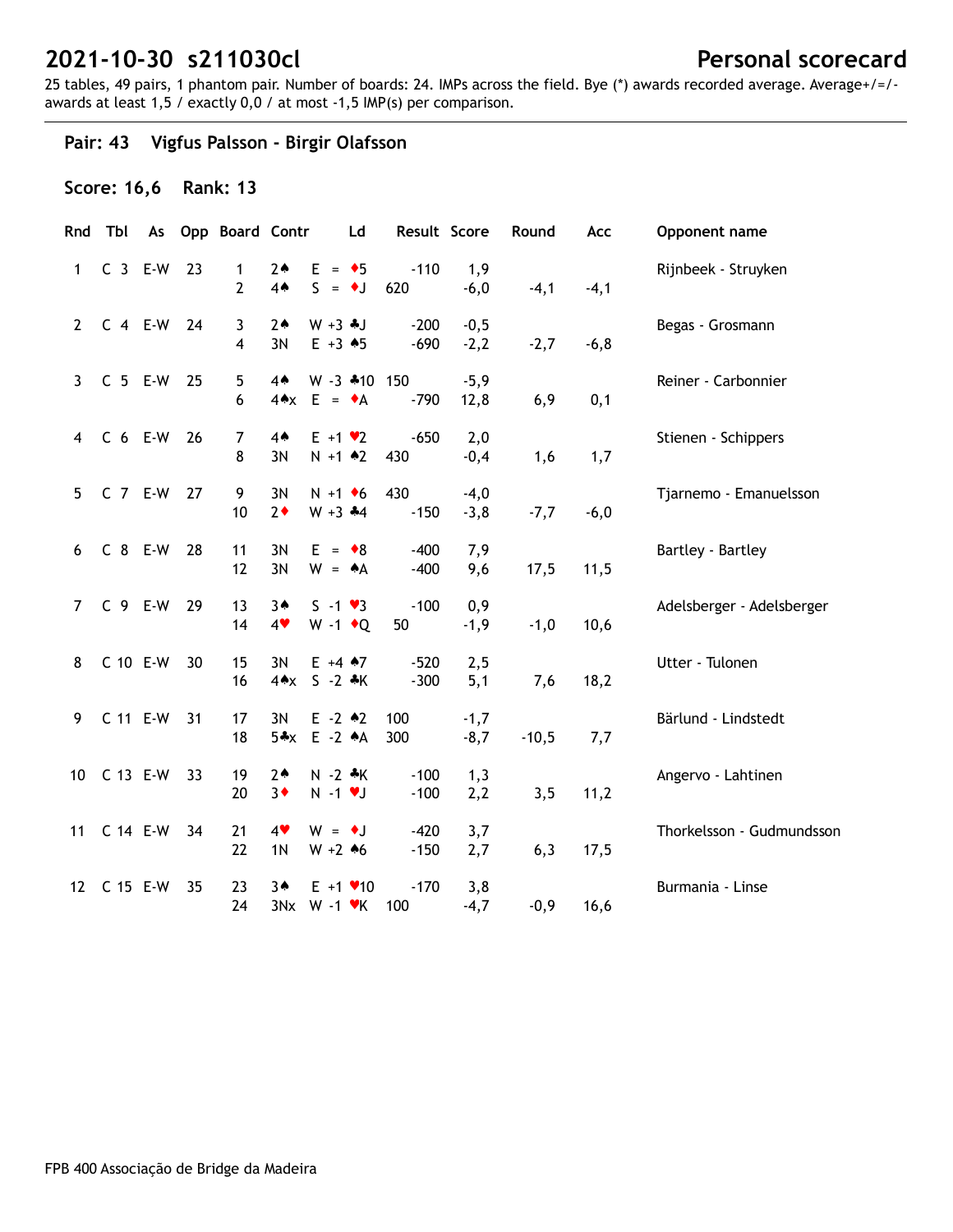25 tables, 49 pairs, 1 phantom pair. Number of boards: 24. IMPs across the field. Bye (\*) awards recorded average. Average+/=/ awards at least 1,5 / exactly 0,0 / at most -1,5 IMP(s) per comparison.

## **Pair: 44 Outi Forsman - Hilkka Piepponen-Kajaste**

#### **Score: -50,8 Rank: 47**

|                | Rnd Tbl     |    | As Opp Board Contr  |                        | Ld                                          | Result Score  |                  | Round   | Acc     | Opponent name             |
|----------------|-------------|----|---------------------|------------------------|---------------------------------------------|---------------|------------------|---------|---------|---------------------------|
| $\mathbf{1}$   | $C$ 4 E-W   | 24 | 1<br>$\overline{2}$ | $1\bullet$<br>4A       | $N + 1$ vJ<br>$N = \bullet 3$               | 90<br>620     | $-3,5$<br>$-6,0$ | $-9,5$  | $-9,5$  | Begas - Grosmann          |
| $2^{\circ}$    | $C$ 5 E-W   | 25 | 3<br>4              | $4*$<br>3N             | $W - 2$ $\ast J$<br>$W + 3$ 410             | 200<br>$-690$ | $-8,7$<br>$-2,2$ | $-10,8$ | $-20,3$ | Reiner - Carbonnier       |
| $\mathbf{3}$   | $C6 E-W$    | 26 | 5<br>6              | 1 <sub>N</sub>         | $E + 1 \cdot 5$<br>4*x E -2 +A              | $-120$<br>500 | 1,4<br>$-6,7$    | $-5,3$  | $-25,6$ | Stienen - Schippers       |
|                | 4 C 7 E-W   | 27 | $\overline{7}$<br>8 | $4*$<br>3N             | $E + 1 \cdot 2$<br>$N + 1$ $*2$             | $-650$<br>430 | 2,0<br>$-0,4$    | 1,6     | $-24,0$ | Tjarnemo - Emanuelsson    |
| 5 <sup>1</sup> | C 8 E-W     | 28 | 9<br>10             | 3N<br>64               | $S - 1$ $\vee 4$<br>$W - 3 \times 5$        | $-50$<br>300  | 7,0<br>$-10,7$   | $-3,7$  | $-27,7$ | Bartley - Bartley         |
| 6              | C 9 E-W     | 29 | 11<br>12            | $3*$<br>$3 +$          | $E - 2$ $*J$<br>$E -1$ $\forall A$          | 100<br>50     | $-3,7$<br>$-0,5$ | $-4,2$  | $-31,9$ | Adelsberger - Adelsberger |
| $7^{\circ}$    | C 10 E-W    | 30 | 13<br>14            | $3*$<br>4              | $S -1$ $\bullet$ A<br>$W - 1$ + Q           | $-100$<br>50  | 0,9<br>$-1,9$    | $-1,0$  | $-32,8$ | Utter - Tulonen           |
| 8              | C 11 E-W    | 31 | 15<br>16            | 3N<br>$5*$             | $E + 4$ $*7$<br>$W - 1$ 43                  | $-520$<br>100 | 2,5<br>$-4,7$    | $-2,2$  | $-35,0$ | Bärlund - Lindstedt       |
| 9              | C 12 E-W    | 32 | 17<br>18            | 4<br>$4*$              | $E - 2 * 8$<br>$S - 1 * Q$                  | 100<br>$-100$ | $-1,7$<br>$-0,4$ | $-2,2$  | $-37,2$ | Mogensen - Just           |
|                | 10 C 14 E-W | 34 | 19<br>20            | $3*$<br>1 <sub>N</sub> | $W = -7$<br>$S = \triangle 3$               | $-140$<br>90  | 2,4<br>$-2,8$    | $-0,3$  | $-37,6$ | Thorkelsson - Gudmundsson |
| 11             | C 15 E-W    | 35 | 21<br>22            | 4<br>$2*$              | $W - 1$ $*10$<br>$N + 1$ $\bullet$ 7        | 50<br>140     | $-6,4$<br>$-4,7$ | $-11,1$ | $-48,7$ | Burmania - Linse          |
|                | 12 C 16 E-W | 36 | 23<br>24            | 4▲<br>$4*$             | $E - 2$ $\times$ 10 200<br>$E = \bullet 10$ | $-130$        | $-3,7$<br>1,6    | $-2,1$  | $-50,8$ | Kristinsson - Óskarsson   |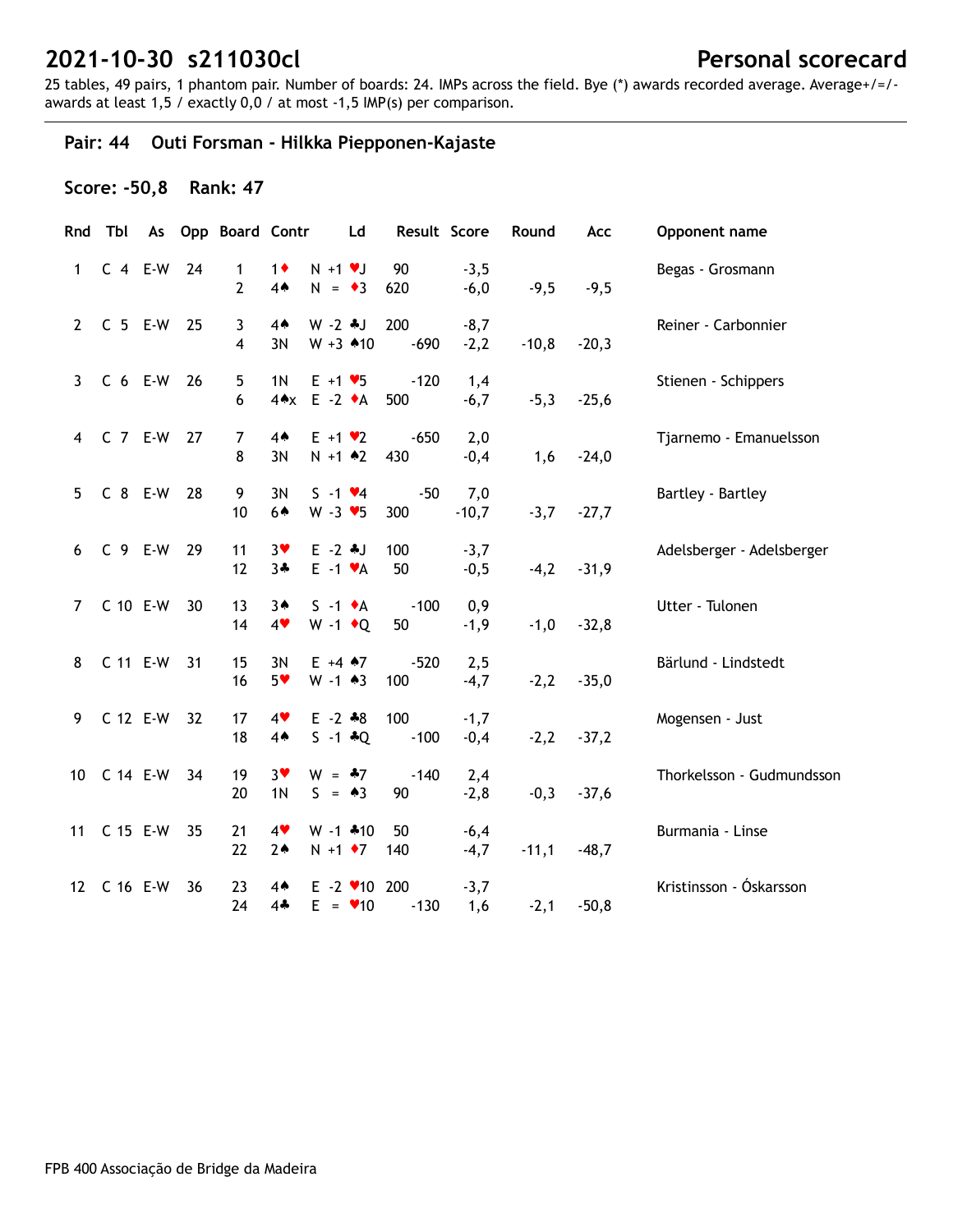25 tables, 49 pairs, 1 phantom pair. Number of boards: 24. IMPs across the field. Bye (\*) awards recorded average. Average+/=/ awards at least 1,5 / exactly 0,0 / at most -1,5 IMP(s) per comparison.

## **Pair: 45 Gisli Thorarinsson - Thordur Sigurdsson**

## **Score: 12,9 Rank: 18**

| Rnd          | Tbl       |    | As Opp Board Contr  |                     | Ld                                   | Result Score     |                  | Round   | Acc     | Opponent name             |
|--------------|-----------|----|---------------------|---------------------|--------------------------------------|------------------|------------------|---------|---------|---------------------------|
| 1            | $C$ 5 E-W | 25 | 1<br>$\overline{2}$ | $3 +$<br>4A         | $E - 2$ 410 100<br>$N = 2$           | 620              | $-3,8$<br>$-6,0$ | $-9,8$  | $-9,8$  | Reiner - Carbonnier       |
| $\mathbf{2}$ | $C$ 6 E-W | 26 | 3<br>4              | 3N<br>3N            | $E -2$ $*A$<br>$W + 3 + 6$           | 200<br>$-690$    | $-8,7$<br>$-2,2$ | $-10,8$ | $-20,6$ | Stienen - Schippers       |
| 3            | $C$ 7 E-W | 27 | 5<br>6              | $3*$<br>$6 \cdot x$ | $N - 1$ $*A$<br>$S - 1$ $A7$         | $-100$<br>$-100$ | 0,4<br>5,5       | 5,9     | $-14,7$ | Tjarnemo - Emanuelsson    |
| 4            | C 8 E-W   | 28 | 7<br>8              | $4*$<br>3N          | $W = \cdot 4$<br>$S - 2 \cdot 4$     | $-620$<br>$-100$ | 1,0<br>11,0      | 12,0    | $-2,8$  | Bartley - Bartley         |
| 5            | C 9 E-W   | 29 | 9<br>10             | 3N<br>$4*$          | $S = *8$<br>$W = -2$                 | 400<br>$-620$    | $-3,3$<br>5,3    | 2,1     | $-0,7$  | Adelsberger - Adelsberger |
| 6            | C 10 E-W  | 30 | 11<br>12            | $5*$<br>$3 +$       | $E - 4$ $*$ K<br>$E -1$ $\forall A$  | 200<br>50        | $-6,0$<br>$-0,5$ | $-6,5$  | $-7,2$  | Utter - Tulonen           |
| $\mathbf{7}$ | C 11 E-W  | 31 | 13<br>14            | $3*$<br>4           | $S -1$ $\star$ A<br>$W - 1$ + Q      | $-100$<br>50     | 0,9<br>$-1,9$    | $-1,0$  | $-8,1$  | Bärlund - Lindstedt       |
| 8            | C 12 E-W  | 32 | 15<br>16            | 3N<br>$2*$          | $W + 4$ $*10$<br>$W + 2 \cdot 3$     | $-520$<br>$-130$ | 2,5<br>1,0       | 3,5     | $-4,6$  | Mogensen - Just           |
| 9            | C 13 E-W  | 33 | 17<br>18            | 4<br>$3 \star x$    | $W - 2 * 8$<br>$S - 1$ $*4$          | 100<br>$-200$    | $-1,7$<br>2,1    | 0,3     | $-4,3$  | Angervo - Lahtinen        |
| 10           | C 15 E-W  | 35 | $19$<br>20          | $2\bullet$<br>$2*$  | $S - 2 \cdot A$<br>$N = VJ$          | $-100$<br>90     | 1,3<br>$-2,8$    | $-1,4$  | $-5,7$  | Burmania - Linse          |
| 11           | C 16 E-W  | 36 | 21<br>22            | 4<br>$2*$           | $W = AJ$<br>$N = \bullet 4$          | $-420$<br>110    | 3,7<br>$-3,7$    | $-0,1$  | $-5,8$  | Kristinsson - Óskarsson   |
| 12           | C 17 E-W  | 37 | 23<br>24            | $4*$<br>$4*$        | $E = \bullet 10$<br>$E = \bullet 10$ | $-620$<br>$-420$ | 10,5<br>8,2      | 18,7    | 12,9    | Ludviksson - Axelsdottir  |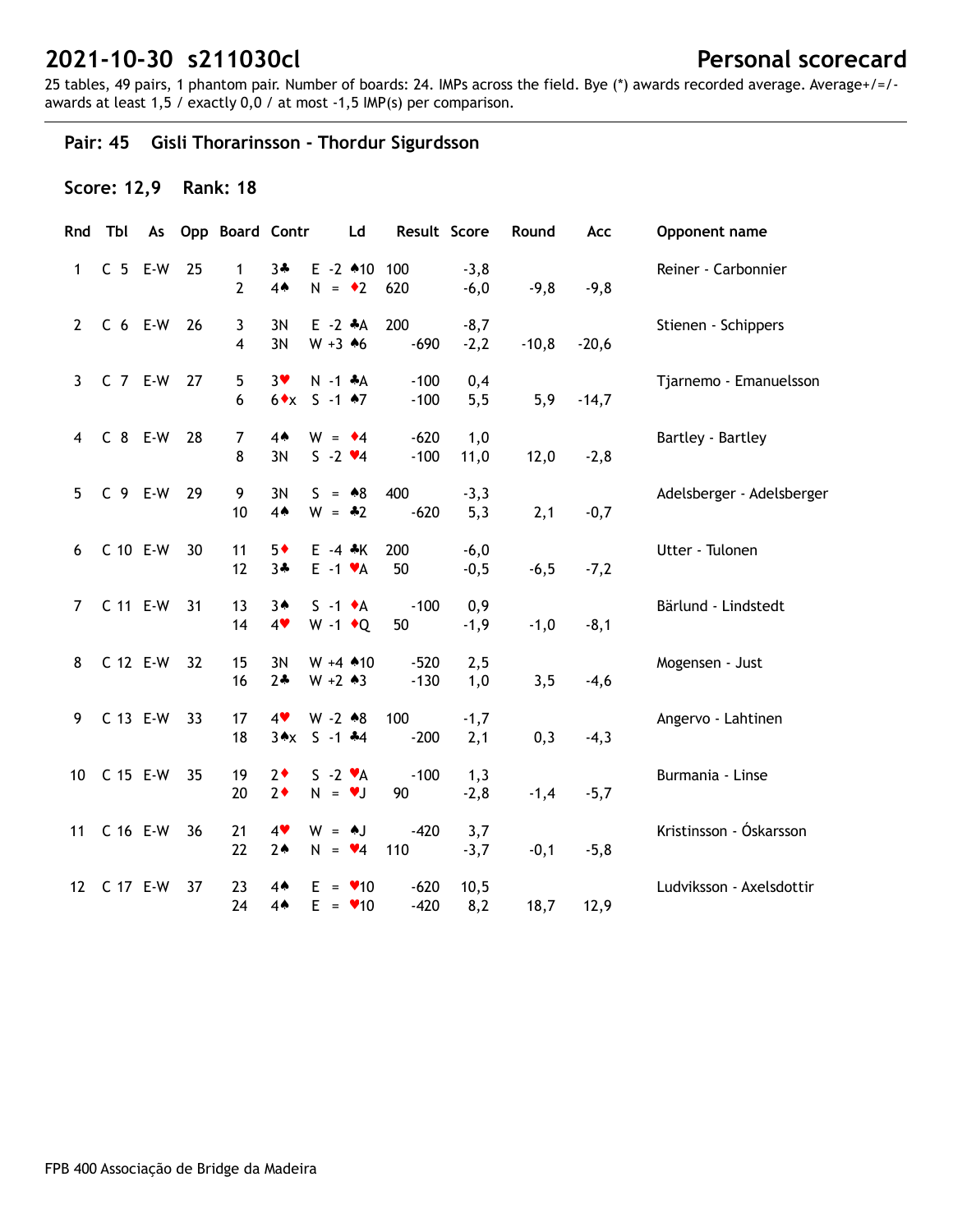25 tables, 49 pairs, 1 phantom pair. Number of boards: 24. IMPs across the field. Bye (\*) awards recorded average. Average+/=/ awards at least 1,5 / exactly 0,0 / at most -1,5 IMP(s) per comparison.

## **Pair: 46 Sveinn R Eiriksson - Eirikur Rosberg Areliusson**

## **Score: -11,4 \* Rank: 34**

|                 | Rnd Tbl   |           | As Opp Board Contr             |                                  | Ld                                            | Result Score     |                  | Round   | Acc     | Opponent name             |
|-----------------|-----------|-----------|--------------------------------|----------------------------------|-----------------------------------------------|------------------|------------------|---------|---------|---------------------------|
| $\mathbf{1}$    | $C6 E-W$  | 26        | $\mathbf{1}$<br>$\overline{2}$ | $1\bullet$<br>4A                 | $N = \bullet J$<br>$N - 1$ $\bullet$ 2        | 70<br>$-100$     | $-3,0$<br>7,9    | 4,9     | 4,9     | Stienen - Schippers       |
| $2^{\circ}$     | $C$ 7 E-W | 27        | 3<br>4                         | $5 \cdot x$<br>3N                | $S - 2 * 10$<br>$E + 3 \times 4$              | $-300$<br>$-690$ | 1,5<br>$-2,2$    | $-0,7$  | 4,2     | Tjarnemo - Emanuelsson    |
| 3               | C 8 E-W   | 28        | 5<br>6                         | 1 <sub>N</sub><br>$5*$           | $E + 1 + 6$<br>$S = \mathbf{v}A$              | $-120$<br>400    | 1,4<br>$-4,6$    | $-3,2$  | 1,0     | Bartley - Bartley         |
| $\overline{4}$  | C 9 E-W   | 29        | 7<br>8                         | $4*$<br>3N                       | $E = \bullet 2$<br>$N + 1$ $*2$               | $-620$<br>430    | 1,0<br>$-0,4$    | 0,6     | 1,6     | Adelsberger - Adelsberger |
| 5               | C 10 E-W  | 30        | 9<br>10                        | 3N<br>4A                         | $S = \bullet 4$<br>$W - 1$ + 5                | 400<br>100       | $-3,3$<br>$-7,5$ | $-10,7$ | $-9,2$  | Utter - Tulonen           |
| 6               | C 11 E-W  | 31        | 11<br>12                       | $5*$<br>$3 +$                    | $W - 3 * K$<br>$E - 1$ $\forall A$            | 150<br>50        | $-4,9$<br>$-0,5$ | $-5,3$  | $-14,5$ | Bärlund - Lindstedt       |
| $7^{\circ}$     | C 12 E-W  | 32        | 13<br>14                       | $3*$<br>4                        | $S -1$ $\bullet$ A<br>W -1 $\bullet$ Q        | $-100$<br>50     | 0,9<br>$-1,9$    | $-1,0$  | $-15,5$ | Mogensen - Just           |
| 8               | C 13 E-W  | 33        | 15<br>16                       | 6N<br>$3*$                       | $E + 1$ $*7$<br>$S = \mathbf{v}K$             | $-1020$<br>140   | 10,5<br>$-5,7$   | 4,8     | $-10,7$ | Angervo - Lahtinen        |
| 9               | C 14 E-W  | 34        | 17<br>18                       | 4<br>$4*$                        | $E - 2$ $\triangleleft 10$ 100<br>$5 - 4 * 9$ | $-400$           | $-1,7$<br>6,3    | 4,6     | $-6,1$  | Thorkelsson - Gudmundsson |
| 10 <sup>1</sup> | C 16 E-W  | 36        | 19<br>20                       | 2 <sub>v</sub><br>1 <sub>N</sub> | $W - 1$ $\vee Q$<br>$N - 1$ $V$               | 100<br>$-100$    | $-3,6$<br>2,2    | $-1,4$  | $-7,5$  | Kristinsson - Óskarsson   |
| 11              | C 17 E-W  | 37        | 21<br>22                       | 3N<br>2 <sub>v</sub>             | $W - 1 \cdot 3$<br>$W + 2 \cdot K$            | 50<br>$-170$     | $-6,4$<br>3,4    | $-3,0$  | $-10,5$ | Ludviksson - Axelsdottir  |
| 12 <sup>2</sup> | C 18 E-W  | $\ddotsc$ | 23<br>24                       |                                  |                                               | Bye<br>Bye       | $-0,5$<br>$-0,5$ | $-1,0$  | $-11,4$ | Bye                       |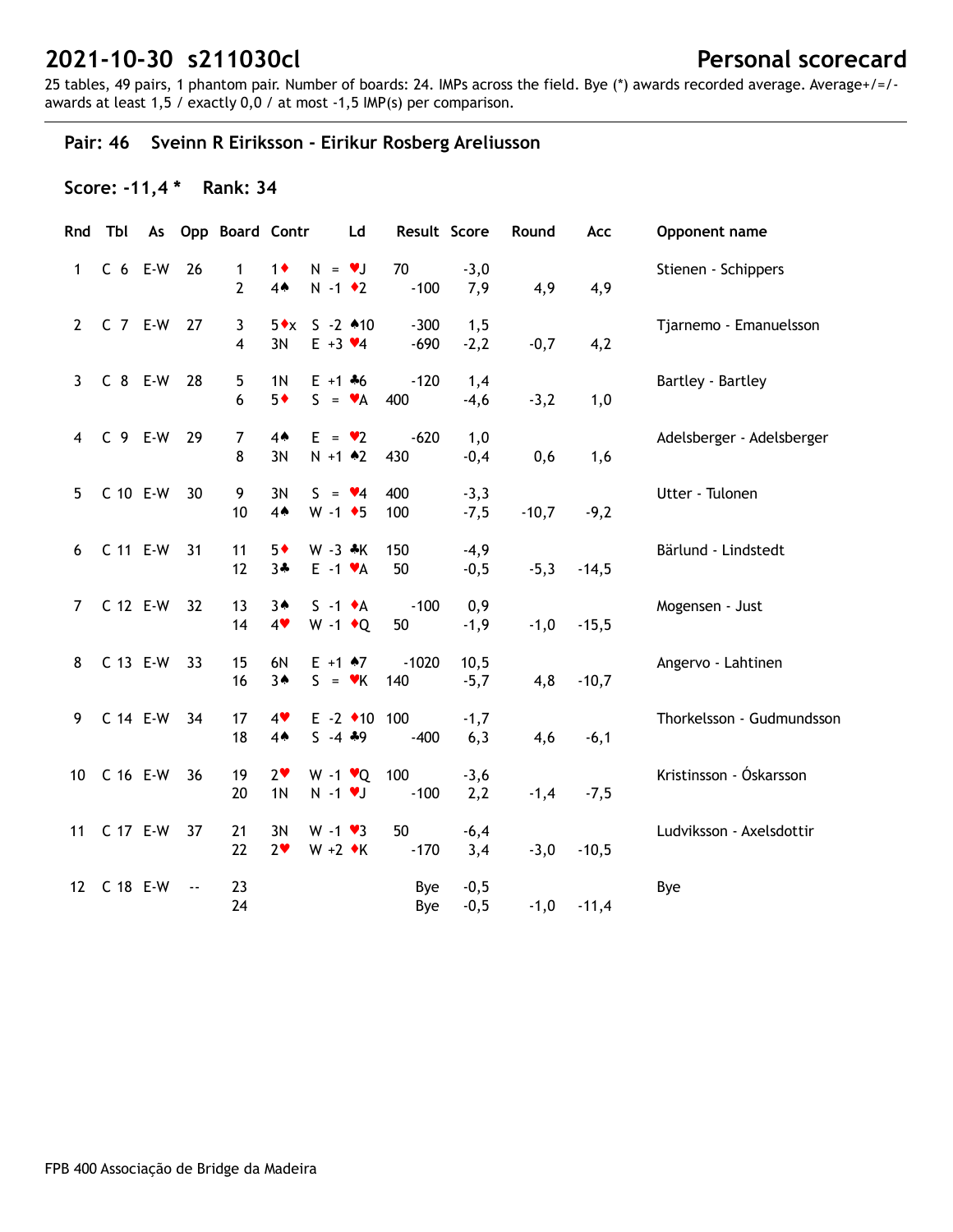25 tables, 49 pairs, 1 phantom pair. Number of boards: 24. IMPs across the field. Bye (\*) awards recorded average. Average+/=/ awards at least 1,5 / exactly 0,0 / at most -1,5 IMP(s) per comparison.

## **Pair: 47 Jurijs Balasovs - Adrians Imsa**

## **Score: 35,1 \* Rank: 7**

| Rnd            | Tbl           |               | As Opp Board Contr  |                                                         | Ld                                             | Result Score      |                   | Round   | Acc    | Opponent name             |
|----------------|---------------|---------------|---------------------|---------------------------------------------------------|------------------------------------------------|-------------------|-------------------|---------|--------|---------------------------|
| 1              | $C$ $7$ $E-W$ | 27            | 1<br>$\overline{2}$ | $2*$<br>2 <sub>•</sub>                                  | $E = \triangle 2$<br>$N + 1$ + 3               | $-110$<br>140     | 1,9<br>3,7        | 5,6     | 5,6    | Tjarnemo - Emanuelsson    |
| $2^{\circ}$    | C 8 E-W       | 28            | 3<br>$\overline{4}$ | $W = -1$<br>$4 \triangle x$<br>3N                       | $E + 3 \cdot 7$                                | $-790$<br>$-690$  | 9,8<br>$-2,2$     | 7,7     | 13,2   | Bartley - Bartley         |
| 3              | $C$ 9 E-W     | 29            | 5<br>6              | 3N<br>$5*$                                              | $E - 1$ $A$<br>$N = 9$                         | 50<br>400         | $-3,6$<br>$-4,6$  | $-8,2$  | 5,0    | Adelsberger - Adelsberger |
| $\overline{4}$ | C 10 E-W      | 30            | 7<br>8              | $4*$<br>3N                                              | $W - 1$ +9<br>$N + 1 \cdot 3$                  | 100<br>430        | $-11,6$<br>$-0,4$ | $-12,0$ | $-7,0$ | Utter - Tulonen           |
| 5 <sup>5</sup> | C 11 E-W      | 31            | 9<br>10             | 3N<br>4A                                                | $N = \nu J$<br>$W = \bullet 5$                 | 400<br>$-620$     | $-3,3$<br>5,3     | 2,1     | $-4,9$ | Bärlund - Lindstedt       |
| 6              | C 12 E-W      | 32            | 11<br>12            | $5*$<br>$4\clubsuit$                                    | $W - 1 * K$<br>$E - 2$ $\blacktriangleright$ K | 50<br>100         | $-2,3$<br>$-2,2$  | $-4,5$  | $-9,3$ | Mogensen - Just           |
| $7^{\circ}$    | C 13 E-W      | 33            | 13<br>14            | 4<br>$1 \triangle x \times E = A$                       | $E -1$ $A$                                     | 100<br>$-520$     | $-4,3$<br>10,1    | 5,8     | $-3,6$ | Angervo - Lahtinen        |
| 8              | C 14 E-W      | 34            | 15<br>16            | 6N<br>$4 \triangle x$                                   | $W + 1 + 4$<br>$S - 2 A$                       | $-1020$<br>$-300$ | 10,5<br>5,1       | 15,6    | 12,0   | Thorkelsson - Gudmundsson |
| 9              | C 15 E-W      | 35            | 17<br>18            | $3 \cdot x$ $5 - 3 \cdot 3$<br>$4 \times 5 - 2 \cdot 4$ |                                                | $-500$<br>$-500$  | 11,0<br>8,3       | 19,3    | 31,3   | Burmania - Linse          |
| 10             | C 17 E-W      | 37            | 19<br>20            | $2*$<br>1 <sub>N</sub>                                  | $N - 1$ $*K$<br>$S - 1$ 45                     | $-50$<br>$-100$   | $-0,2$<br>2,2     | 2,0     | 33,3   | Ludviksson - Axelsdottir  |
| 11             | C 18 E-W      | $\sim$ $\sim$ | 21<br>22            |                                                         |                                                | Bye<br>Bye        | 1,5<br>1,5        | 2,9     | 36,3   | Bye                       |
|                | 12 C 1 E-W    | 21            | 23<br>24            | 4♠x<br>$2*$                                             | $E - 1$ $\vee 4$<br>$E + 2$ $\times$ 10        | 200<br>$-170$     | $-3,7$<br>2,6     | $-1,1$  | 35,1   | Dekker - Reuser           |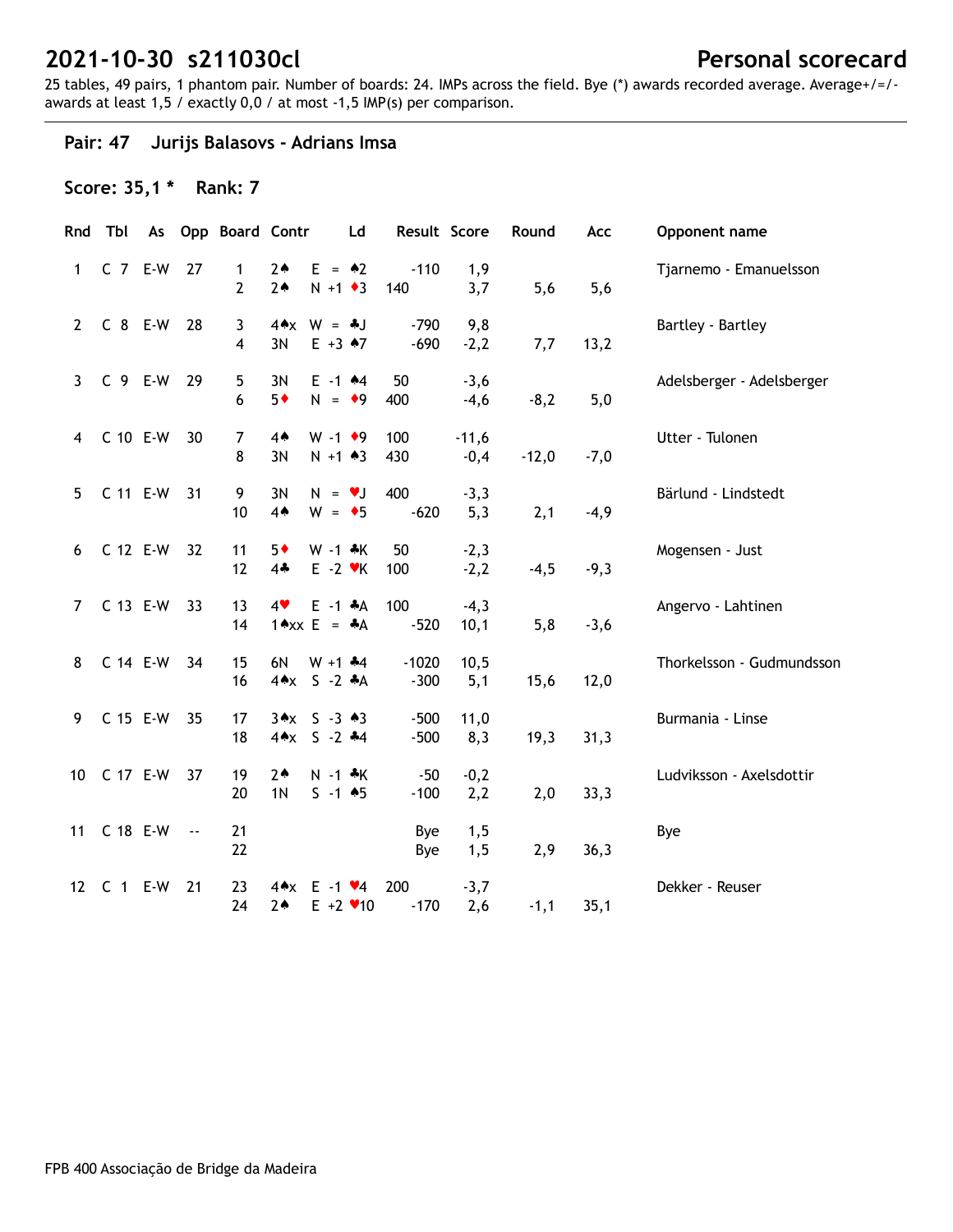25 tables, 49 pairs, 1 phantom pair. Number of boards: 24. IMPs across the field. Bye (\*) awards recorded average. Average+/=/ awards at least 1,5 / exactly 0,0 / at most -1,5 IMP(s) per comparison.

## **Pair: 48 Sybil Müller-Maubach - Rosemarie Roderburg**

## **Score: -1,9 \* Rank: 29**

| Rnd            | Tbl        |               | As Opp Board Contr  |                       | Ld                                          | Result Score      |                   | Round   | Acc    | Opponent name             |
|----------------|------------|---------------|---------------------|-----------------------|---------------------------------------------|-------------------|-------------------|---------|--------|---------------------------|
| 1              | C 8 E-W    | 28            | 1<br>2              | $1\bullet$<br>$2*$    | $N = vJ$<br>$N + 2 \cdot 3$                 | 70<br>170         | $-3,0$<br>3,0     | $-0,0$  | $-0,0$ | Bartley - Bartley         |
| $\mathbf{2}$   | $C$ 9 E-W  | 29            | 3<br>$\overline{4}$ | 4*x<br>$3 +$          | $S -4 A$<br>$E + 3$ $*10$                   | $-800$<br>$-170$  | 10,1<br>$-11,3$   | $-1,2$  | $-1,2$ | Adelsberger - Adelsberger |
| 3              | C 10 E-W   | 30            | 5<br>6              | 1 <sub>N</sub><br>3N  | $E = \nu J$<br>$N - 1$ $*K$                 | $-90$<br>$-50$    | 0,4<br>4,4        | 4,8     | 3,6    | Utter - Tulonen           |
| 4              | C 11 E-W   | 31            | $\overline{7}$<br>8 | 64<br>3N              | $E - 1 \cdot 3$<br>$N + 1$ $*2$             | 100<br>430        | $-11,6$<br>$-0,4$ | $-12,0$ | $-8,3$ | Bärlund - Lindstedt       |
| 5              | C 12 E-W   | 32            | 9<br>10             | 3N<br>4               | $S - 1$ $\vee 4$<br>$S - 2$ $\star$ K       | $-50$<br>$-200$   | 7,0<br>$-2,6$     | 4,3     | $-4,0$ | Mogensen - Just           |
| 6              | C 13 E-W   | 33            | 11<br>12            | $3*$<br>$3*$          | $E = -1$<br>$N = *K$                        | $-140$<br>140     | 2,3<br>$-3,2$     | $-0,9$  | $-4,9$ | Angervo - Lahtinen        |
| $\overline{7}$ | C 14 E-W   | 34            | 13<br>14            | $3*$<br>4             | $S - 1 \cdot 3$<br>$W - 1$ $*A$             | $-100$<br>50      | 0,9<br>$-1,9$     | $-1,0$  | $-5,8$ | Thorkelsson - Gudmundsson |
| 8              | C 15 E-W   | 35            | 15<br>16            | 6N<br>$4*$            | $W + 1$ $*10$<br>$N - 2 * Q$                | $-1020$<br>$-100$ | 10,5<br>0,3       | 10,8    | 5,0    | Burmania - Linse          |
| 9              | C 16 E-W   | 36            | 17<br>18            | 4<br>$4*$             | $E - 2$ $\triangleleft 10$ 100<br>$S -1$ +Q | $-100$            | $-1,7$<br>$-0,4$  | $-2,2$  | 2,8    | Kristinsson - Óskarsson   |
| 10             | C 18 E-W   | $\sim$ $\sim$ | 19<br>20            |                       |                                             | Bye<br>Bye        | $-0,1$<br>$-0,1$  | $-0,2$  | 2,6    | Bye                       |
| 11             | $C$ 1 E-W  | 21            | 21<br>22            | 4<br>$2*$             | $E - 1$ $*10$<br>$N = -4$                   | 50<br>110         | $-6,4$<br>$-3,7$  | $-10,2$ | $-7,5$ | Dekker - Reuser           |
|                | 12 C 2 E-W | 22            | 23<br>24            | $5\mathbf{v}$<br>$4*$ | $S - 2 \cdot 2$<br>$E - 1$ $\vee$ 10        | $-500$<br>50      | 9,0<br>$-3,3$     | 5,7     | $-1,9$ | Vorselman - Poppe         |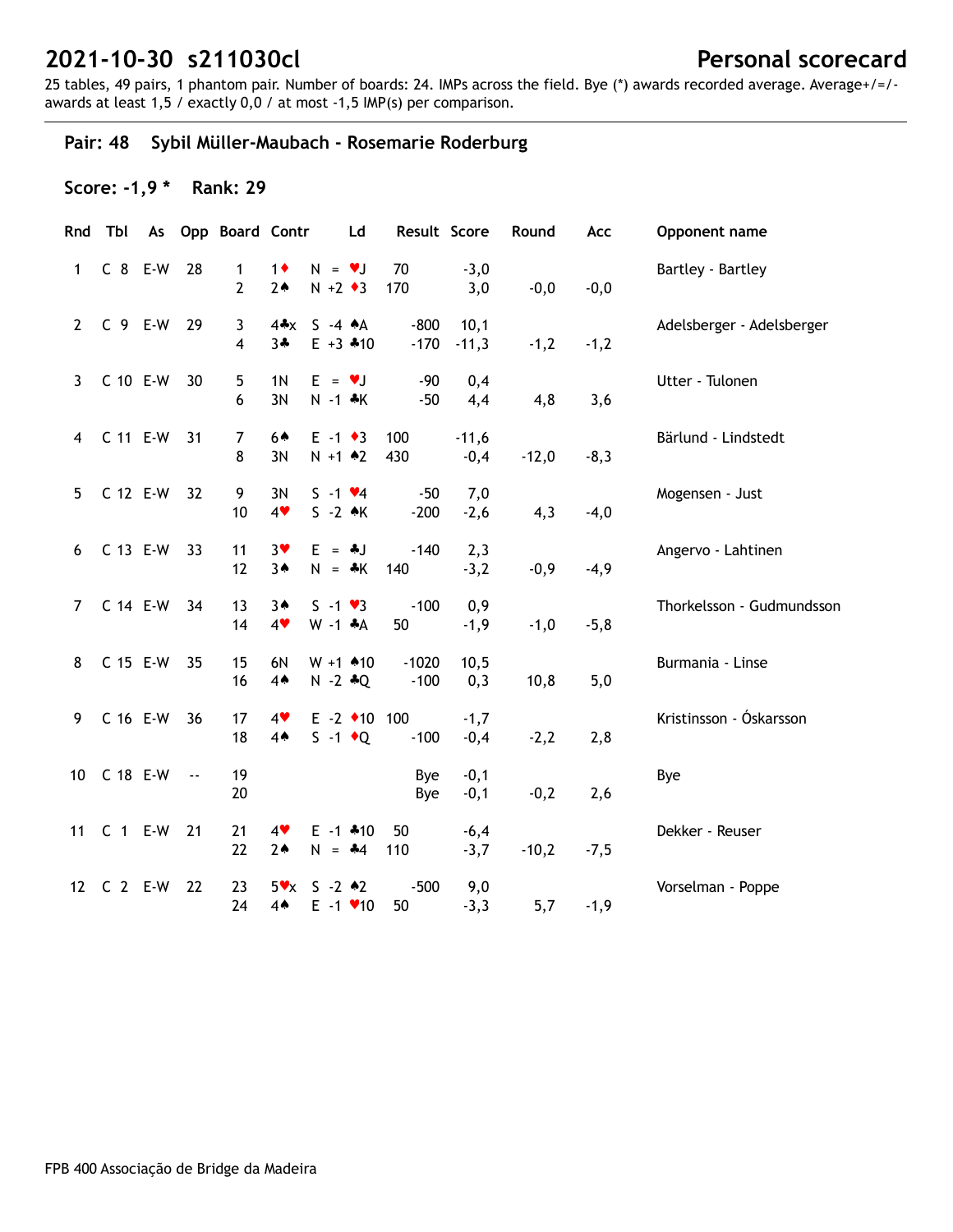25 tables, 49 pairs, 1 phantom pair. Number of boards: 24. IMPs across the field. Bye (\*) awards recorded average. Average+/=/ awards at least 1,5 / exactly 0,0 / at most -1,5 IMP(s) per comparison.

## **Pair: 49 Pirjo Juuri-Oja - Erkki Juuri-Oja**

## **Score: 36,4 Rank: 5**

| Rnd             | Tbl       |    | As Opp Board Contr |                               | Ld                                                | Result Score     |                  | Round  | Acc    | Opponent name             |
|-----------------|-----------|----|--------------------|-------------------------------|---------------------------------------------------|------------------|------------------|--------|--------|---------------------------|
| 1               | $C$ 9 E-W | 29 | 1<br>2             | $3 +$<br>4 <sub>•</sub>       | $E - 1$ + 5<br>$S = \bullet J$                    | 50<br>620        | $-2,3$<br>$-6,0$ | $-8,3$ | $-8,3$ | Adelsberger - Adelsberger |
| $\mathbf{2}$    | C 10 E-W  | 30 | 3<br>4             | $3\bullet$<br>$6 +$           | $N - 1$ $\mathbf{v}$ A<br>$E = 10$                | $-50$<br>$-1370$ | $-4,0$<br>9,6    | 5,7    | $-2,6$ | Utter - Tulonen           |
| 3               | C 11 E-W  | 31 | 5<br>6             | 1 <sub>N</sub><br>$6 \cdot x$ | $E = 44$<br>$S -1$ $\forall A$                    | $-90$<br>$-100$  | 0,4<br>5,5       | 5,9    | 3,3    | Bärlund - Lindstedt       |
| 4               | C 12 E-W  | 32 | 7<br>8             | $4*$<br>3N                    | $E + 1 \cdot 7$<br>$N = 46$                       | $-650$<br>400    | 2,0<br>0,6       | 2,6    | 5,9    | Mogensen - Just           |
| 5               | C 13 E-W  | 33 | 9<br>10            | 3N<br>4 <sub>•</sub>          | $S = *8$<br>$W + 1$ $*4$                          | 400<br>$-650$    | $-3,3$<br>6,3    | 3,0    | 8,9    | Angervo - Lahtinen        |
| 6               | C 14 E-W  | 34 | 11<br>12           | $3*$<br>$2+$                  | $E = -1$<br>$E = vK$                              | $-140$<br>$-90$  | 2,3<br>3,2       | 5,6    | 14,5   | Thorkelsson - Gudmundsson |
| 7               | C 15 E-W  | 35 | 13<br>14           | $3*$<br>4                     | $S - 1$ $\forall$ K<br>$W = \cdot Q$              | $-100$<br>$-420$ | 0,9<br>8,7       | 9,6    | 24,1   | Burmania - Linse          |
| 8               | C 16 E-W  | 36 | 15<br>16           | 3N<br>$5*$                    | $E + 4$ $*7$<br>$W - 1$ $*2$                      | $-520$<br>100    | 2,5<br>$-4,7$    | $-2,2$ | 21,9   | Kristinsson - Óskarsson   |
| 9               | C 17 E-W  | 37 | 17<br>18           | $4*$<br>$4*$                  | $E - 2$ $\triangleleft 10$ 100<br>$S - 2 \cdot A$ | $-200$           | $-1,7$<br>2,1    | 0,3    | 22,2   | Ludviksson - Axelsdottir  |
| 10 <sup>°</sup> | $C_1$ E-W | 21 | 19<br>20           | 1N<br>$2*$                    | $S - 2 \cdot 2$<br>$5 - 1$ $*4$                   | $-100$<br>$-100$ | 1,3<br>2,2       | 3,5    | 25,7   | Dekker - Reuser           |
| 11              | $C2 E-W$  | 22 | 21<br>22           | 4                             | $E = \bullet 6$<br>$2*x$ N -1 $v$ J               | $-420$<br>$-100$ | 3,7<br>1,2       | 4,9    | 30,6   | Vorselman - Poppe         |
| 12              | $C_3$ E-W | 23 | 23<br>24           | $5\mathbf{v} \times$<br>3∻    | $S - 1$ 42<br>$E + 1$ $\times$ 10                 | $-200$<br>$-130$ | 4,3<br>1,6       | 5,8    | 36,4   | Rijnbeek - Struyken       |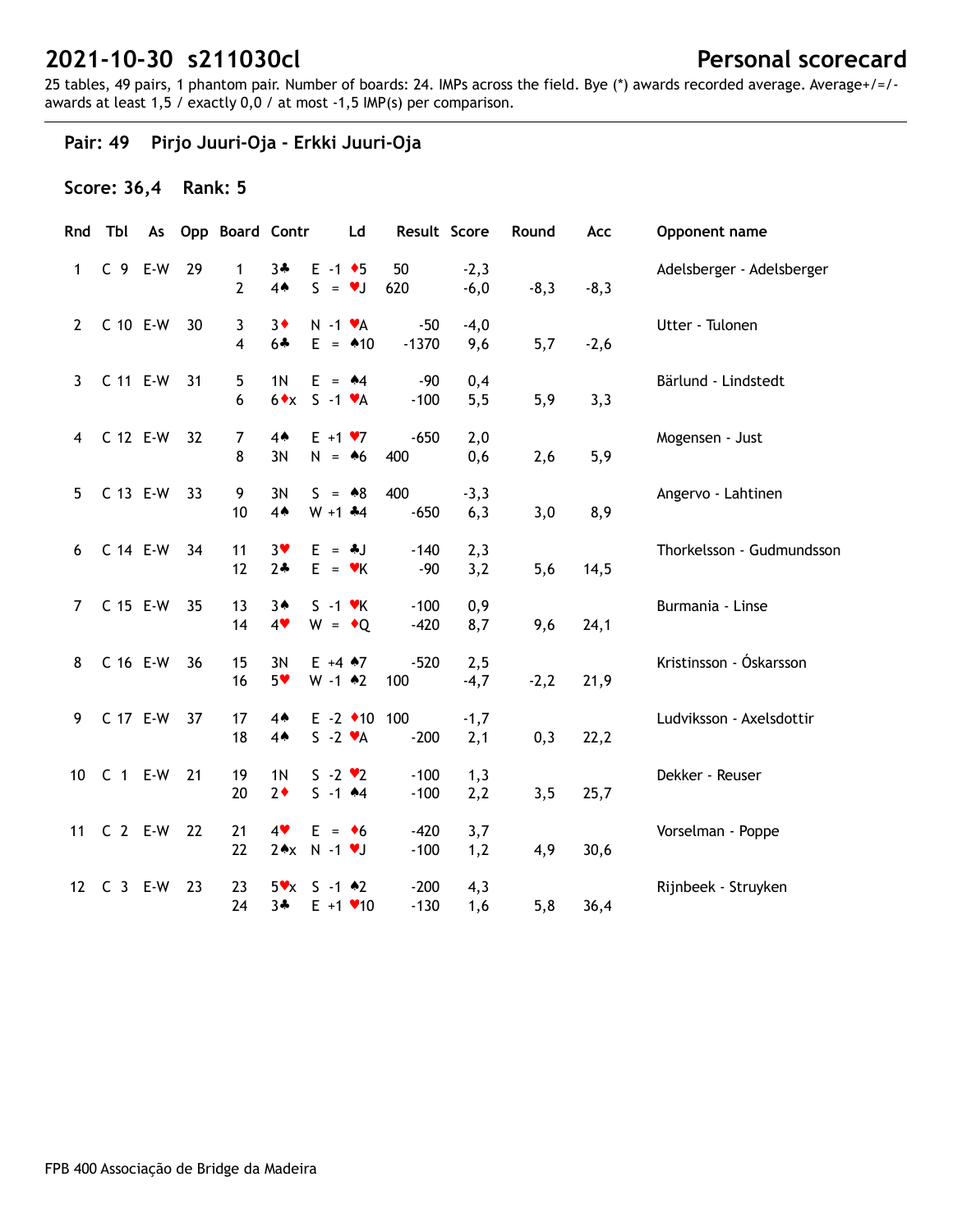25 tables, 49 pairs, 1 phantom pair. Number of boards: 24. IMPs across the field. Bye (\*) awards recorded average. Average+/=/ awards at least 1,5 / exactly 0,0 / at most -1,5 IMP(s) per comparison.

## **Pair: 50 Virve Berg - Ullamaija Kiiski**

## **Score: -41,8 \* Rank: 46**

|                | Rnd Tbl    |               | As Opp Board Contr             |                         | Ld                                          | Result Score    |                   | Round   | Acc     | Opponent name             |
|----------------|------------|---------------|--------------------------------|-------------------------|---------------------------------------------|-----------------|-------------------|---------|---------|---------------------------|
| 1              | C 10 E-W   | 30            | $\mathbf{1}$<br>$\overline{2}$ | $1\bullet$<br>3A        | $N - 1$ $\bullet$ $J$<br>$S + 1$ + J        | $-50$<br>170    | 0,2<br>3,0        | 3,2     | 3,2     | Utter - Tulonen           |
| $2^{\circ}$    | C 11 E-W   | 31            | 3<br>4                         | $2*$<br>$6*$            | $W + 2 + J$<br>$W - 1 * 3$                  | $-170$<br>100   | $-1,3$<br>$-13,6$ | $-14,9$ | $-11,7$ | Bärlund - Lindstedt       |
| $\mathbf{3}$   | C 12 E-W   | 32            | 5<br>6                         | 1 <sub>N</sub><br>$5*$  | $E = 44$<br>$S + 1 \cdot A$                 | $-90$<br>420    | 0,4<br>$-5,2$     | $-4,8$  | $-16,5$ | Mogensen - Just           |
| $\overline{4}$ | C 13 E-W   | 33            | $\overline{7}$<br>8            | $4*$<br>3N              | $E = \cdot 3$<br>$N + 2 \cdot 2$            | $-620$<br>460   | 1,0<br>$-1,4$     | $-0,4$  | $-16,9$ | Angervo - Lahtinen        |
| 5              | C 14 E-W   | 34            | 9<br>10                        | 1 <sub>N</sub><br>4A    | $S + 1 \cdot 6$<br>$W - 1$ $\vee$ 2         | 120<br>100      | 3,1<br>$-7,5$     | $-4,4$  | $-21,3$ | Thorkelsson - Gudmundsson |
| 6              | C 15 E-W   | 35            | 11<br>12                       | $5*x$<br>1 <sub>N</sub> | $N - 1$ $\forall A$<br>$S + 1$ $\uparrow$ J | $-100$<br>120   | 1,3<br>$-2,4$     | $-1,1$  | $-22,4$ | Burmania - Linse          |
| $\overline{7}$ | C 16 E-W   | 36            | 13<br>14                       | 2 <sub>•</sub><br>4     | $N = \cdot K$<br>W -1 $\bullet$ Q           | 110<br>50       | $-4,4$<br>$-1,9$  | $-6,3$  | $-28,7$ | Kristinsson - Óskarsson   |
| 8              | C 17 E-W   | 37            | 15<br>16                       | $3 +$<br>$4*$           | $W + 4$ $*10$<br>$N - 1 * Q$                | $-190$<br>$-50$ | $-3,3$<br>$-1,1$  | $-4,4$  | $-33,1$ | Ludviksson - Axelsdottir  |
| 9              | C 18 E-W   | $\sim$ $\sim$ | 17<br>18                       |                         |                                             | Bye<br>Bye      | $-1,7$<br>$-1,7$  | $-3,5$  | $-36,6$ | Bye                       |
| 10             | $C2 E-W$   | 22            | 19<br>20                       | $3*$<br>1 <sub>N</sub>  | $W - 2 * 2$<br>$N = \nu J$                  | 200<br>90       | $-6,0$<br>$-2,8$  | $-8,7$  | $-45,3$ | Vorselman - Poppe         |
|                | 11 C 3 E-W | 23            | 21<br>22                       | 4<br>$2*$               | $W = AJ$<br>$N + 1$ $\land$ $K$             | $-420$<br>140   | 3,7<br>$-4,7$     | $-1,0$  | $-46,3$ | Rijnbeek - Struyken       |
| 12             | $C$ 4 E-W  | 24            | 23<br>24                       | $4*$                    | $4 \cdot x$ E -1 $\cdot 9$<br>$E = AJ$      | 200<br>$-420$   | $-3,7$<br>8,2     | 4,5     | $-41,8$ | Begas - Grosmann          |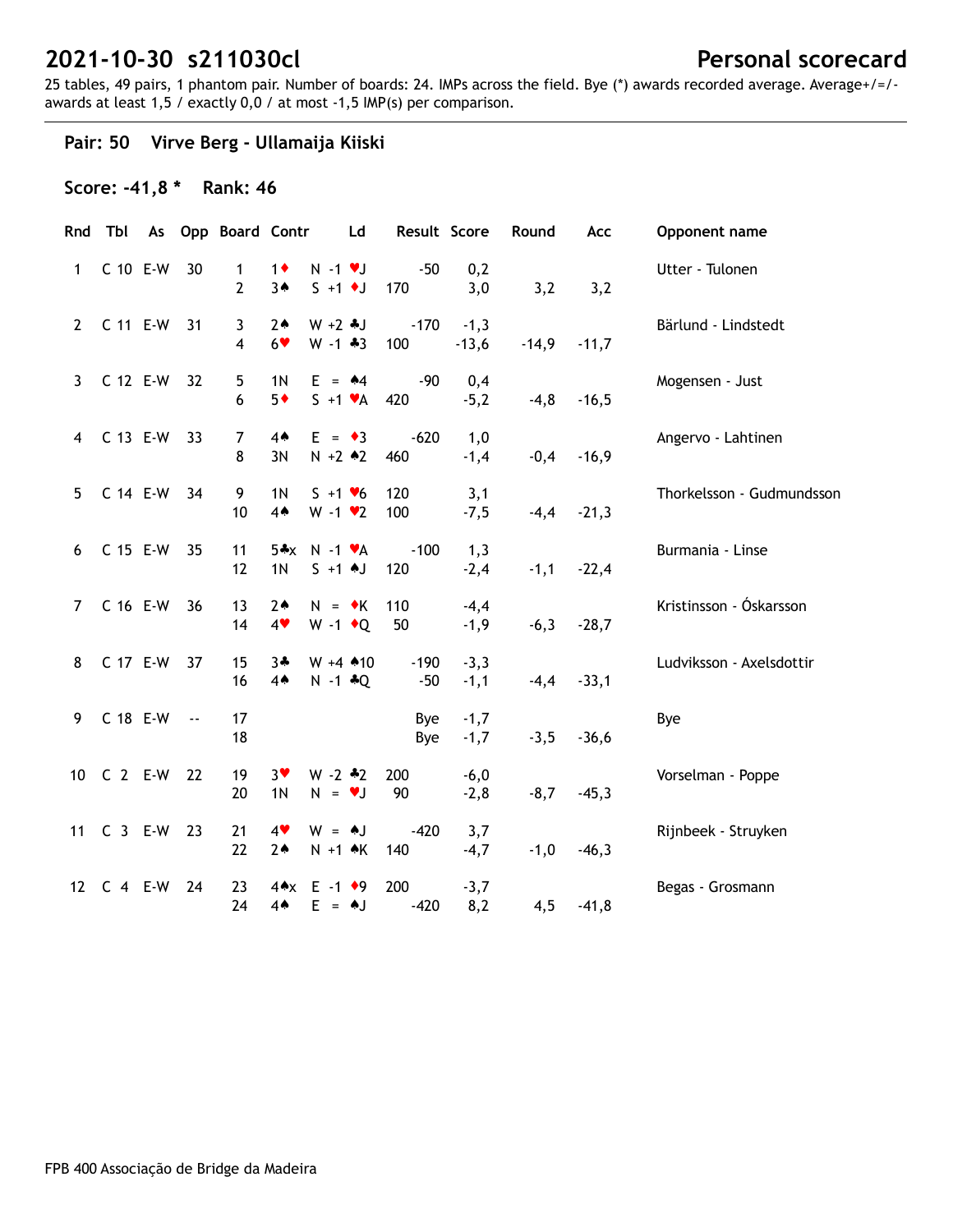25 tables, 49 pairs, 1 phantom pair. Number of boards: 24. IMPs across the field. Bye (\*) awards recorded average. Average+/=/ awards at least 1,5 / exactly 0,0 / at most -1,5 IMP(s) per comparison.

## **Pair: 51 Lars Carlsson - Leif-Erik Forsberg**

## **Score: 35,4 \* Rank: 6**

|                       | Rnd Tbl    |                          | As Opp Board Contr                      |                                   | Ld                                             | Result Score     |                  | Round   | Acc    | Opponent name             |
|-----------------------|------------|--------------------------|-----------------------------------------|-----------------------------------|------------------------------------------------|------------------|------------------|---------|--------|---------------------------|
| 1                     | C 11 E-W   | 31                       | 1<br>$\overline{2}$                     | 2 <sub>•</sub><br>4 <sub>•</sub>  | $E - 1$ + 5<br>$S + 1$ vJ                      | 50<br>650        | $-2,3$<br>$-6,9$ | $-9,1$  | $-9,1$ | Bärlund - Lindstedt       |
| $\mathbf{2}^{\prime}$ | C 12 E-W   | 32                       | $\mathbf{3}$<br>$\overline{\mathbf{4}}$ | $3\bullet$<br>6N                  | $N - 1$ $*2$<br>$W = \bullet 7$                | $-50$<br>$-1440$ | $-4,0$<br>10,8   | 6,9     | $-2,3$ | Mogensen - Just           |
| 3                     | C 13 E-W   | 33                       | 5<br>6                                  | $3*$<br>$4 \cdot x$ E = $\cdot A$ | $N - 1$ $*A$                                   | $-100$<br>$-790$ | 0,4<br>12,8      | 13,2    | 11,0   | Angervo - Lahtinen        |
| 4                     | C 14 E-W   | 34                       | $\overline{7}$<br>8                     | $4*$<br>3N                        | $W + 1 * Q$<br>$N + 1$ $*4$                    | $-650$<br>430    | 2,0<br>$-0,4$    | 1,6     | 12,6   | Thorkelsson - Gudmundsson |
| 5 <sup>5</sup>        | C 15 E-W   | 35                       | 9<br>10                                 | 3N<br>4A                          | $N + 1$ $V$<br>$W = -2$                        | 430<br>$-620$    | $-4,0$<br>5,3    | 1,4     | 14,0   | Burmania - Linse          |
| 6                     | C 16 E-W   | 36                       | 11<br>12                                | $5*x$<br>$2+$                     | $N - 1$ $\star$ K<br>$E = \mathbf{v}K$         | $-100$<br>-90    | 1,3<br>3,2       | 4, 5    | 18,5   | Kristinsson - Óskarsson   |
| $\overline{7}$        | C 17 E-W   | 37                       | 13<br>14                                | $3\bullet$<br>4                   | $W = *K$<br>$W - 1$ + Q                        | $-110$<br>50     | 1,1<br>$-1,9$    | $-0, 8$ | 17,7   | Ludviksson - Axelsdottir  |
| 8                     | C 18 E-W   | $\overline{\phantom{a}}$ | 15<br>16                                |                                   |                                                | Bye<br>Bye       | 1,5<br>1,5       | 3,0     | 20,7   | Bye                       |
| 9                     | $C$ 1 E-W  | 21                       | 17<br>18                                | 4<br>$4 \triangle x$              | $E - 2$ $\triangleleft 10$ 100<br>$S - 2$ $*4$ | $-500$           | $-1,7$<br>8,3    | 6, 5    | 27,2   | Dekker - Reuser           |
|                       | 10 C 3 E-W | 23                       | 19<br>20                                | 2 <sub>v</sub><br>1 <sub>N</sub>  | $W + 1$ $*7$<br>$S - 1 \cdot 3$                | $-140$<br>$-100$ | 2,4<br>2,2       | 4,6     | 31,8   | Rijnbeek - Struyken       |
| 11                    | $C$ 4 E-W  | 24                       | 21<br>22                                | 4<br>2 <sub>•</sub>               | $W = AJ$<br>$N = 10$ 110                       | $-420$           | 3,7<br>$-3,7$    | $-0,1$  | 31,7   | Begas - Grosmann          |
|                       | 12 C 5 E-W | 25                       | 23<br>24                                | 4<br>$3 +$                        | $S - 1$ $\bullet$ 3<br>$W + 1$ $\forall$ K     | $-100$<br>$-130$ | 2,2<br>1,6       | 3,7     | 35,4   | Reiner - Carbonnier       |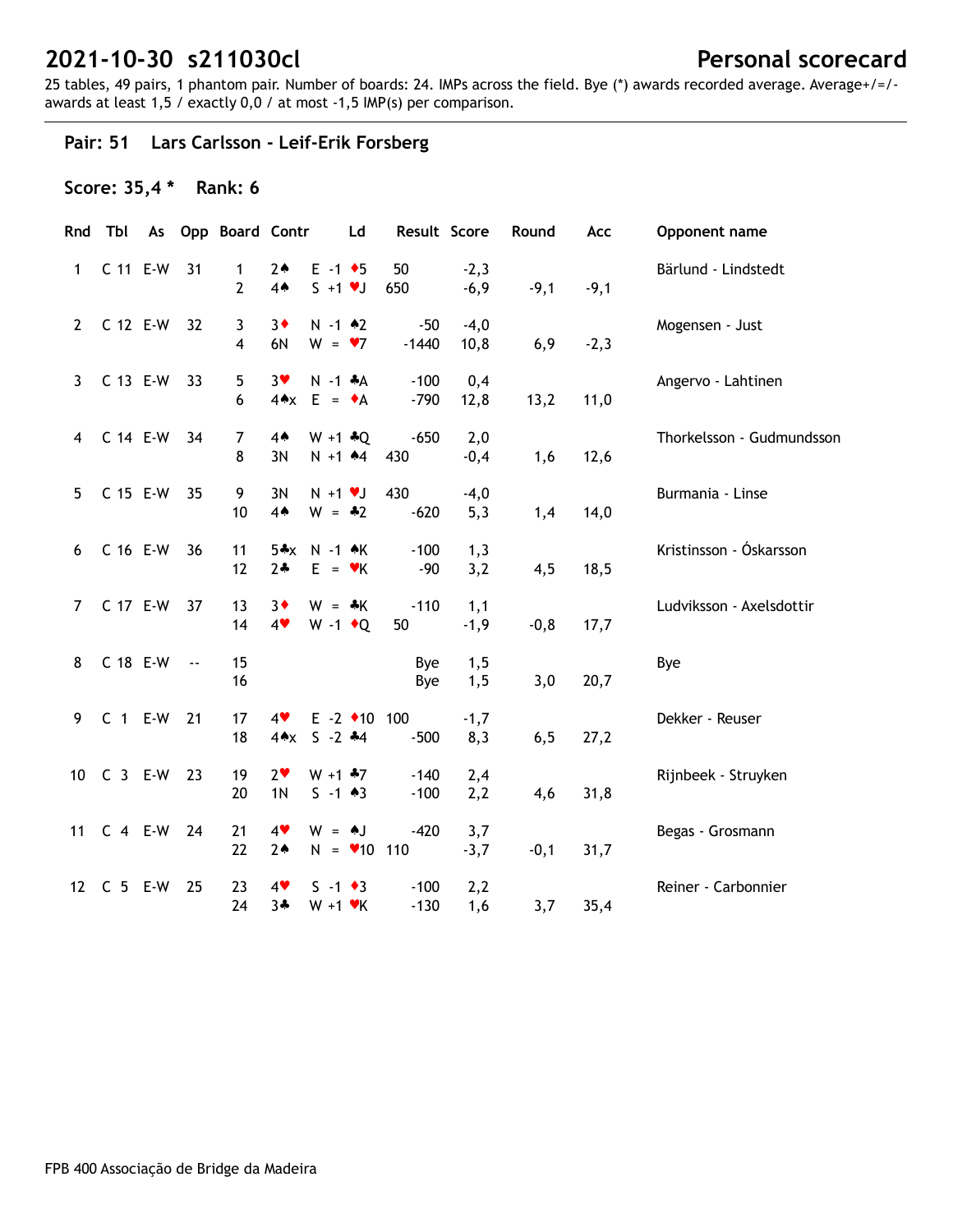25 tables, 49 pairs, 1 phantom pair. Number of boards: 24. IMPs across the field. Bye (\*) awards recorded average. Average+/=/ awards at least 1,5 / exactly 0,0 / at most -1,5 IMP(s) per comparison.

### **Pair: 52 Camilla Flensted-Jensen - Knud Flensted-Jensen**

## **Score: 36,8 \* Rank: 4**

| Rnd                   | Tbl        |               | As Opp Board Contr             |                                  | Ld                                     | Result Score     |                  | Round  | Acc    | Opponent name             |
|-----------------------|------------|---------------|--------------------------------|----------------------------------|----------------------------------------|------------------|------------------|--------|--------|---------------------------|
| 1                     | C 12 E-W   | 32            | $\mathbf{1}$<br>$\overline{2}$ | $2*$<br>3N                       | $E = \bullet 8$<br>$N - 3 \cdot Q$     | $-110$<br>$-300$ | 1,9<br>11,1      | 13,0   | 13,0   | Mogensen - Just           |
| $\mathbf{2}^{\prime}$ | C 13 E-W   | 33            | 3<br>4                         | $3*$<br>3N                       | $W = *J$<br>$E + 3 \cdot 7$            | $-140$<br>$-690$ | $-1,9$<br>$-2,2$ | $-4,1$ | 8,9    | Angervo - Lahtinen        |
| $\mathbf{3}$          | C 14 E-W   | 34            | 5<br>6                         | $2*$<br>3N                       | $W - 2 \cdot 3$<br>$N = *K$            | 100<br>400       | $-4,8$<br>$-4,6$ | $-9,4$ | $-0,5$ | Thorkelsson - Gudmundsson |
| 4                     | C 15 E-W   | 35            | 7<br>8                         | $4*$<br>3N                       | $E = \bullet 6$<br>$N + 1$ $*2$        | $-620$<br>430    | 1,0<br>$-0,4$    | 0,6    | 0,0    | Burmania - Linse          |
| 5                     | C 16 E-W   | 36            | 9<br>10                        | 3N<br>$4*$                       | $N = \bullet 6$<br>$W = \bullet 5$     | 400<br>$-620$    | $-3,3$<br>5,3    | 2,1    | 2,1    | Kristinsson - Óskarsson   |
| 6                     | C 17 E-W   | 37            | 11<br>12                       | $5*x$<br>$3 +$                   | $N - 2$ $\star$ K<br>$E = \mathbf{v}K$ | $-300$<br>$-110$ | 5,9<br>3,5       | 9,4    | 11,6   | Ludviksson - Axelsdottir  |
| $\overline{7}$        | C 18 E-W   | $\sim$ $\sim$ | 13<br>14                       |                                  |                                        | Bye<br>Bye       | 1, 5<br>1,5      | 3,1    | 14,6   | Bye                       |
| 8                     | $C$ 1 E-W  | 21            | 15<br>16                       | 3N<br>$3*$                       | $E + 4 \cdot 7$<br>$E + 1$ $\land$ K   | $-520$<br>$-170$ | 2,5<br>1,9       | 4,4    | 19,0   | Dekker - Reuser           |
| 9                     | $C$ 2 E-W  | 22            | 17<br>18                       | 4<br>3N                          | $E - 2$ $*4$<br>$N - 4$ $J$            | 100<br>$-400$    | $-1,7$<br>6,3    | 4,6    | 23,6   | Vorselman - Poppe         |
| 10 <sup>1</sup>       | $C$ 4 E-W  | 24            | 19<br>20                       | 2 <sub>v</sub><br>1 <sub>N</sub> | $W = -2$<br>$S = -2$                   | $-110$<br>90     | 1,5<br>$-2,8$    | $-1,3$ | 22,3   | Begas - Grosmann          |
| 11                    | $C$ 5 E-W  | 25            | 21<br>22                       | 4<br>1 <sub>N</sub>              | $E = \cdot 2$<br>$W + 1$ $*8$          | $-420$<br>$-120$ | 3,7<br>1,9       | 5,6    | 27,8   | Reiner - Carbonnier       |
|                       | 12 C 6 E-W | 26            | 23<br>24                       | 3N<br>1 $\triangle$              | $S - 5 \cdot Q$<br>$E = 10$            | $-500$<br>$-80$  | 9,0<br>$-0,0$    | 9,0    | 36,8   | Stienen - Schippers       |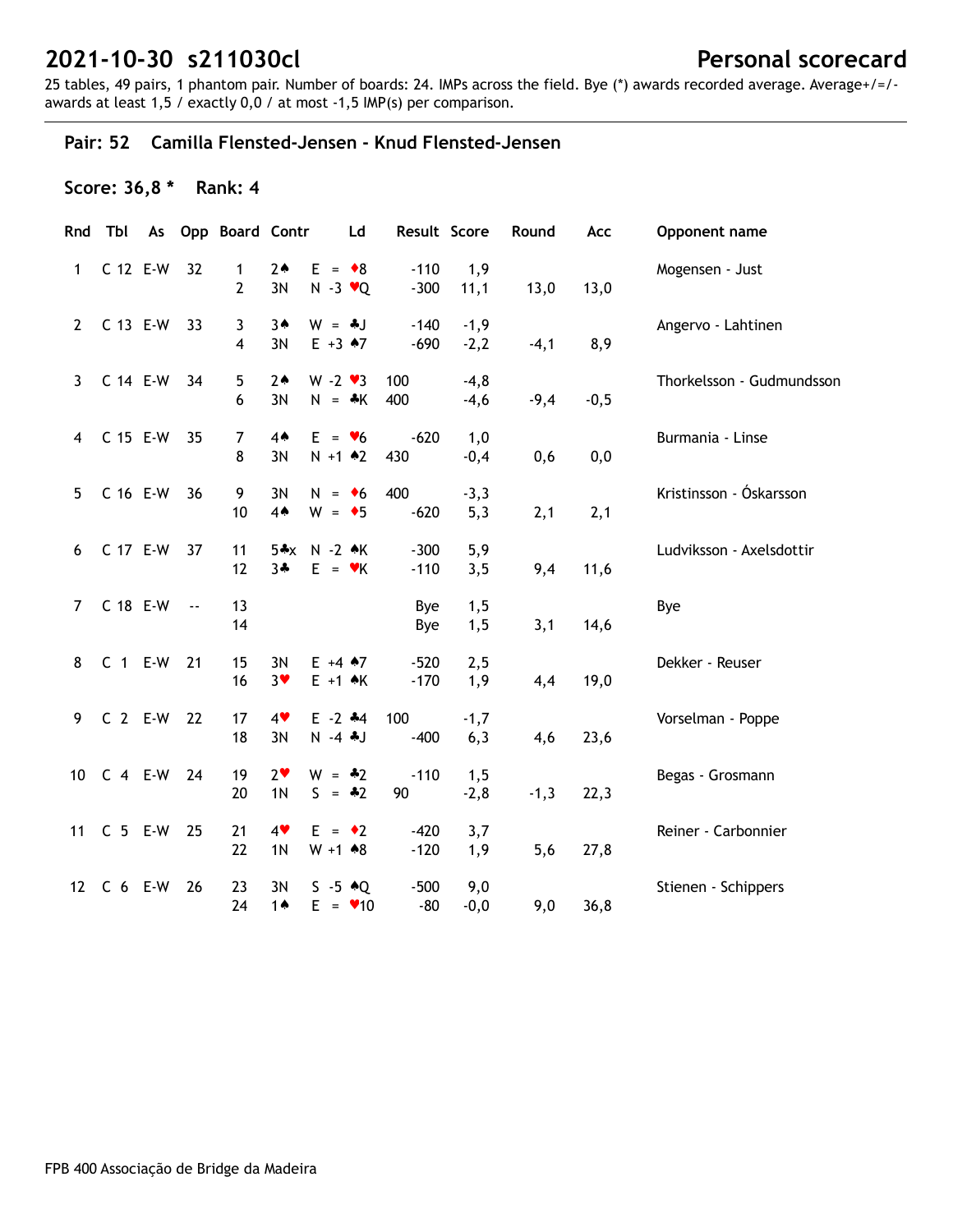25 tables, 49 pairs, 1 phantom pair. Number of boards: 24. IMPs across the field. Bye (\*) awards recorded average. Average+/=/ awards at least 1,5 / exactly 0,0 / at most -1,5 IMP(s) per comparison.

## **Pair: 53 Adalsteinn Jörgensen - Svala K Palsdottir**

## **Score: 4,5 \* Rank: 23**

| Rnd            | Tbl        |               | As Opp Board Contr  |                                  | Ld                                             | Result Score     |                  | Round  | Acc     | Opponent name             |
|----------------|------------|---------------|---------------------|----------------------------------|------------------------------------------------|------------------|------------------|--------|---------|---------------------------|
| 1              | C 13 E-W   | 33            | $\mathbf{1}$<br>2   | 1 <sub>N</sub><br>2 <sub>•</sub> | $W = \blacktriangleright 4$<br>$S + 1 \cdot J$ | $-90$<br>140     | 1,3<br>3,7       | 5,0    | 5,0     | Angervo - Lahtinen        |
| $\mathbf{2}$   | C 14 E-W   | 34            | 3<br>$\overline{4}$ | $3*$<br>3N                       | $W + 1$ $\bullet$ 2<br>$E + 4$ $*10$           | $-170$<br>$-720$ | $-1,3$<br>$-1,4$ | $-2,8$ | 2,2     | Thorkelsson - Gudmundsson |
| $\mathbf{3}$   | C 15 E-W   | 35            | 5<br>6              | 1 <sub>N</sub><br>$5 \cdot x$    | $E = \bullet 2$<br>$S = A$                     | $-90$<br>550     | 0,4<br>$-7,8$    | $-7,4$ | $-5,2$  | Burmania - Linse          |
| 4              | C 16 E-W   | 36            | $\overline{7}$<br>8 | $4*$<br>3N                       | $E + 1 \cdot 7$<br>$N + 1$ $*2$                | $-650$<br>430    | 2,0<br>$-0,4$    | 1,6    | $-3,6$  | Kristinsson - Óskarsson   |
| 5 <sup>5</sup> | C 17 E-W   | 37            | 9<br>10             | 3N<br>4A                         | $S + 1$ $\vee 4$<br>$W = *6$                   | 430<br>$-620$    | $-4,0$<br>5,3    | 1,4    | $-2,2$  | Ludviksson - Axelsdottir  |
| 6              | C 18 E-W   | $\sim$ $\sim$ | 11<br>12            |                                  |                                                | Bye<br>Bye       | 0,2<br>0,2       | 0,4    | $-1, 8$ | Bye                       |
| $7^{\circ}$    | $C_1$ E-W  | 21            | 13<br>14            | $3*$<br>4                        | $S - 1$ $\vee 6$<br>W -1 $\bullet$ Q           | $-100$<br>50     | 0,9<br>$-1,9$    | $-1,0$ | $-2,8$  | Dekker - Reuser           |
| 8              | $C2 E-W$   | 22            | 15<br>16            | $5 -$<br>4A                      | $W = \bullet A$<br>$N - 2$ $\vee 6$            | $-400$<br>$-100$ | 0,6<br>0,3       | 0,9    | $-1,9$  | Vorselman - Poppe         |
| 9              | $C$ 3 E-W  | 23            | 17<br>18            | 3N<br>$4*$                       | $E = \bullet 9$<br>$S - 2 + 4$                 | $-400$<br>$-200$ | 9,7<br>2,1       | 11,8   | 9,9     | Rijnbeek - Struyken       |
| 10             | C 5 E-W    | 25            | 19<br>20            | $3*$<br>1 <sub>N</sub>           | $S - 1$ $*9$<br>$S - 1 \cdot 3$                | $-50$<br>$-100$  | $-0,2$<br>2,2    | 2,0    | 11,9    | Reiner - Carbonnier       |
| 11             | $C6 E-W$   | 26            | 21<br>22            | 4<br>$2*$                        | $E = \triangle 5$<br>$N = 10$ 110              | $-420$           | 3,7<br>$-3,7$    | $-0,1$ | 11,8    | Stienen - Schippers       |
|                | 12 C 7 E-W | 27            | 23<br>24            | $5 \star x$<br>$2*$              | $E - 2$ / 10 500<br>$E + 1$ $\times$ 10        | $-140$           | $-9,0$<br>1,7    | $-7,3$ | 4,5     | Tjarnemo - Emanuelsson    |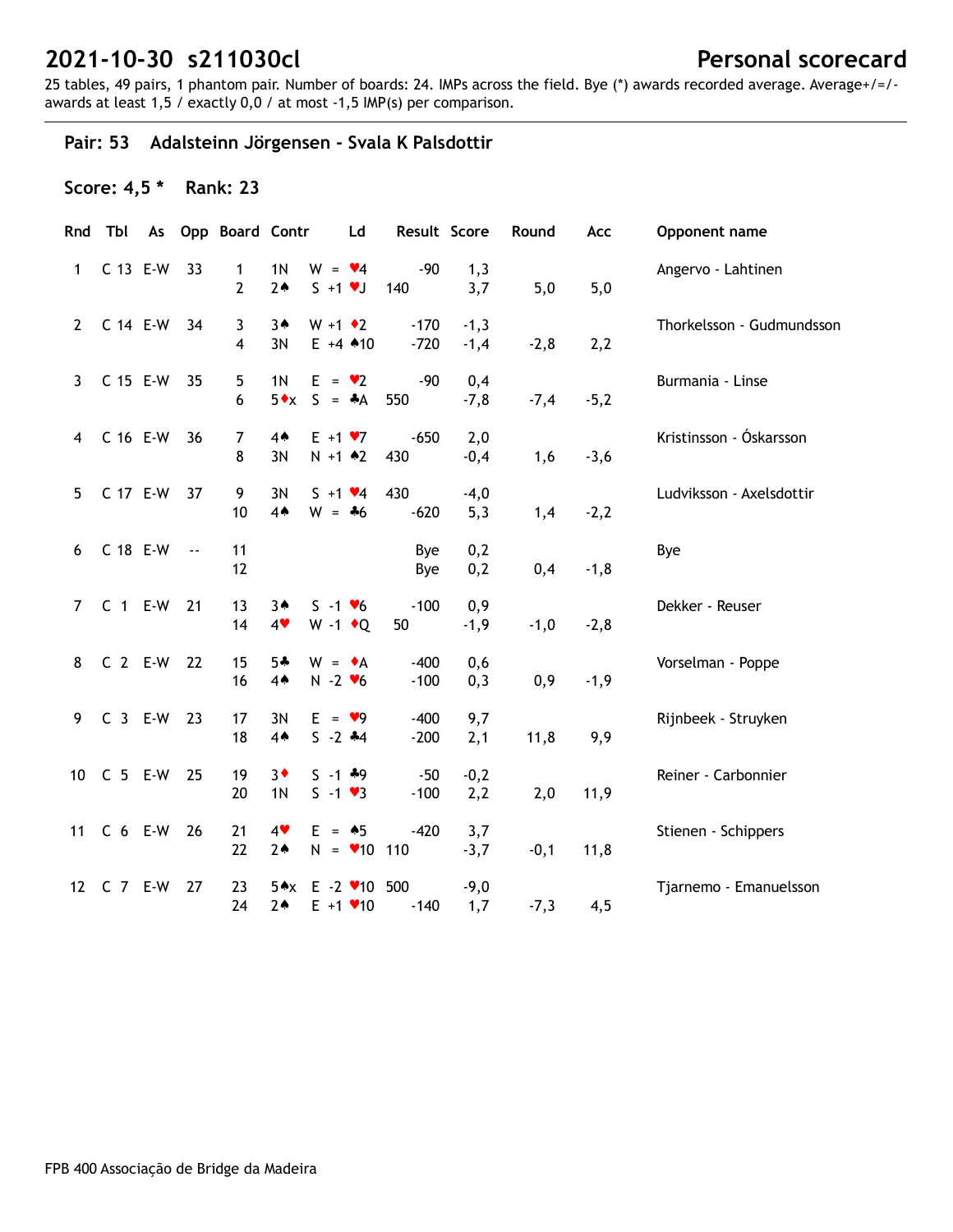25 tables, 49 pairs, 1 phantom pair. Number of boards: 24. IMPs across the field. Bye (\*) awards recorded average. Average+/=/ awards at least 1,5 / exactly 0,0 / at most -1,5 IMP(s) per comparison.

#### **Pair: 54 Jonina Palsdottir - Sveinn Símonarson**

## **Score: -53,4 \* Rank: 48**

|             | Rnd Tbl    |               | As Opp Board Contr  |                        | Ld                                                  |                  | Result Score      | Round   | Acc     | Opponent name             |
|-------------|------------|---------------|---------------------|------------------------|-----------------------------------------------------|------------------|-------------------|---------|---------|---------------------------|
| 1           | C 14 E-W   | 34            | $\mathbf{1}$<br>2   | $1\bullet$<br>4A       | $N = A$<br>$S = \bullet J$                          | 70<br>620        | $-3,0$<br>$-6,0$  | $-9,0$  | $-9,0$  | Thorkelsson - Gudmundsson |
| $2^{\circ}$ | C 15 E-W   | 35            | 3<br>$\overline{4}$ | 3N                     | $3*x W + 1 * J$<br>$E + 3 \cdot 9$                  | $-930$<br>$-690$ | 11,5<br>$-2,2$    | 9,3     | 0,3     | Burmania - Linse          |
| 3           | C 16 E-W   | 36            | 5<br>6              | 1 <sub>N</sub><br>$5*$ | $E + 1 \cdot 2$<br>$S = A$                          | $-120$<br>400    | 1,4<br>$-4,6$     | $-3,2$  | $-2,9$  | Kristinsson - Óskarsson   |
| 4           | C 17 E-W   | 37            | 7<br>8              | $4*$<br>3N             | $E + 1$ $\star$ K<br>$N + 1$ $*2$                   | $-650$<br>430    | 2,0<br>$-0,4$     | 1,6     | $-1,3$  | Ludviksson - Axelsdottir  |
| 5           | C 18 E-W   | $\sim$ $\sim$ | 9<br>10             |                        |                                                     | Bye<br>Bye       | $-2,2$<br>$-2,2$  | $-4,5$  | $-5,8$  | Bye                       |
| 6           | $C$ 1 E-W  | 21            | 11<br>12            | $5*$<br>$2 +$          | $E - 1$ $*J$<br>$E = \mathbf{v}A$                   | 50<br>$-90$      | $-2,3$<br>3,2     | 1,0     | $-4, 8$ | Dekker - Reuser           |
| 7           | $C2 E-W$   | 22            | 13<br>14            | $3\bullet$<br>4        | $W = *K$<br>W -1 $\bullet$ Q                        | $-110$<br>50     | 1,1<br>$-1,9$     | $-0, 8$ | $-5,6$  | Vorselman - Poppe         |
| 8           | $C_3$ E-W  | 23            | 15<br>16            | 3N<br>$2*$             | $W - 1 \cdot 3$<br>$N + 1$ $\vee$ 2                 | 50<br>140        | $-7,4$<br>$-5,7$  | $-13,1$ | $-18,7$ | Rijnbeek - Struyken       |
| 9           | $C$ 4 E-W  | 24            | 17<br>18            | 4<br>$2*$              | $E - 2$ +10 100<br>$S - 1 * Q$                      | $-100$           | $-1,7$<br>$-0,4$  | $-2,2$  | $-20,8$ | Begas - Grosmann          |
|             | 10 C 6 E-W | 26            | 19<br>20            | 1 <sub>N</sub>         | $2 \times x$ W -1 $*2$<br>$S = \triangle 3$         | 200<br>90        | $-6,0$<br>$-2,8$  | $-8,7$  | $-29,6$ | Stienen - Schippers       |
|             | 11 C 7 E-W | 27            | 21<br>22            | 4<br>$2*$              | $N = 10620$<br>$N = \bullet 3$                      | 110              | $-13,1$<br>$-3,7$ | $-16,8$ | $-46,4$ | Tjarnemo - Emanuelsson    |
|             | 12 C 8 E-W | 28            | 23<br>24            | $4*$<br>$4*$           | $E - 2$ $\vee 4$<br>$E - 1$ $\blacktriangleright$ 5 | 200<br>50        | $-3,7$<br>$-3,3$  | $-7,0$  | $-53,4$ | Bartley - Bartley         |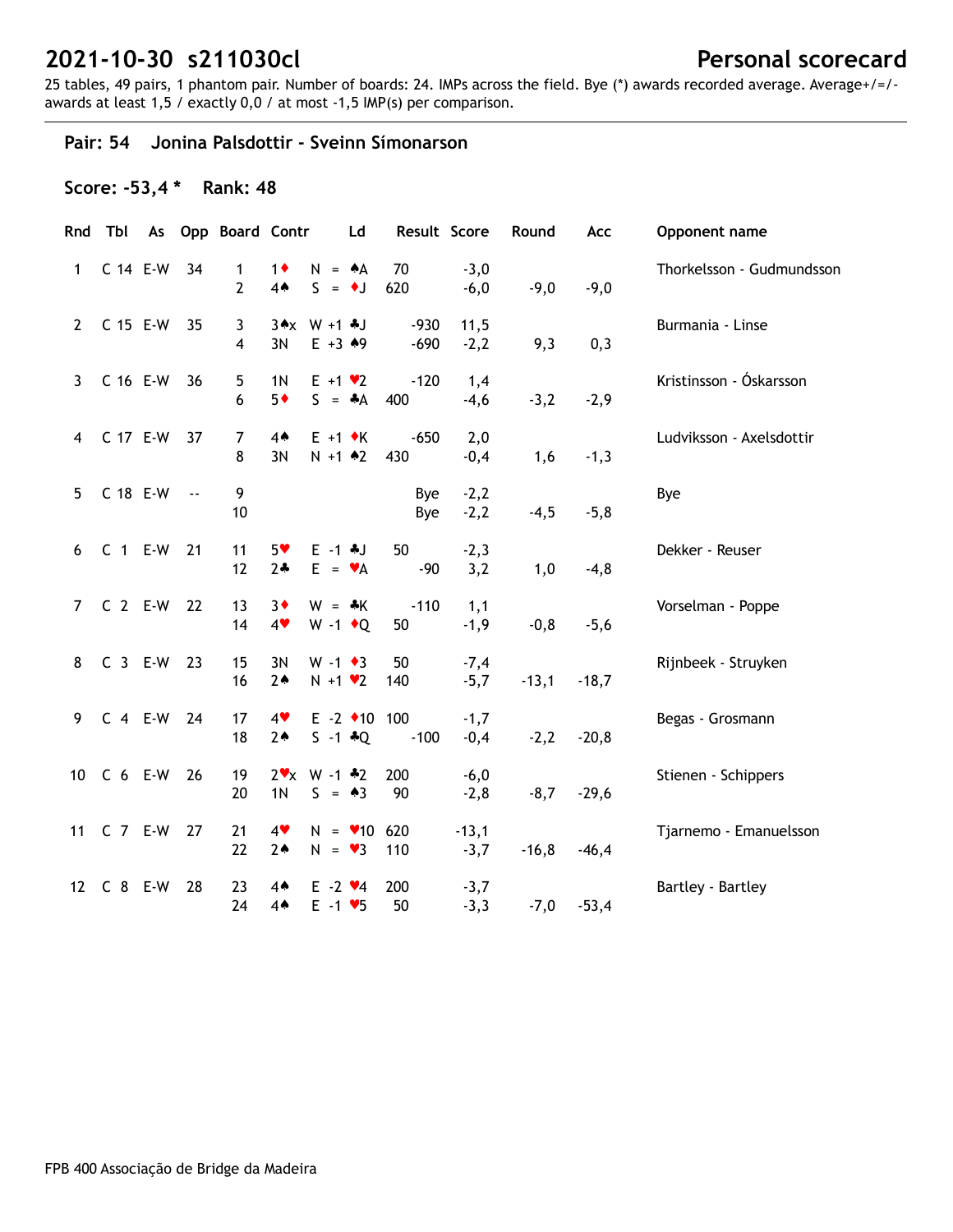25 tables, 49 pairs, 1 phantom pair. Number of boards: 24. IMPs across the field. Bye (\*) awards recorded average. Average+/=/ awards at least 1,5 / exactly 0,0 / at most -1,5 IMP(s) per comparison.

#### **Pair: 55 Hans Metselaar - Allie Hoenstok**

## **Score: -8,6 \* Rank: 33**

|              | Rnd Tbl     |    | As Opp Board Contr |                                                 | Ld                                   | Result Score     |                  | Round  | Acc     | Opponent name             |
|--------------|-------------|----|--------------------|-------------------------------------------------|--------------------------------------|------------------|------------------|--------|---------|---------------------------|
| 1            | C 15 E-W    | 35 | 1<br>2             | $1\bullet$<br>$N + 1$ $N$<br>4A                 | $N = A$                              | 70<br>650        | $-3,0$<br>$-6,9$ | $-9,9$ | $-9,9$  | Burmania - Linse          |
| $\mathbf{2}$ | C 16 E-W    | 36 | 3<br>4             | $5*$<br>$E + 3 \cdot 8$<br>3N                   | $S - 3 \cdot K$                      | $-150$<br>$-690$ | $-1,9$<br>$-2,2$ | $-4,0$ | $-14,0$ | Kristinsson - Óskarsson   |
| 3            | C 17 E-W    | 37 | 5<br>6             | 1 <sub>N</sub><br>$W = \bullet 4$<br>3N         | $N - 1$ $*K$                         | $-90$<br>$-50$   | 0,4<br>4,4       | 4,8    | $-9,1$  | Ludviksson - Axelsdottir  |
| 4            | C 18 E-W -- |    | 7<br>8             |                                                 |                                      | Bye<br>Bye       | $-0,4$<br>$-0,4$ | $-0,7$ | $-9,8$  | Bye                       |
| 5            | $C_1$ E-W   | 21 | 9<br>10            | 3N<br>$4*$<br>$W = 95$                          | $S + 1 \cdot 4$                      | 430<br>$-620$    | $-4,0$<br>5,3    | 1,4    | $-8,5$  | Dekker - Reuser           |
| 6            | $C2 E-W$    | 22 | 11<br>12           | $3*$<br>$E = -1$<br>$3 +$                       | $E - 1$ $\forall$ K                  | $-140$<br>50     | 2,3<br>$-0,5$    | 1,9    | $-6,6$  | Vorselman - Poppe         |
| $7^{\circ}$  | $C_3$ E-W   | 23 | 13<br>14           | $3*$<br>4                                       | $E = 10$<br>$W - 1$ + Q              | $-140$<br>50     | 2,0<br>$-1,9$    | 0,1    | $-6,5$  | Rijnbeek - Struyken       |
| 8            | C 4 E-W 24  |    | 15<br>16           | 6N<br>$E + 1$ $*2$<br>$5*$                      | $W - 1$ + Q                          | $-1020$<br>100   | 10,5<br>$-4,7$   | 5,8    | $-0,7$  | Begas - Grosmann          |
| 9            | $C$ 5 E-W   | 25 | 17<br>18           | $E - 2 * 3$<br>3N<br>$4 -$<br>$W = 49$          |                                      | 100<br>$-130$    | $-1,7$<br>0,3    | $-1,4$ | $-2,1$  | Reiner - Carbonnier       |
|              | 10 C 7 E-W  | 27 | 19<br>20           | 1 <sub>N</sub><br>1 <sub>N</sub><br>$N = \nu J$ | $5 + 2 \cdot 4$                      | 150<br>90        | $-4,7$<br>$-2,8$ | $-7,5$ | $-9,6$  | Tjarnemo - Emanuelsson    |
| 11           | C 8 E-W     | 28 | 21<br>22           | 4<br>$W + 1$ + J<br>1 <sub>N</sub>              | $W + 2 \cdot Q$                      | $-450$<br>$-150$ | 4,6<br>2,7       | 7,3    | $-2,4$  | Bartley - Bartley         |
|              | 12 C 9 E-W  | 29 | 23<br>24           | $4*$<br>3N<br>$W - 2$ $\cdot$ K                 | $E - 1$ $\blacktriangleright$ 10 100 | 100              | $-1,5$<br>$-4,7$ | $-6,2$ | $-8,6$  | Adelsberger - Adelsberger |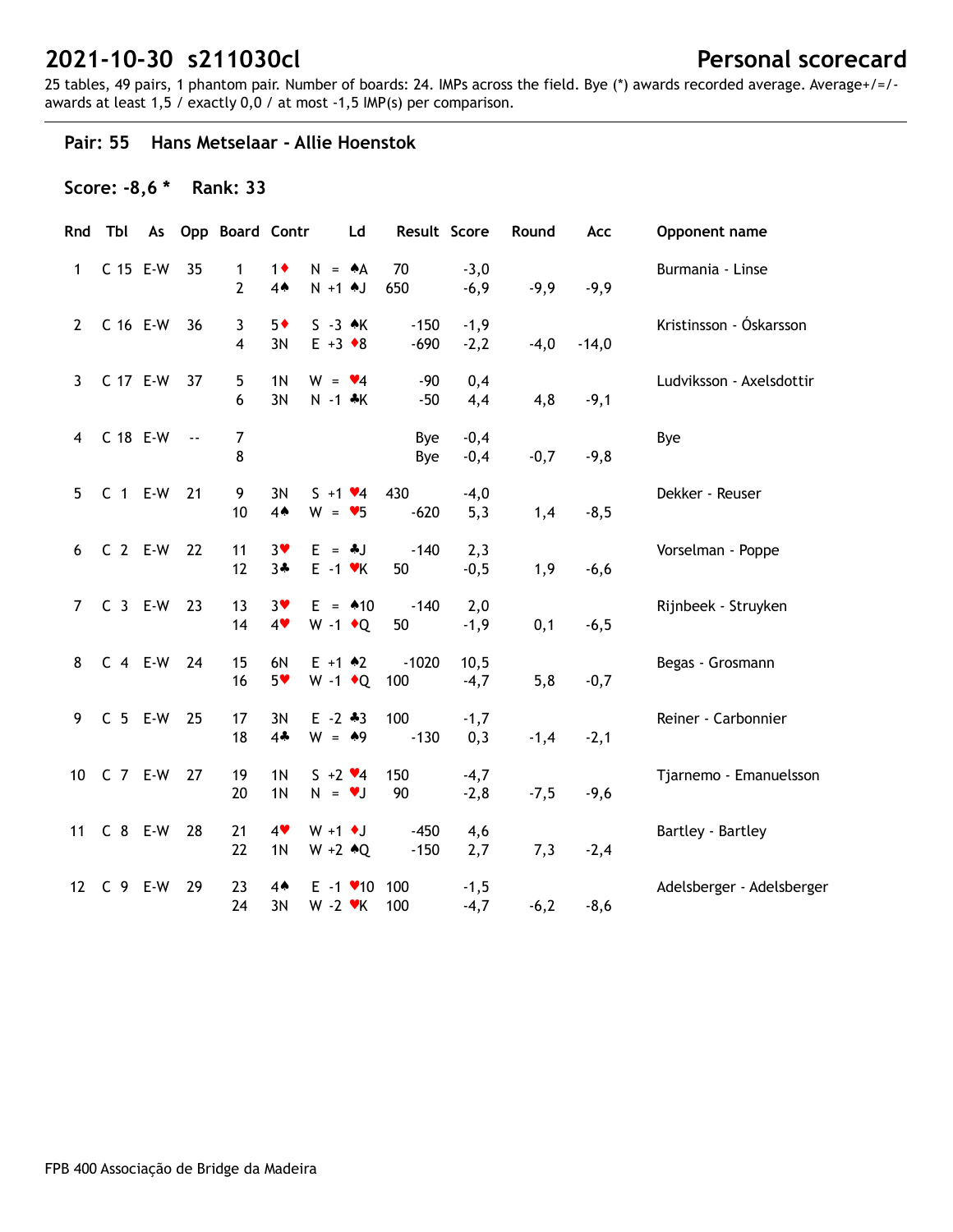25 tables, 49 pairs, 1 phantom pair. Number of boards: 24. IMPs across the field. Bye (\*) awards recorded average. Average+/=/ awards at least 1,5 / exactly 0,0 / at most -1,5 IMP(s) per comparison.

## **Pair: 56 Haukur Magnusson - Hrefna Hardardottir**

## **Score: -3,7 \* Rank: 30**

| Rnd             | Tbl         |               | As Opp Board Contr  |                          | Ld                                          | Result Score      |                  | Round   | Acc    | Opponent name             |
|-----------------|-------------|---------------|---------------------|--------------------------|---------------------------------------------|-------------------|------------------|---------|--------|---------------------------|
| 1               | C 16 E-W    | 36            | 1<br>$\overline{2}$ | 1 <sub>N</sub><br>$2*$   | $N - 1$ $\star$ K<br>$S + 3 \cdot J$        | $-50$<br>200      | 0,2<br>2,3       | 2,5     | 2,5    | Kristinsson - Óskarsson   |
| $\mathbf{2}$    | C 17 E-W    | 37            | 3<br>$\overline{4}$ | $4*$<br>$6 +$            | $W = 4$<br>$E = \cdot 2$                    | $-620$<br>$-1370$ | 7,3<br>9,6       | 16,9    | 19,4   | Ludviksson - Axelsdottir  |
| $\mathbf{3}$    | C 18 E-W    | $\sim$ $\sim$ | 5<br>6              |                          |                                             | Bye<br>Bye        | $-0,2$<br>$-0,2$ | $-0,3$  | 19,1   | Bye                       |
| 4               | $C$ 1 E-W   | 21            | $\overline{7}$<br>8 | $4*$<br>3N               | $E + 1 \cdot 7$<br>$N + 1$ $*2$             | $-650$<br>430     | 2,0<br>$-0,4$    | 1,6     | 20,7   | Dekker - Reuser           |
| 5               | $C$ 2 E-W   | 22            | 9<br>10             | 3N<br>4 <sub>•</sub>     | $N = 6$<br>$W - 1$ $\bullet$ 2              | 400<br>100        | $-3,3$<br>$-7,5$ | $-10,7$ | 10,0   | Vorselman - Poppe         |
| 6               | $C_3$ E-W   | 23            | 11<br>12            | $5*x$<br>$2+$            | $N - 1$ $\triangle Q$<br>$E = \mathbf{v}A$  | $-100$<br>$-90$   | 1,3<br>3,2       | 4,5     | 14,5   | Rijnbeek - Struyken       |
| $\overline{7}$  | $C$ 4 E-W   | 24            | 13<br>14            | $3*$<br>4                | $S - 1$ $*9$<br>W -1 $\bullet$ Q            | $-100$<br>50      | 0,9<br>$-1,9$    | $-1,0$  | 13,5   | Begas - Grosmann          |
| 8               | $C$ 5 E-W   | 25            | 15<br>16            | $3 +$<br>$4 \triangle x$ | $E + 4 \cdot 3$<br>$S - 1$ $*A$             | $-190$<br>$-100$  | $-3,3$<br>0,3    | $-3,0$  | 10,5   | Reiner - Carbonnier       |
| 9               | $C6 E-W$    | 26            | 17<br>18            | 4<br>$3*$                | $E - 1$ $*4$<br>$S = -4$                    | 50<br>140         | 0,2<br>$-5,8$    | $-5,7$  | 4,8    | Stienen - Schippers       |
| 10 <sup>1</sup> | C 8 E-W     | 28            | 19<br>20            | $2*$<br>1 <sub>N</sub>   | $W - 1$ $\bullet$ 4<br>$S = -2$             | 100<br>90         | $-3,6$<br>$-2,8$ | $-6,3$  | $-1,5$ | Bartley - Bartley         |
| 11              | C 9 E-W     | 29            | 21<br>22            | 4<br>$2*$                | $E = 410$<br>$N = 10$ 110                   | $-420$            | 3,7<br>$-3,7$    | $-0,1$  | $-1,6$ | Adelsberger - Adelsberger |
|                 | 12 C 10 E-W | 30            | 23<br>24            | 4▲<br>$3*$               | $E - 2$ $\times$ 10 200<br>$E = \bullet 10$ | $-140$            | $-3,7$<br>1,7    | $-2,0$  | $-3,7$ | Utter - Tulonen           |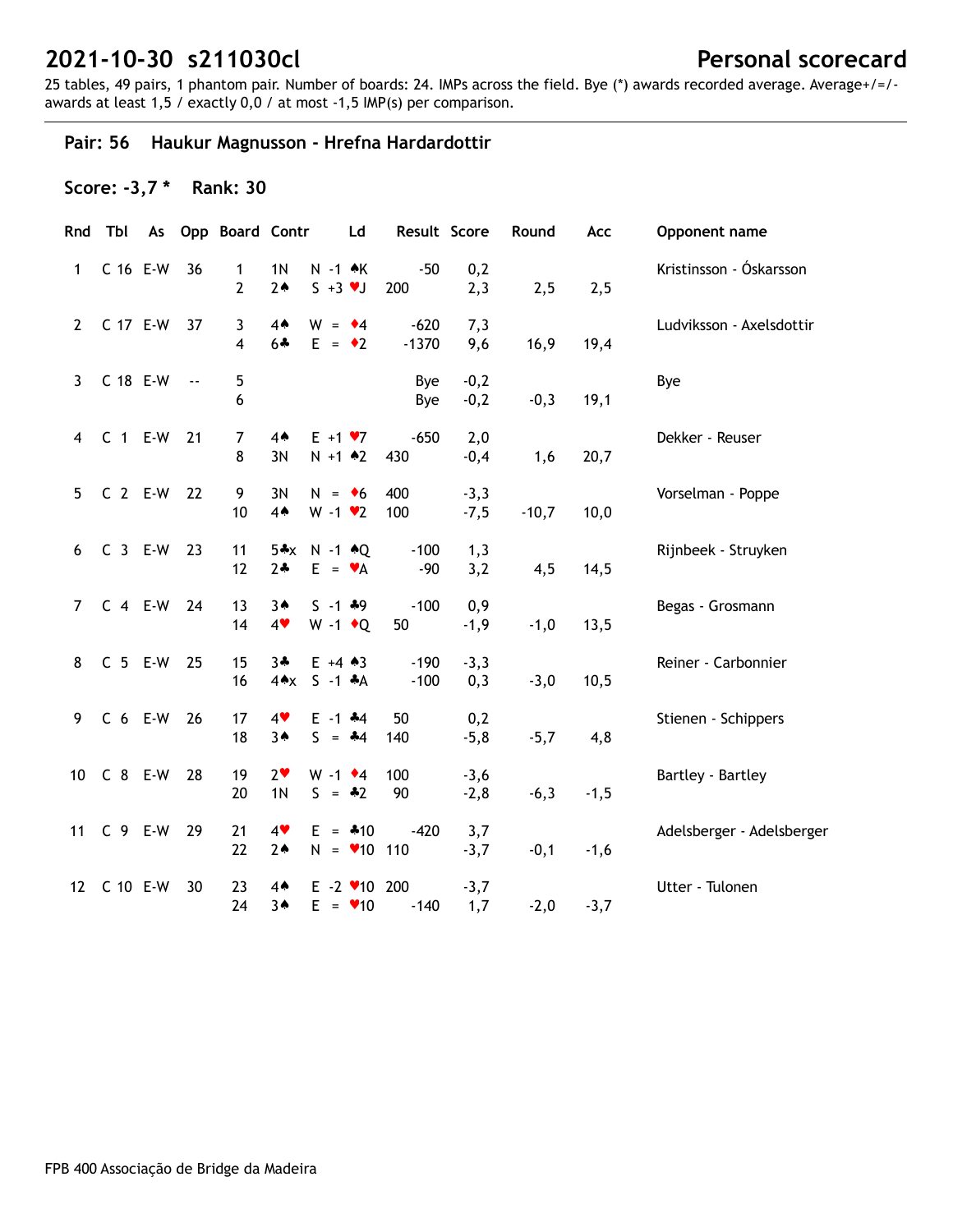25 tables, 49 pairs, 1 phantom pair. Number of boards: 24. IMPs across the field. Bye (\*) awards recorded average. Average+/=/ awards at least 1,5 / exactly 0,0 / at most -1,5 IMP(s) per comparison.

**Pair: 57 Vigfus Vigfusson - Johanna Gisladottir**

## **Score: 31,2 \* Rank: 8**

|                | Rnd Tbl       |    | As Opp Board Contr  |                                  | Ld                                      | Result Score     |                  | Round   | Acc  | Opponent name             |
|----------------|---------------|----|---------------------|----------------------------------|-----------------------------------------|------------------|------------------|---------|------|---------------------------|
| 1              | C 17 E-W 37   |    | 1<br>$\overline{2}$ | 1 <sub>A</sub><br>4A             | $E + 1 \cdot K$<br>$S - 1$ $\bullet$ J  | $-110$<br>$-100$ | 1,9<br>7,9       | 9,8     | 9,8  | Ludviksson - Axelsdottir  |
| $2^{\circ}$    | C 18 E-W --   |    | 3<br>$\overline{4}$ |                                  |                                         | Bye<br>Bye       | 1,3<br>1,3       | 2,6     | 12,4 | Bye                       |
| $\mathbf{3}$   | C 1 E-W 21    |    | 5<br>6              | 1 <sub>N</sub><br>4              | $E = \bullet 2$<br>$S - 3 \cdot 6$      | $-90$<br>$-150$  | 0,4<br>6,0       | 6,4     | 18,8 | Dekker - Reuser           |
| $\overline{4}$ | C 2 E-W 22    |    | 7<br>8              | $4*$<br>3N                       | $E + 1 \cdot 2$<br>$N + 2 \cdot 2$      | $-650$<br>460    | 2,0<br>$-1,4$    | 0,6     | 19,4 | Vorselman - Poppe         |
| 5              | C 3 E-W 23    |    | 9<br>10             | 3N<br>4A                         | $N + 1$ + 6<br>$W = -4$                 | 430<br>$-620$    | $-4,0$<br>5,3    | 1,4     | 20,8 | Rijnbeek - Struyken       |
| 6              | C 4 E-W 24    |    | 11<br>12            | $3*$                             | $5 \times x$ E -2 $*J$<br>$N = *K$      | 300<br>140       | $-7,9$<br>$-3,2$ | $-11,1$ | 9,7  | Begas - Grosmann          |
| $\overline{7}$ | C 5 E-W 25    |    | 13<br>14            | $3*$<br>4                        | $S -1$ $\star$ A<br>$E -1$ $*A$         | $-100$<br>50     | 0,9<br>$-1,9$    | $-1,0$  | 8,8  | Reiner - Carbonnier       |
| 8              | C 6 E-W 26    |    | 15<br>16            | 3N                               | $E + 4 \cdot 2$<br>$4 \times N - 2 * Q$ | $-520$<br>$-300$ | 2,5<br>5,1       | 7,6     | 16,4 | Stienen - Schippers       |
| 9              | C 7 E-W 27    |    | 17<br>18            | 4<br>$4*$                        | $E - 2$ $*4$<br>$S - 1$ $*4$            | 100<br>$-100$    | $-1,7$<br>$-0,4$ | $-2,2$  | 14,2 | Tjarnemo - Emanuelsson    |
|                | 10 C 9 E-W 29 |    | 19<br>20            | 1 <sub>N</sub><br>1 <sub>N</sub> | $S -4 \cdot 4$<br>$S = \bullet 3$       | $-200$<br>90     | 3,9<br>$-2,8$    | 1,1     | 15,3 | Adelsberger - Adelsberger |
| 11             | C 10 E-W      | 30 | 21<br>22            | 4<br>1N                          | $E = 410$<br>$W + 2 \cdot Q$            | $-420$<br>$-150$ | 3,7<br>2,7       | 6,3     | 21,6 | Utter - Tulonen           |
|                | 12 C 11 E-W   | 31 | 23<br>24            | $4*$<br>2 <sub>v</sub>           | $E = \bullet 10$<br>$N - 1$ $*K$        | $-620$<br>$-50$  | 10,5<br>$-0,9$   | 9,6     | 31,2 | Bärlund - Lindstedt       |